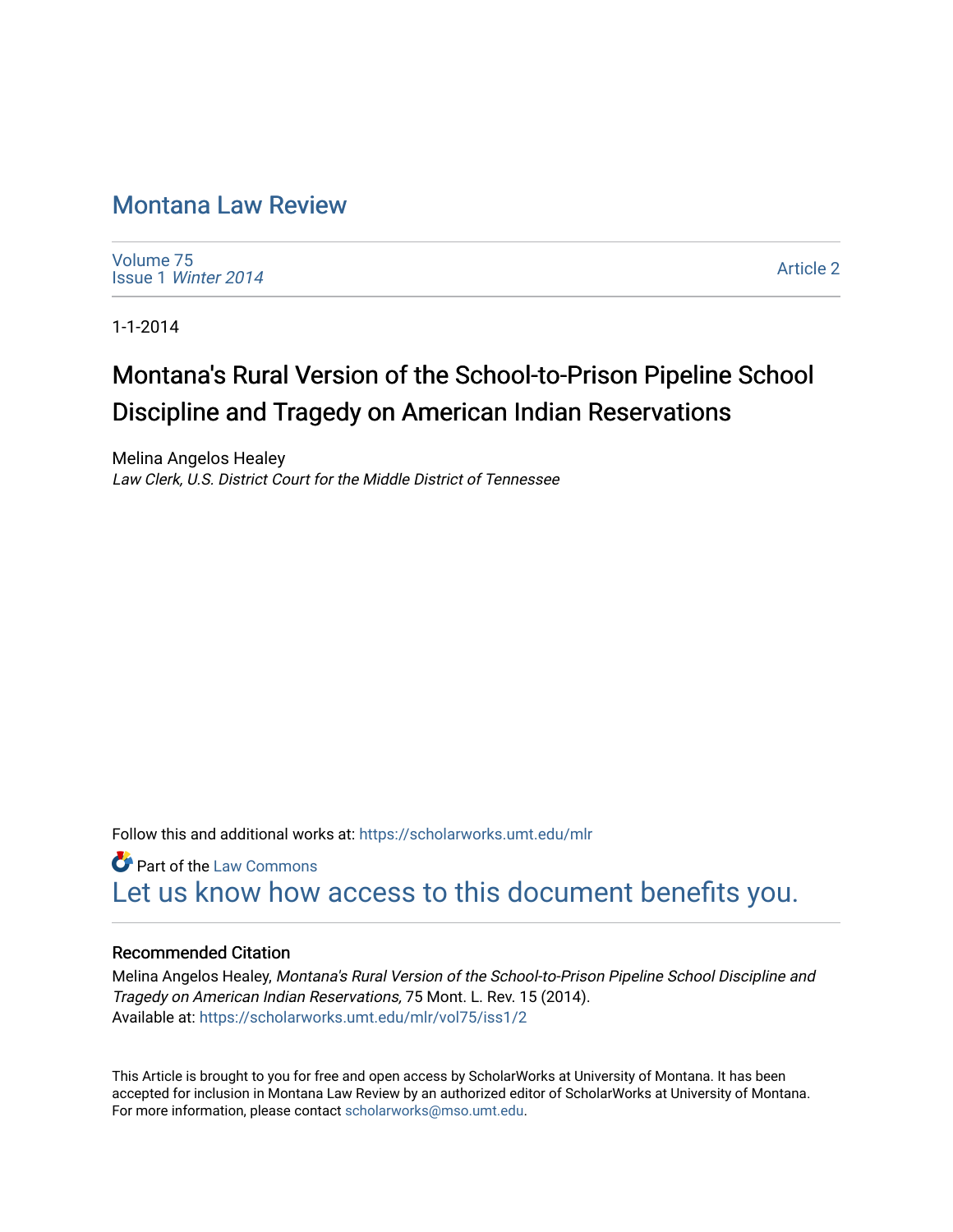# **ARTICLES**

# **MONTANA'S RURAL VERSION OF THE SCHOOL-TO-PRISON PIPELINE: SCHOOL DISCIPLINE AND TRAGEDY ON AMERICAN INDIAN RESERVATIONS**

**Melina Angelos Healey**\*

# TABLE OF CONTENTS

|  |                                                                   | 17 | R |
|--|-------------------------------------------------------------------|----|---|
|  | I. FOUNDATIONS OF THE PIPELINE                                    | 18 | R |
|  | A. The Nationwide School-to-Prison Pipeline                       | 18 | R |
|  | Tribes and Reservations Examined in this Article $\ldots$ .<br>B. | 21 | R |
|  | II. BACKGROUND AND APPROACH                                       | 23 | R |
|  | A. The Legacy of American Indian Boarding Schools and             |    |   |
|  |                                                                   | 23 | R |
|  | III. THE DATA: THE PRESENCE OF PIPELINE INDICATORS IN             |    |   |
|  |                                                                   | 25 | R |
|  | A. The Harmful Effects of Geographic Economic                     |    |   |
|  | Segregation and School Accountability Programs for                |    |   |
|  | Students at Reservation Schools                                   | 25 | R |
|  |                                                                   | 28 | R |
|  | 1. Montana's Racially Imbalanced Academic                         |    |   |
|  | Achievement Levels                                                | 28 | R |
|  | 2. Wolf Point's Racially Imbalanced Academic                      |    |   |
|  | Achievement Levels                                                | 28 | R |
|  | C. Racially Disproportionate School Discipline                    | 30 | R |
|  |                                                                   |    |   |

<sup>\*</sup> Judicial Clerk to the Honorable John T. Nixon, U.S. District Court for the Middle District of Tennessee. Thanks to the ACLU of Montana and Professors Joy Radice and Randy Hertz for inspiration, guidance, and support. Many thanks to the patience, advice and efforts of Paul Leisher and the University of Montana Law Review Board. And as always, the ultimate gratitude belongs to Claudia Angelos.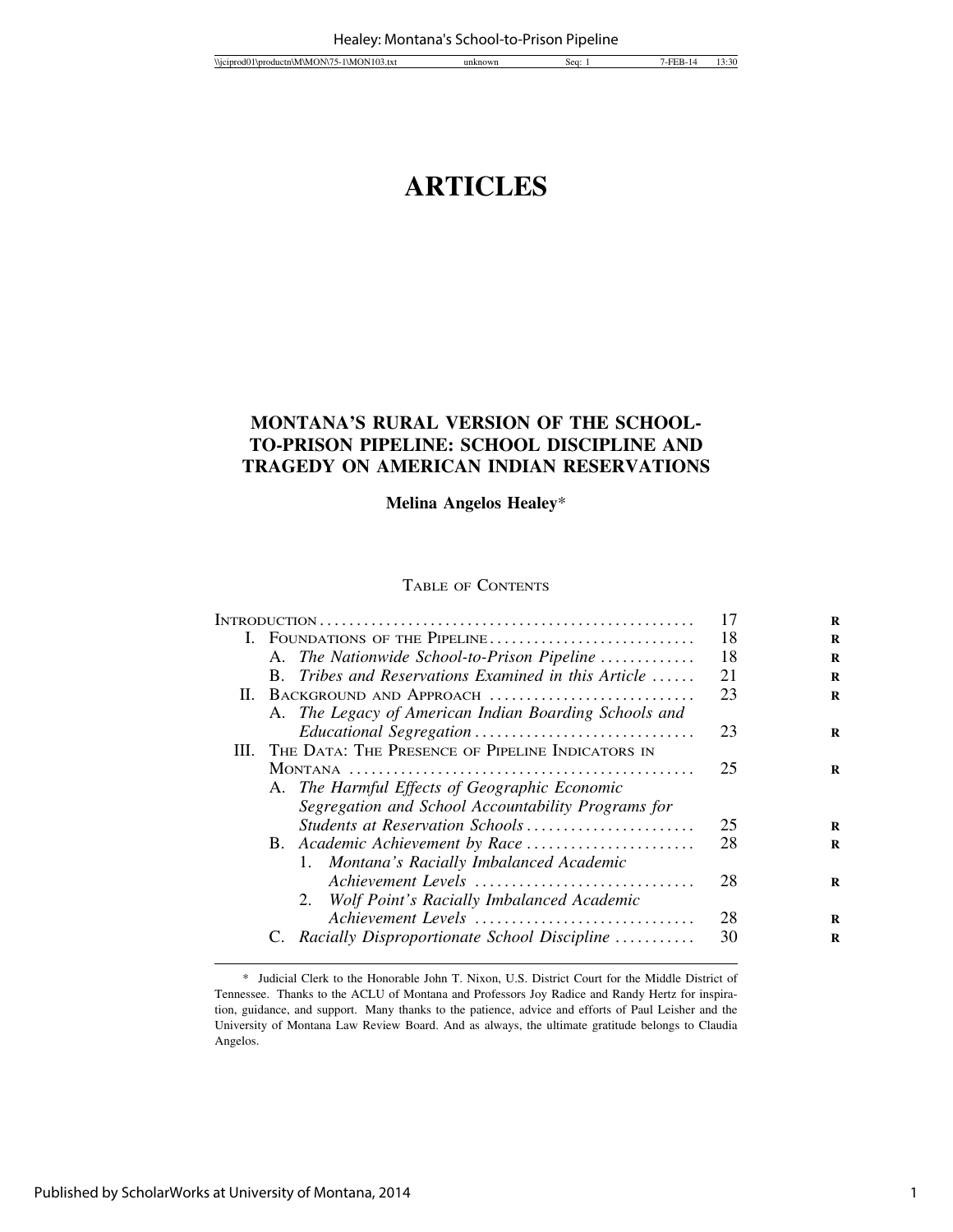|      |             | 1.                                                          | 30 | $\bf R$ |
|------|-------------|-------------------------------------------------------------|----|---------|
|      |             | 2.<br>Discipline in Wolf Point                              | 31 | R       |
|      | D.          |                                                             | 33 | $\bf R$ |
|      |             | Minimum Disciplinary Procedural Due Process<br>1.           |    |         |
|      |             |                                                             | 33 | $\bf R$ |
|      |             | Disciplinary Procedures Particular to Wolf Point<br>2.      | 34 | R       |
|      | Е.          | Minimum Procedures Required for the Discipline of           |    |         |
|      |             | Students with Disabilities                                  | 35 | R       |
|      |             | Actual Wolf Point Disciplinary Practices Involving<br>1.    |    |         |
|      |             | Students with Disabilities                                  | 36 | R       |
|      | F.          | Dropping Out: Youth at Risk Behaviors Statewide and         |    |         |
|      |             |                                                             | 37 | R       |
| IV.  |             | SUICIDE AND SCHOOL FAILURE ON THE RESERVATION               | 38 | R       |
|      |             | A. The Fort Peck Reservation Suicide Crisis                 | 38 | R       |
|      |             | B. Narratives from Fort Peck: On School Sports,             |    |         |
|      |             | Discipline, and Suicide on the Reservation                  | 40 | R       |
| V.   |             | DISPROPORTIONATE AMERICAN INDIAN CONTACT WITH THE           |    |         |
|      |             | JUVENILE JUSTICE SYSTEM                                     | 46 | R       |
|      |             | A. Statewide Racial Disproportionality in Juvenile Justice. | 47 | R       |
|      |             | B. Disproportionate Contact of Hill County American         |    |         |
|      |             | Indians with the Juvenile Justice System                    | 48 | R       |
|      |             | C. American Indian Youth Involvement in Tribal and          |    |         |
|      |             |                                                             | 49 | R       |
| VI.  |             | RECOMMENDATIONS FOR CHANGE                                  | 49 | $\bf R$ |
|      | А.          | Support and Strengthen the Steps Already Taken by           |    |         |
|      |             | Montana's Office of Public Instruction                      | 50 | R       |
|      | B.          | Restore Recently Reduced Federal Funding                    | 52 | R       |
|      | $C_{\cdot}$ | Train Teachers and Administrators on Best Practices         |    |         |
|      |             |                                                             | 53 | R       |
|      |             | D. Increase Mental Health and Mentoring Services for        |    |         |
|      |             |                                                             | 55 | R       |
|      | Е.          | Develop and Recruit American Indians as School              |    |         |
|      |             | Officials, Educators, and Administrators                    | 56 | R       |
|      | F.          | Incorporate Tribal Culture and Language Curriculum          |    |         |
|      |             | into Reservation Schools' Instruction                       | 56 |         |
| VII. |             | PROPOSED LITIGATION STRATEGIES                              | 57 | R       |
|      |             | A. Use Montana's Dignity Clause to Demand Remediation       |    | R       |
|      |             | of Inconsistent Provision of Health and Human               |    |         |
|      |             | $Services$                                                  | 58 |         |
|      |             | Legal Challenge Based on Fiscal Inequity as a               |    | R       |
|      | <b>B.</b>   |                                                             |    |         |
|      |             | Violation of Montana Students' Constitutional Right to      |    |         |
|      |             |                                                             | 59 | R       |
|      | C.          | "Different Treatment" Discrimination Claim                  | 61 | R       |
|      | D.          | "Racially Hostile Educational Environment" Claim            | 63 | R       |
|      | Ε.          | Procedural Due Process Challenge                            | 63 | R       |
|      | F.          | Substantive Due Process Challenge                           | 64 | R       |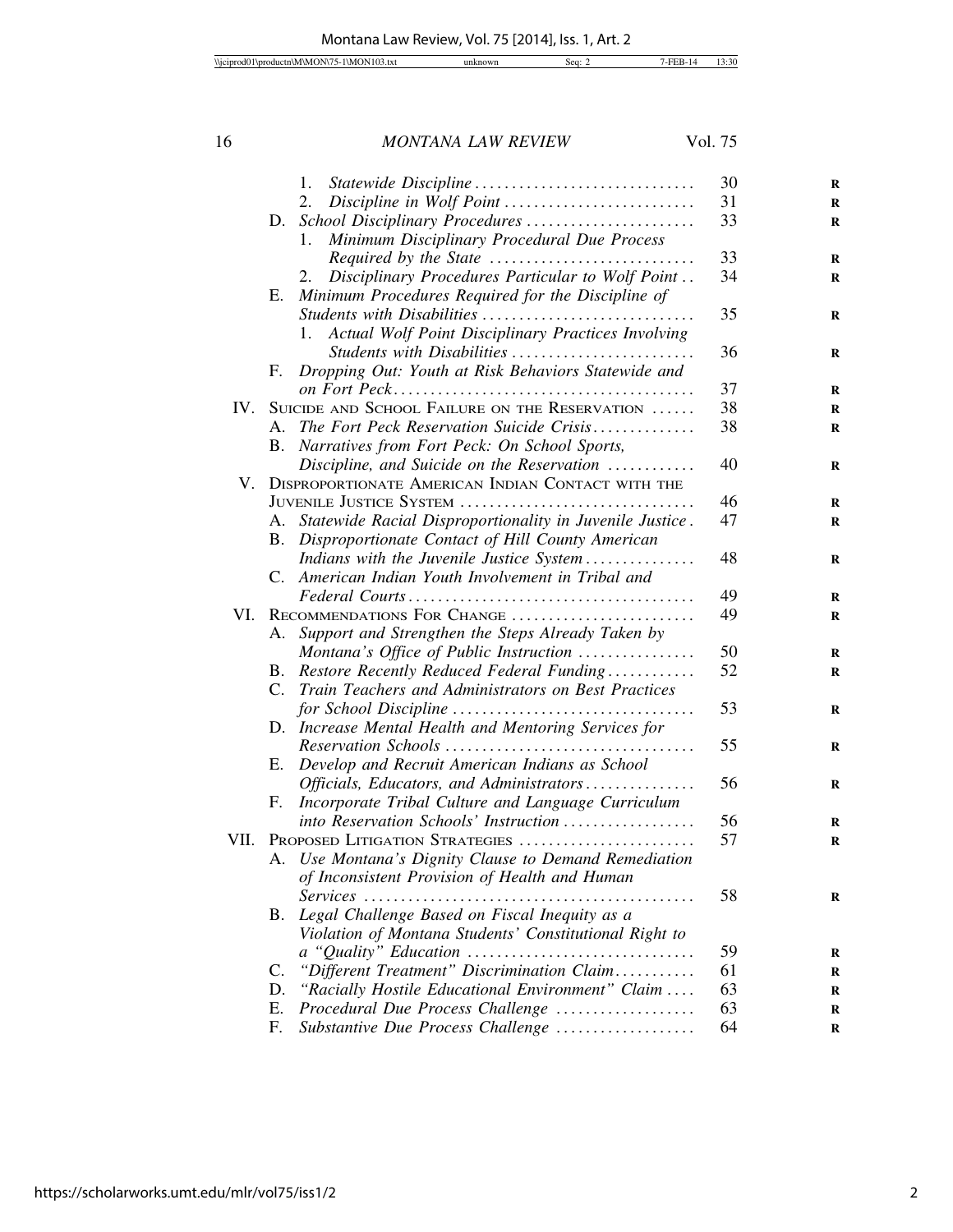| 7.409<br><i>Nicipr</i><br>I \M<br>'N<br>A www.<br>AM'<br>оан<br>10 <i>5.</i> UXL<br>٠. | sea | 2.20<br>الت: ڈ ، |
|----------------------------------------------------------------------------------------|-----|------------------|
|                                                                                        |     |                  |

| G. Equal Protection Voting Rights Challenge to        |   |
|-------------------------------------------------------|---|
| Disproportionate White Voting Power on the Wolf Point |   |
|                                                       | R |
|                                                       | R |

#### **INTRODUCTION**

American Indian<sup>1</sup> adolescents in Montana are caught in a school-toprison pipeline. They are plagued with low academic achievement, high dropout, suspension and expulsion rates, and disproportionate contact with the juvenile and criminal justice systems. While these are typical of the school-to-prison phenomenon as it also appears in poor minority communities across the country, the rates and the disproportion for American Indians in Montana are particularly acute.2 Even more disturbing, many American Indian students in Montana are also the victims of another heartbreaking trend related to the school-to-prison pipeline—alarming levels of adolescent suicides and self-harm. The tragic situation of these children on remote reservations in the Northeast corner of Montana has received far too little attention.

This article presents relevant regional data, heretofore largely unexamined, and provides some personal narratives that demonstrate the shocking educational inequities American Indian children suffer in Montana. It also makes recommendations for addressing the problem. Part I lays out the theory of the school-to-prison pipeline and introduces the tribes of the Fort Peck and Rocky Boy's reservations. Part II provides some background and history on American Indian public education. Part III presents data which demonstrate the existence of the school-to-prison pipeline for American Indians in Montana, including characteristic features of the pipeline such as school funding inequalities, racial imbalances in academic achievement among public school students, and racially disproportional school discipline. Part IV describes the youth suicide crisis on the Fort Peck Reservation and its relationship to school practices. Part V examines the dispropor-

<sup>1.</sup> As employed in this article, the term "American Indian" refers to persons "having origins in any of the original peoples of North and South America, including Central America, and who maintains tribal affiliation or community attachment." "White" refers to non-Hispanic white persons "having origins in any of the original peoples of Europe, the Middle East or North Africa." These are the racial categories employed by the Office of Public Instruction in the data collected from the state for this article. Mont. Off. of Pub. Instr., *Glossary: 2011-2012 Discipline Data Collection*, 5, http://opi.mt.gov/ pdf/SchoolDiscipline/13SD\_Glossary.pdf (last visited Apr. 27, 2013). The Board of Crime Control does not define the racial categories used in their data on Disproportionate Minority Contact.

<sup>2.</sup> American Indians are the largest racial minority group in Montana's public schools. Hispanics, the next most populous minority group, have a total public school enrollment of less than one-third of the American Indian enrollment. This article focuses only on comparing Montana's most populous minority group with white youth. Mont. Off. of Pub. Instr., Mont. Pub. *School Enrollment Data*, 4 (*available at* http://www.opi.Mont.gov/pdf/Measurement/EnrollBook2011.pdf).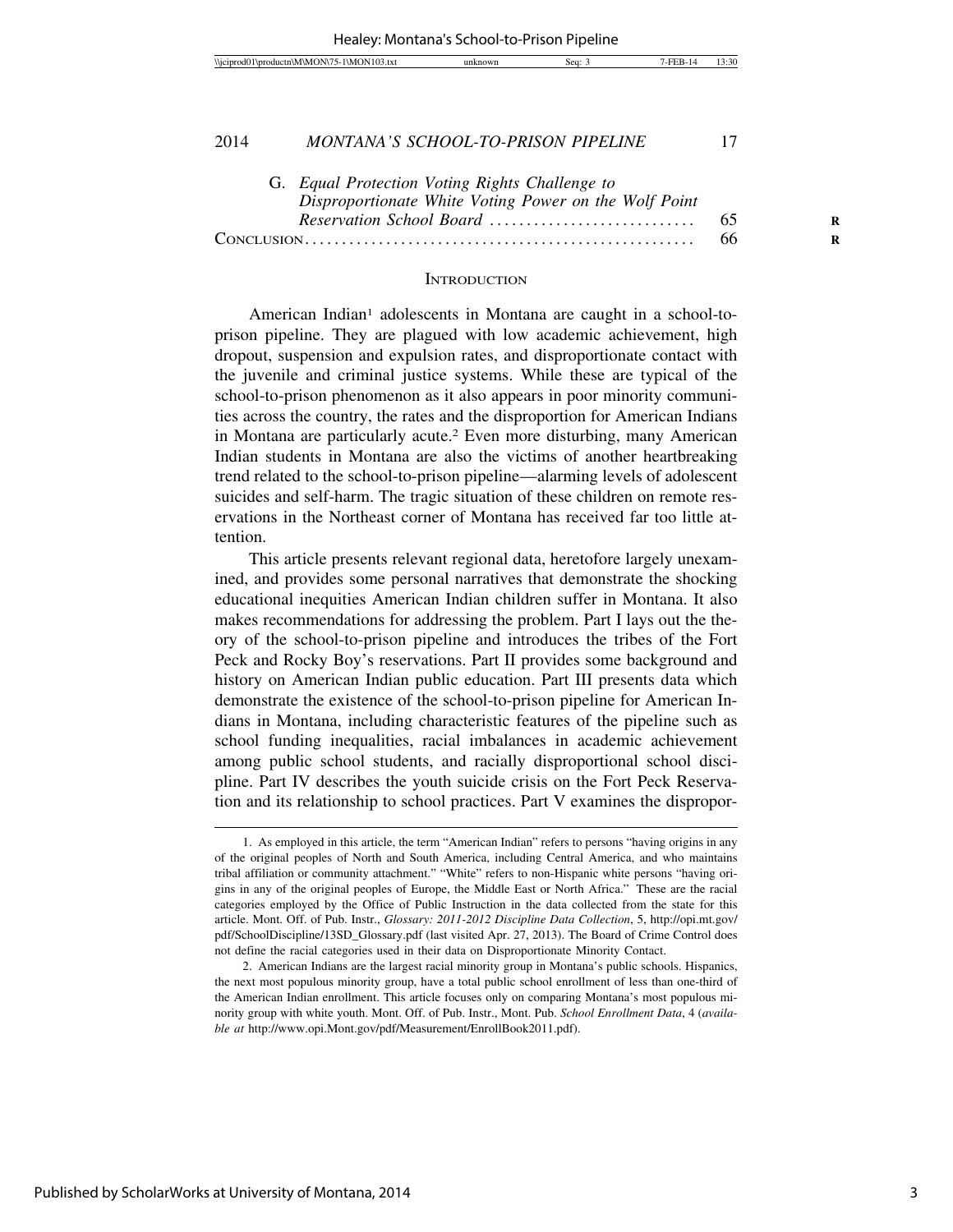tionate involvement of American Indian youth with the State's juvenile justice system. Part VI provides recommendations for how to alleviate the school-to-prison pipeline problem through changes in policy or practice. Part VII proposes legal challenges to combat the pipeline and posits that the limited number of legal avenues available for reversing the pipeline is illustrative of a more general nationwide dilemma in education law for which lawyers and advocates will need to develop innovative strategies.<sup>3</sup>

# I. FOUNDATIONS OF THE PIPELINE

#### *A. The Nationwide School-to-Prison Pipeline*

The school-to-prison pipeline refers to a variety of systems, ostensibly designed to serve our nation's youth, which effectively relocate the most atrisk schoolchildren out of classrooms and into the juvenile justice system.4 It involves a "confluence of education policies in under-resourced public schools and a predominantly punitive juvenile justice system that fails to provide education and mental health services for most at-risk students and drastically increases the likelihood that these children will end up with a criminal record rather than a high school diploma."5 These policies and practices acutely affect American Indian students throughout Montana.

Young American Indians in Montana are not the only group affected this phenomenon can be witnessed nationwide because its causes are ubiquitous. The pipeline, a journey taken by many low-income youth of color, begins in racially and socioeconomically segregated public schools. Fiscal inequality in school funding has resulted in inadequate resources for our nation's most needy school districts: those that serve children who are disproportionately low-income, of color, English language learners, with disabilities, and homeless.<sup>6</sup> These districts are characterized by overcrowding,

<sup>3.</sup> The data on schools examined in this article come primarily from answers to freedom of information requests to the Montana Office of Public Instruction (OPI) and Board of Crime Control I made in the summer of 2011. The narratives, perspectives and opinions that are reported come from people with knowledge of the situation of American Indian school-aged children in Montana. During the summer of 2011, I interviewed public defenders, officials at OPI, tribal council members, academics at the University of Montana, tribal members, and students, parents, and staff at schools on the Fort Peck Reservation.

<sup>4.</sup> American Civil Liberties Union*, Locating the School-to-Prison Pipeline* (accessed Oct. 2, 2013) (available at http://www.aclu.org/images/asset\_upload\_file966\_35553.pdf).

<sup>5.</sup> Catherine Kim et al., *The School-To-Prison Pipeline: Structuring Legal Reform* 4 (New York U. Press 2010).

<sup>6.</sup> *See* Monica Teixeira de Sousa, *A Race to the Bottom? President Obama's Incomplete and Conservative Strategy for Reforming Education in Struggling Schools or the Perils of Ignoring Poverty*, 39 Stetson L. Rev. 629, 634 (2010) (districts with high poverty rates are disproportionately "located in central cities, with high percentages of students with disabilities, or with high percentages of English language learners").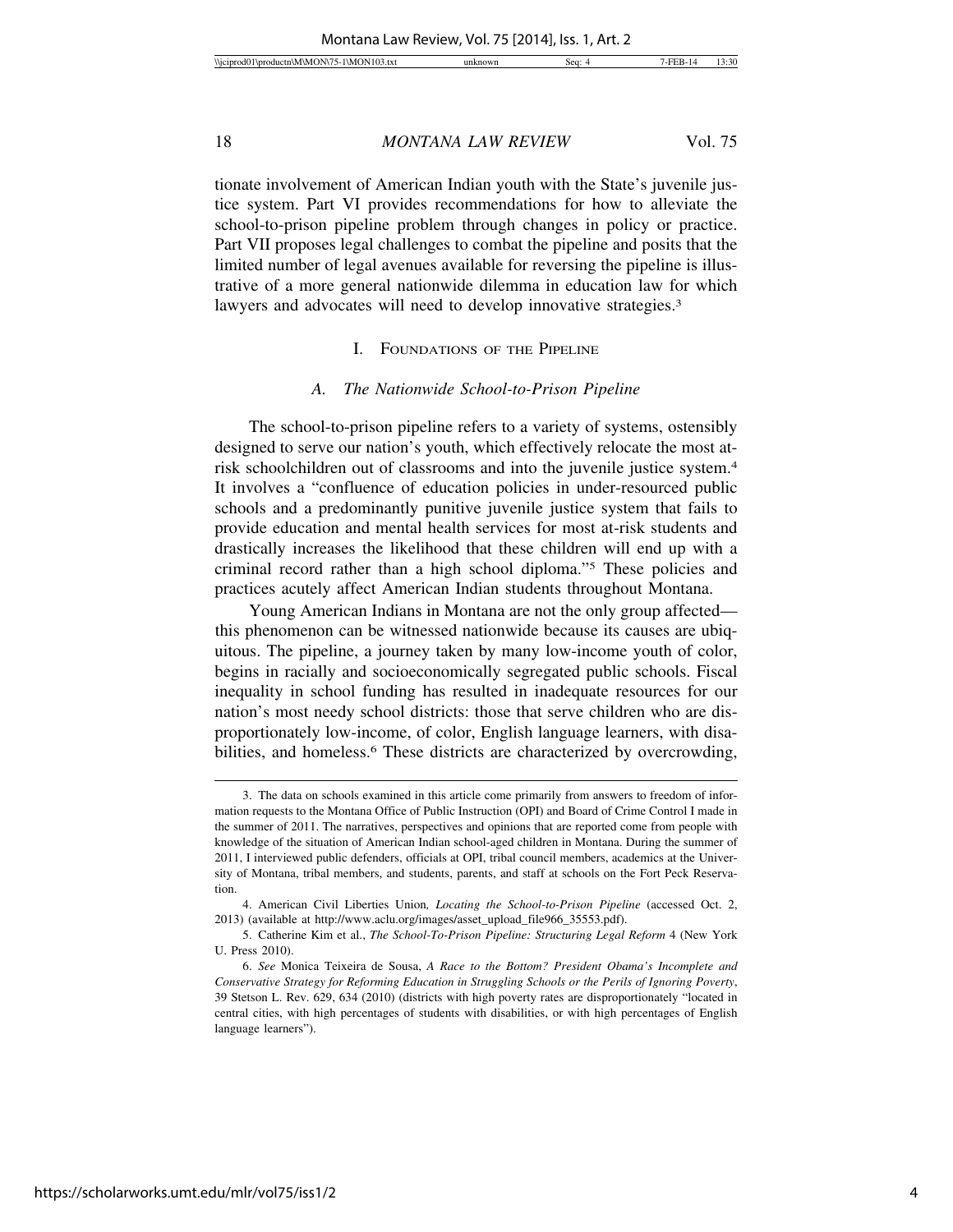understaffing, inferior facilities and resources, and inadequate counseling and mental health services.7 Unsurprisingly, these issues lead to disengagement and dropout and increase the likelihood that the young people served in these districts will end up as criminal defendants.8 And ironically, schools facing testing-based accountability to the local and federal government for funding have incentives to expel or "push out" low-performing students or encourage them to abandon school in order to boost the schools' reported test scores.9

The unequal treatment of low-income students of color is exacerbated by high disparities in the rate and severity of school disciplinary practices along racial lines.10 Minority children, as well as children with learning and emotional disabilities, are removed from their classrooms, suspended, and expelled at rates far higher than white and non-disabled children.<sup>11</sup> Thus, often the children who most need instructional time and guidance are excluded from the educational environment. A recent surge of "zero tolerance" policies in schools, which mandate certain punishments for school infractions regardless of mitigating circumstances or available disciplinary alternatives, has aggravated the situation.12 This exclusion can be devastating; when children are excluded from their regular classrooms for even a few days, their education is negatively affected.13 The longer the time the child spends away from school, the more severe the educational impact.<sup>14</sup>

14. *See* Emily Arcia, *Achievement and Enrollment Status of Suspended Students: Outcomes in a Large, Multicultural School District*, 38 Edu. & Urban Soc'y 359, 359–367 (analyzing a study that found "suspended students had substantially lower pre-suspension achievement than did students in the comparison group, gained considerably less academically throughout 3 years with suspensions, and had

<sup>7.</sup> *See* Kim, *supra* n. 5, at 4.

<sup>8.</sup> *Id.* at 1 (noting deficiencies in school resources "increase students' disengagement and the likelihood of their dropping out and later becoming involved with the courts").

<sup>9.</sup> *Id.* at 1, 26, 30–31 (noting push-out also occurs when schools wish to discharge chronically truant and older or under-credited students).

<sup>10.</sup> *Id.* at 2 ("racial disparities in suspension rates have grown considerably worse over the past thirty years").

<sup>11.</sup> *Id.* at 3.

<sup>12.</sup> *See Id.* at 78–80.

<sup>13.</sup> Kim, *supra* n. 5, at 78 ("[E]xclusion from the classroom, for even a few days, disrupts a child's education and may escalate misbehavior by removing the child from a structured environment and giving him or her increased time and opportunity to get into trouble. Studies show that a child who has been suspended is more likely to be retained in his or her grade, to drop out, to commit a crime, and to end up incarcerated as an adult."); *see also* Stephanie Martinez, *A System Gone Berserk: How Are Zero-Tolerance Policies Really Affecting Schools?* 53 Preventing School Failure: Alternative Education for Children and Youth 3, 155 (Spring 2009) ("Advocates of using suspension have suggested that removing disruptive students will create an environment in which teachers can teach and students can learn. However, researchers have demonstrated that suspension is not an effective change agent because students return to school displaying the same or more severe behaviors, which lead administrators to repeatedly use suspension for the same students. Suspension also negatively affects academic achievement, is a strong indicator that a student will drop out of school, and may lead to juvenile delinquency.").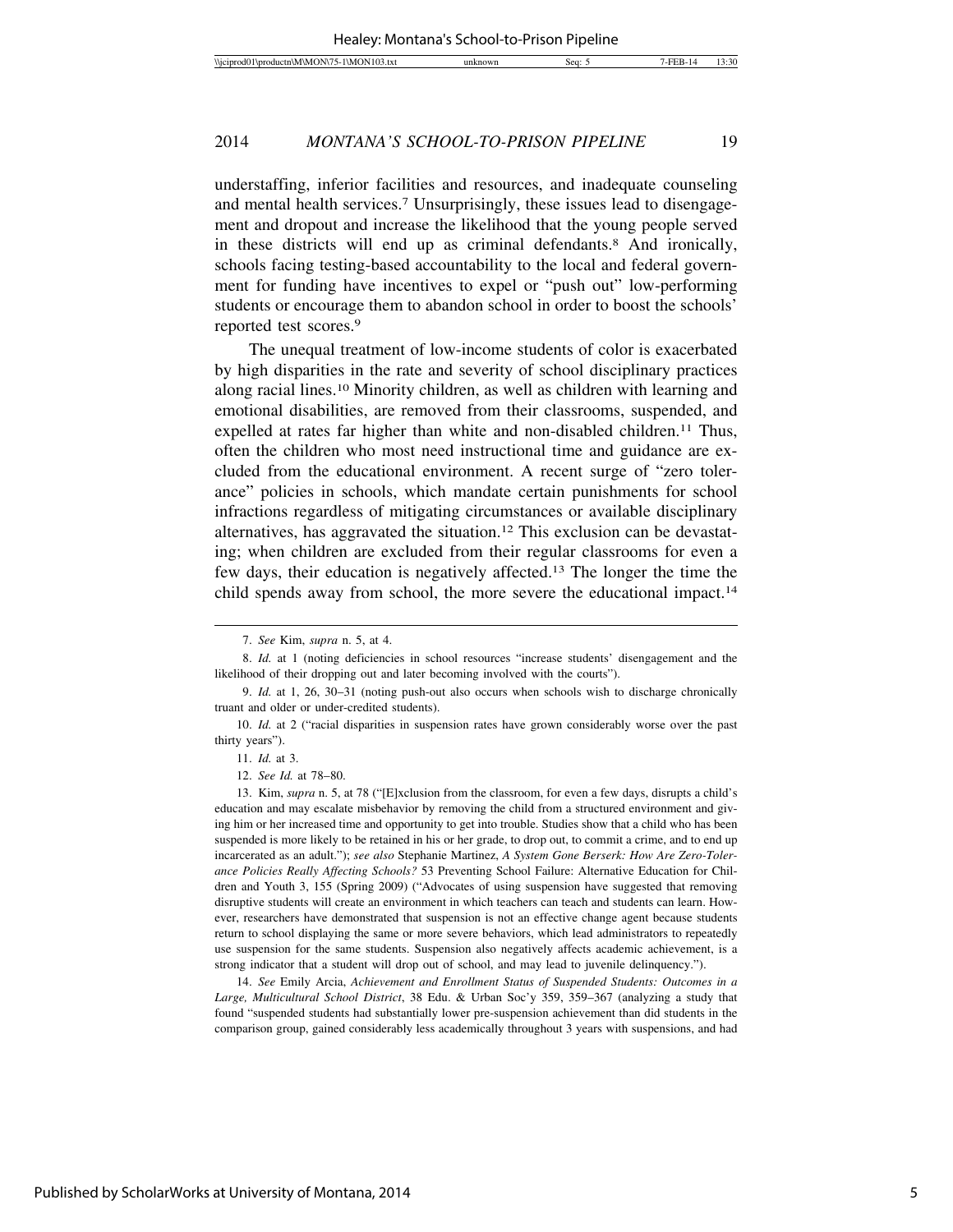Finally, schools nationwide are increasingly relying on local law enforcement to handle disciplinary issues that traditionally have been strictly the responsibility of teachers and administrators.15 In general, school-based arrests by police officers who work as school safety personnel have increased considerably, including an escalation of arrests for minor school infractions such as graffiti and schoolyard fights.16 Unfortunately, once children become involved with the court system and are placed in detention, it becomes difficult to re-enter the regular school system.17 Mainstream schools will often deny admission to students with arrest, juvenile delinquency, or criminal records.18 "Alternative" schools tend to be inferior and fail to keep students at grade level,<sup>19</sup> as does the instruction provided to children in detention.20 Indeed, most juveniles who become involved with the courts will never graduate from high school.<sup>21</sup>

The school-to-prison pipeline is a very difficult problem to address and is created by many varied causes, and is not generally attributed to the covert workings of nefarious and racist individuals.22 For this reason, the best

16. According to several state Public Defenders interviewed for this article, Montana is following this national trend by relying more heavily on school resource officers (SROs) pulled from local police departments to monitor school safety. As police officers, they have the authority to arrest students for improper behavior.

17. *See* Kim, *supra* n. 5, at 3.

18. Jessica Feierman, Marsha Levick, Ami Mody, *The School-to-Prison Pipeline . . . and Back: Obstacles and Remedies for the Re-Enrollment of Adjudicated Youth*, 54 N.Y.L. Sch. L. Rev. 1115, 1116–1118 (2010) (schools deny admissions to students re-entering from the juvenile justice system because of perceived safety risks and academic concerns, and administrative barriers routinely place additional hurdles to enrollment).

19. Kim, *supra* n. 5, at 3; *see also* Amy P. Meek, *School Discipline "As Part of the Teaching Process": Alternative and Compensatory Education Required by the State's Interest in Keeping Children in School*, 28 Yale L. & Policy Rev. 155, 163 (2009) ("Alternative schools often do not receive the financial resources needed to provide an appropriate education to expelled and suspended students.").

20. *See* Katherine Twomey, *The Right to Education in Juvenile Detention Under State Constitutions*, 94 Va. L. Rev. 765, 771 (2008) ("The education currently provided in some juvenile detention centers does not meet general state standards for public schools or the specific needs of incarcerated juveniles. There are no comprehensive statistics detailing the education currently provided in detention centers nationally, but anecdotal evidence, specific case studies, and audits suggest that there are serious deprivations within the juvenile detention system . . . . There is also a lack of coordination between public schools and correctional education programs which results in transition problems when juveniles enter and exit the juvenile justice system. These disruptions in education have long-term effects and lead to higher drop-out rates.").

21. Kim, *supra* n. 5, at 3.

22. While the school-to-prison pipeline undoubtedly exists, as demonstrated by the data and patterns explored in this and other reports and articles, few believe it is the product of widespread intentional discrimination by nefarious and racist individuals working in the educational or juvenile justice

high drop-out rates" and "the more days that students spent in suspension, the less students gained in reading").

<sup>15.</sup> *See* Kim, *supra* n. 5, at 112–114 ("[T]he number of children arrested or referred to court for school discipline has grown in recent years . . . [a] factor exacerbating the increased criminalization of school misconduct involves the deployment of full-time police officers to patrol K-12 school hallways.").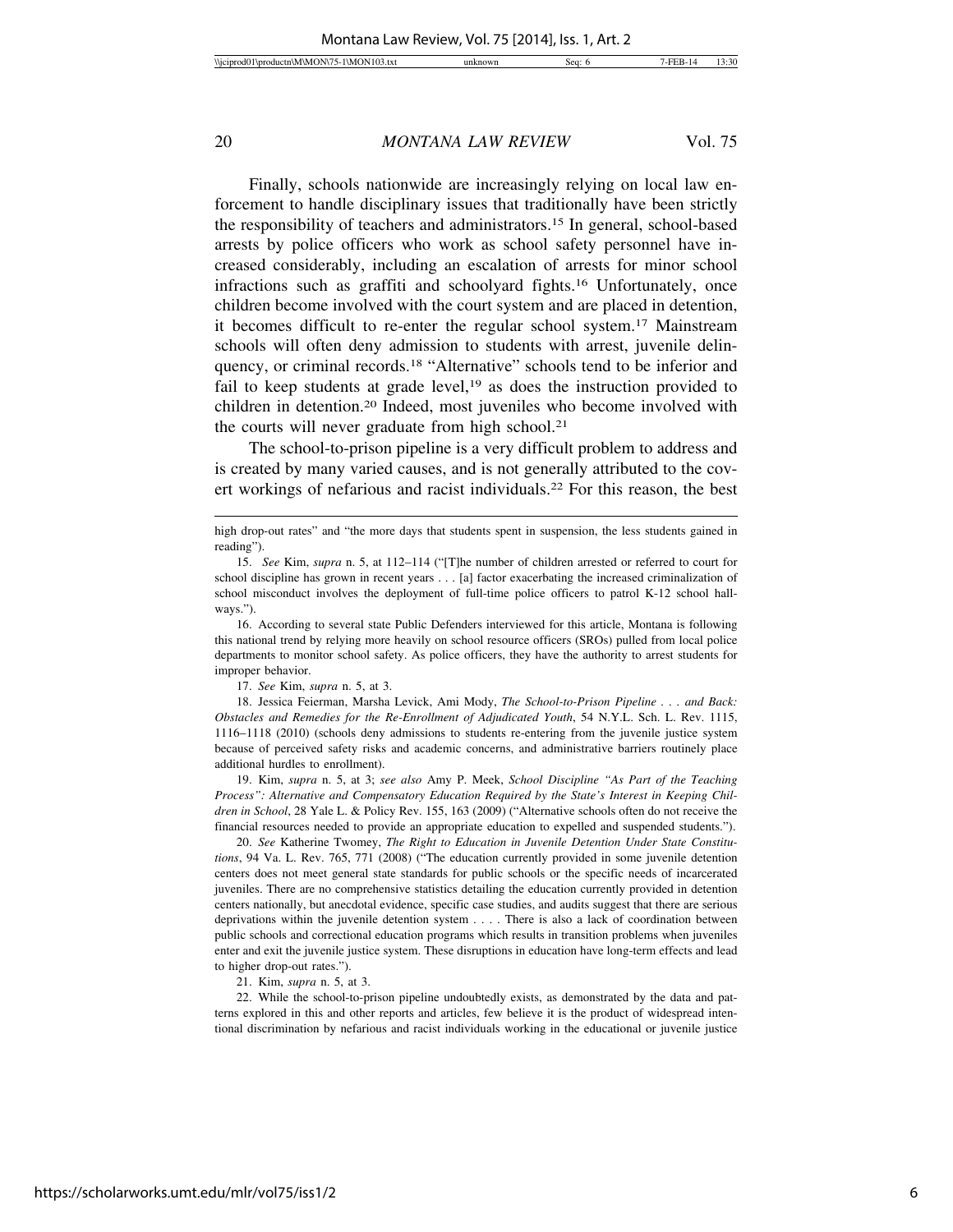way to analyze the roots of the pipeline is perhaps through critical race theory,23 a method that studies the subtle ways in which our laws and legal system reinforce white privilege.<sup>24</sup> Critical race theory encourages us to move beyond the tendency to assume that racial discrimination results from invidious individual motives and instead to recognize that institutional racism has many origins, not all of which are intentional.25 In examining the problem as a confluence of these varied contributing factors, and exploring the potential legal avenues advocates might use to address it, we should take "an expansive approach to equal protection by looking at the *concrete realities* that actions collectively produce."26

The "concrete realities" of the school-to-prison pipeline are clear for students throughout the nation. For Montana's young American Indians, a predominantly poor and marginalized racial minority in the State, the situation is dire. Too many of them receive substandard education without instruction on their unique cultural heritage, get pushed out of school, and end up involved in the juvenile (and ultimately criminal) court systems.

#### *B. Tribes and Reservations Examined in this Article*

This investigation examines statewide patterns, but it focuses on the young people of two of Montana's American Indian reservations that have particularly acute problems, and are representative of the larger epidemic: Fort Peck, and, to a lesser extent, Rocky Boy's. The Fort Peck Reservation is a community that faces a confluence of classic school-to-prison pipeline factors affecting American Indian children there, including disproportionately low academic achievement, high-risk behaviors, and subjection school discipline. The Fort Peck Reservation also recently experienced an alarming, and related, pattern of early adolescent suicides. Rocky Boy's Reservation was identified for study because of the disproportionately high rates of American Indian youth involvement in the area's juvenile and criminal justice systems.

The Fort Peck Reservation includes the Nakoda (Assiniboine Tribe), and Dakota and Lakota (Sioux Tribe) people. The large reservation is spread over four counties in the windswept plains of northeastern Montana. The Fort Peck tribes have traditionally relied on agriculture, tribal leases,

systems. Thus, scholars have suggested approaching the issue through the lens of Critical Race Theory. *Infra* n. 23.

<sup>23.</sup> Chauncee D. Smith, for example, employs this method in *Deconstructing the Pipeline: Evaluating School-to-Prison Pipeline Equal Protection Cases Through A Structural Racism Framework*, 36 Fordham Urb. L.J. 1009, 1023 (2009).

<sup>24.</sup> *Id.* at 1026.

<sup>25.</sup> *E.g. id.* at 1023.

<sup>26.</sup> *Id.* at 1024–1025.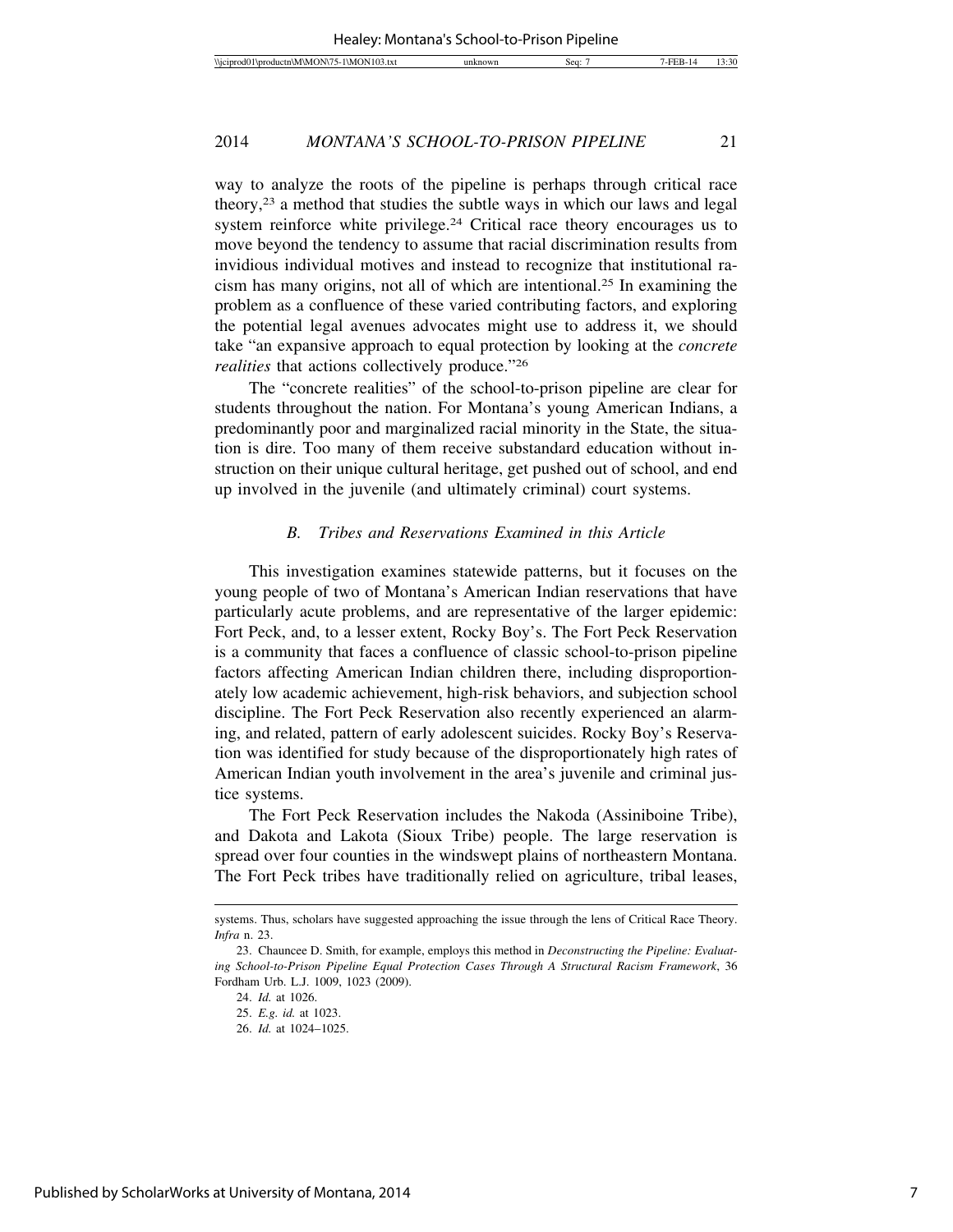and oil and gas revenues for subsistence.27 The total tribal population on the reservation is 11,171.28 Fort Peck youth attend school in five school districts: Wolf Point, Poplar, Brockton, Frazer, and Frontier.29 Forty-five percent of the residents on the reservation live below the poverty level, including half of all children.30

Rocky Boy's Reservation includes two tribal groups, the Chippewa and Cree, and is located in north central Montana in portions of both Hill and Choteau counties.31 Rocky Boy's is the smallest reservation in Montana, has no central town site, and is very remote and rural.32 The principal use of the reservation land is grazing and farming.<sup>33</sup> There is no industry, and unemployment averages 70% during the winter, when household costs are highest.34 The total number of students in grades K–12 who attend school on the reservation's Rocky Boy's School district is 550.35 In addition, at least 200 Rocky Boy's children attend off-reservation schools in the nearby city of Havre and town of Box Elder.36

Ninety-six percent of American Indian students in Montana attend public schools operated by the State.37 There are only two tribal-run schools in Montana, neither of which serves the Fort Peck or Rocky Boy's tribes.38 The State's Superintendent of Public Instruction has "general supervision" power over the public schools and districts and oversees funding, school assessment, and special education services.39 The Superintendent's office also counsels the Board of Public Education on whether to give accreditation to schools, but the locally elected School District Boards of Trustees have substantial discretion and make most of the decisions regarding the administration of schools within their districts.40

<sup>27.</sup> Montanatribes.org, *Fort Peck Reservation Assiniboine and Sioux Tribes* 43 (available at http:// www.montanatribes.org/links\_&\_resources/tribes/Fort\_Peck.pdf).

<sup>28.</sup> *Id.* at 41.

<sup>29.</sup> Louis Montclair, *2010*–*2011 School Year; Head of State Education to be at Three Schools Next Week*, Fort Peck Journal (Fort Peck, Montana) (June 9, 2011).

<sup>30.</sup> Associated Press, *Senate Hearing in Poplar Examines Indian Suicides*, Fox News (Aug. 9, 2011) (available at http://www.foxnews.com/us/2011/08/09/senate-hearing-in-mont-examines-indiansuicides/).

<sup>31.</sup> Mont. Off. of Pub. Instr., *Mont. Indians: Their History and Location*, 56 (Apr. 2009) (available at http://www.opi.mt.gov/pdf/indianed/resources/MTIndiansHistoryLocation.pdf).

<sup>32.</sup> *Id.*

<sup>33.</sup> *Id.*

<sup>34.</sup> *Id.* at 59.

<sup>35.</sup> *Id.* at 58.

<sup>36.</sup> *Id.*

<sup>37.</sup> Mont. Indian Education Association, *Third Annual Urban Indian Education Report* (2009) (available at http://www.mtiea.org/3rd\_annual\_urban\_indian\_education\_report\_2009.pdf).

<sup>38.</sup> Mont. Indian Education Association, *Report to Membership 2009*–*2010*, 3 (2010) (available at http://www.mtiea.org/downloads/report\_to\_membership\_10.pdf).

<sup>39.</sup> Mont. Code Ann. § 20–3–106 (2011).

<sup>40.</sup> *Id.* at § 20–7–102.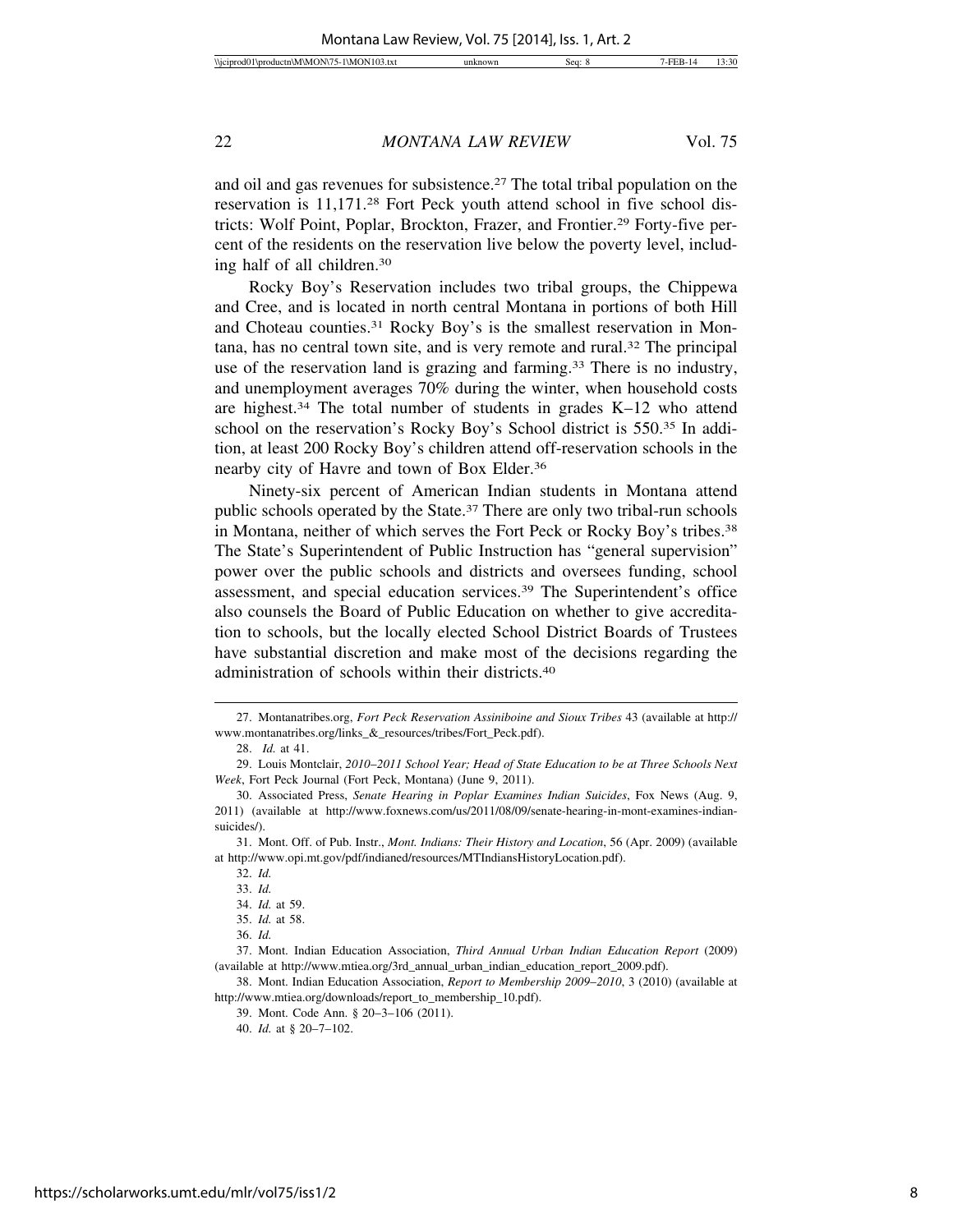While the focus here is on the Fort Peck and Rocky Boy's Reservations, and specifically the Wolf Point School District on Fort Peck, the problems described affect American Indian students statewide both on and off the reservations. There have been efforts in recent years to finally implement the State's long dormant Indian Education for All constitutional provision, which is intended to foster and preserve tribal cultural heritage in public education, and to bring more fiscal equality to school funding. The Office of Public Instruction has taken steps to address school inadequacies in Indian Country. Nonetheless, as documented below, the conditions in many schools with large American Indian populations remain dismal. These schools are plagued by staff shortages, poor resources and facilities, a lack of American Indians on staff, lack of training on how to work with American Indian populations, and little curricular attention to the Montana tribes' cultural heritage.

#### II. BACKGROUND AND APPROACH

# *A. The Legacy of American Indian Boarding Schools and Educational Segregation*

The education of American Indians in the United States has a deeply troubled history, and a brief recounting of this history helps inform the current situation. The first American Indian school was founded in 1879, and by 1909 the federal government had created nearly 200 boarding schools and 307 day schools and forced over 100,000 American Indian students to attend these institutions, often removing them from their homes for several years.41 These schools had a mission of assimilating tribal youth to "American" culture and lifestyle.42 The American Indian students were not permitted to speak their native language or interact with their tribal families.<sup>43</sup> These assimilationist schools persisted for decades, exorcising ancient traditions from students in what amounted to a cultural genocide.44 Sexual and physical abuse and starvation were endemic.45 In 1972, the Montana Legislature attempted to counteract the lingering stigma and effects of these

<sup>41.</sup> Andrea Smith, *Boarding School Abuses, Human Rights, and Reparations*, 31.4 Social Justice 89, 89 (2004).

<sup>42.</sup> Richard Pratt, who founded the first Indian boarding school, described his mission as "Kill the Indian in order to save the Man." Smith, *supra* n. 41, at 90. Stephen Pevar, *The Rights of Indians and Tribes; The Authoritative ACLU Guide to Indian and Tribal Rights* (3d. ed., Oxford U. Press 2004)*.*

<sup>43.</sup> Smith, *supra* n. 41, at 91 (the method these schools employed was to "separate students from their parents, inculcate Christianity and white cultural values into them, and encourage or force them to assimilate into the dominant society").

<sup>44.</sup> *Id.* at 90–91 (The federal government elected to pursue "cultural" rather than "physical" genocide of the American Indian populations because it was seen as more economically efficient. Nevertheless, many American Indian students died of starvation while attending.).

<sup>45.</sup> *Id.* at 91.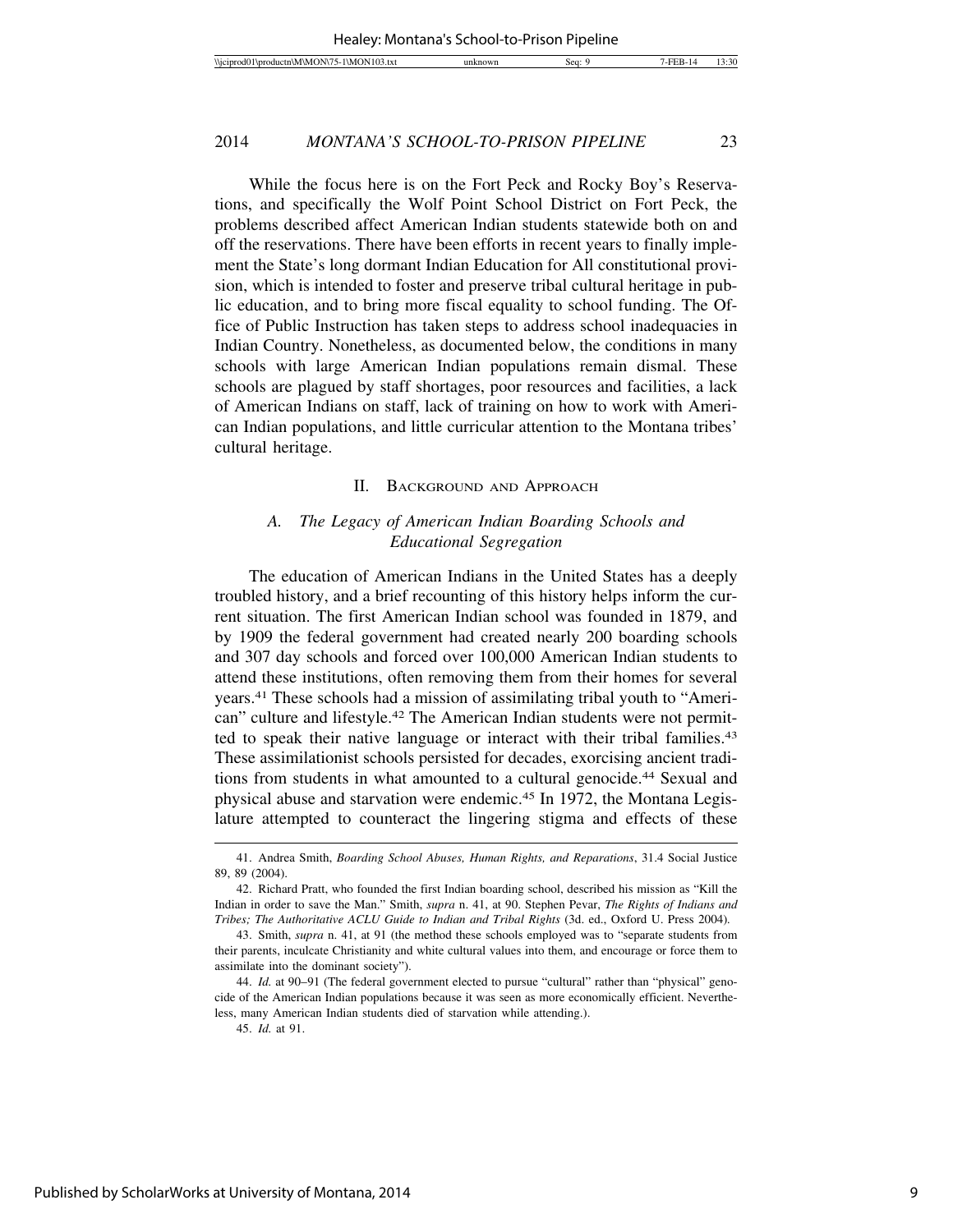schools by amending its constitution to include the "Indian Education for All" provision. The provision acknowledged that "[t]he state recognizes the distinct and unique cultural heritage of the American Indians and is committed in its educational goals to the preservation of their cultural integrity."46 Unfortunately, this provision was entirely ignored and unfunded for many years and, as explained in Part IV below, is now suffering from annually decreasing funding.

Patty McGeshick, the director of the Fort Peck reservation Family Violence Resource Center, went to school in the Wolf Point District, located on the reservation. McGeshick attended when classrooms were racially segregated. She recalls, "I would go into a classroom and there were white children on one side, Indian kids on the other side." She adds that there was no communication between the school and the American Indian community it served. She says, "So we have to look at a *legacy* of failures of communication. It goes back to historically not being able to trust the education system. If parents were violated by boarding schools, they are not going to have faith in those systems."47 Instead, she believes, schools need to reach out and, as institutions, build back trust from the tribes and American Indian parents. McGeshick says, "Education systems have to understand how to deal with Native people, a culture that has been stripped away."48

The sad history of public education for American Indians has led to mistrust and skepticism of the system by tribal communities. The legacy of regarding tribal culture and traditions as inferior and unworthy of instructional time may also negatively impact how American Indian students are viewed by teachers and other pupils, and how the American Indian students respond academically to these negative stereotypes. Stereotype threat theory posits that negative stereotypes about a group can become internalized among that group's members, leading perversely to the perpetuation of stereotypical behaviors.49 Courts have reasoned that:

teachers acting under false assumptions because of low test scores will treat the disadvantaged student in such a way as to make him conform to their low expectations; this acting out process—the self-fulfilling prophecy—makes it appear that the false assumptions were correct, and the student's real talent is wasted.<sup>50</sup>

Of course, when academic achievement, skills, and cognition are measured through racially biased assessments that favor white, Anglo cultural

<sup>46.</sup> Mont. Const. art. X, § 1.

<sup>47.</sup> Interview with Patty McGeshick, Director of the Fort Peck Reservation Family Violence Resource Center, Wolf Point, MT (Aug. 3, 2011).

<sup>48.</sup> *Id.*

<sup>49.</sup> Smith, *supra* n. 23, at 1035.

<sup>50.</sup> *Id.* at 1036 (quoting from *Hobson v. Hansen*, 269 F. Supp. 401, 514 (D.D.C. 1967)).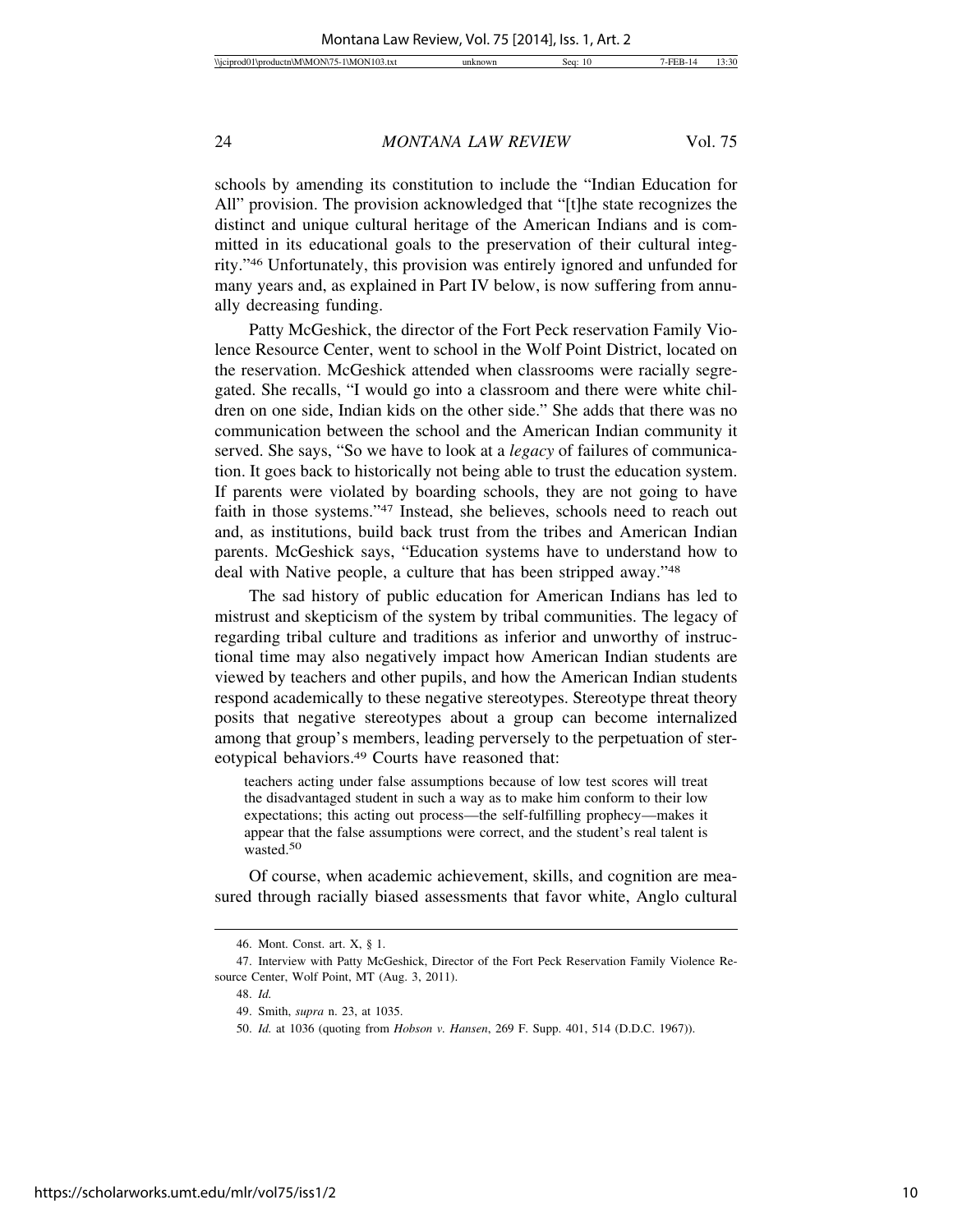backgrounds,51 the extent to which stereotype threat has a role in depressing the scores of students of color is difficult to determine.52

The internalization of stereotype and bias is apparent in American Indian populations, which suffer, as described below, from poor academic achievement in Montana. Some theorize that stereotypes are also contributing to the tragic suicide crisis described in detail in Part IV. Raymond White Tail Feather, a Baptist minister and former tribal chairman, argues that the suicide crisis on Fort Peck is linked to the federal government's systematic dismantling of tribal culture, saying, "[T]he way of life, the federal government attempted to destroy this. When you do that to a people, what comes about is hopelessness."<sup>53</sup>

# III. THE DATA: THE PRESENCE OF PIPELINE INDICATORS IN MONTANA

The data gathered for this article demonstrates that American Indian schoolchildren in Montana, and in particular on the Fort Peck reservation, are victims of each of the school-to-prison pipeline indicators, including academic underachievement in underfunded schools, high rates of school suspensions and expulsions, and inadequate mental health resources. The result is educational neglect and the criminalization of adolescent behaviors that would be better addressed by mental health and guidance intervention services than by exclusion and punishment. The confluence of these factors too frequently leads to self-harm, absence from school instruction, and involvement in the juvenile and criminal justice systems. The data below from stateside sources as well as from the Wolf Point School District on Fort Peck, is collected, analyzed, and presented for the first time in this article. It provides shocking evidence of the calamity faced by American Indian children in Montana.

# *A. The Harmful Effects of Geographic Economic Segregation and School Accountability Programs for Students at Reservation Schools*

The school-to-prison pipeline is composed of several inequalities and injustices suffered by children of color that accumulate with devastating results.54 On a macro level, the racial segregation of neighborhoods and communities contributes to the pipeline because students of color in racially isolated areas too often end up attending schools with minimal resources

<sup>51.</sup> This is known as "selection system bias." *Id.*

<sup>52.</sup> *Id.* at 1035.

<sup>53.</sup> Matt Volz, *Suicide Crisis Among Indian Children, Young Adults Baffles Communities*, Missoulian (Mar. 21, 2011).

<sup>54.</sup> Smith, *supra* n. 23, at 1027 ("fragmented inequities" together "have a drastically unequal cumulative impact on students of color").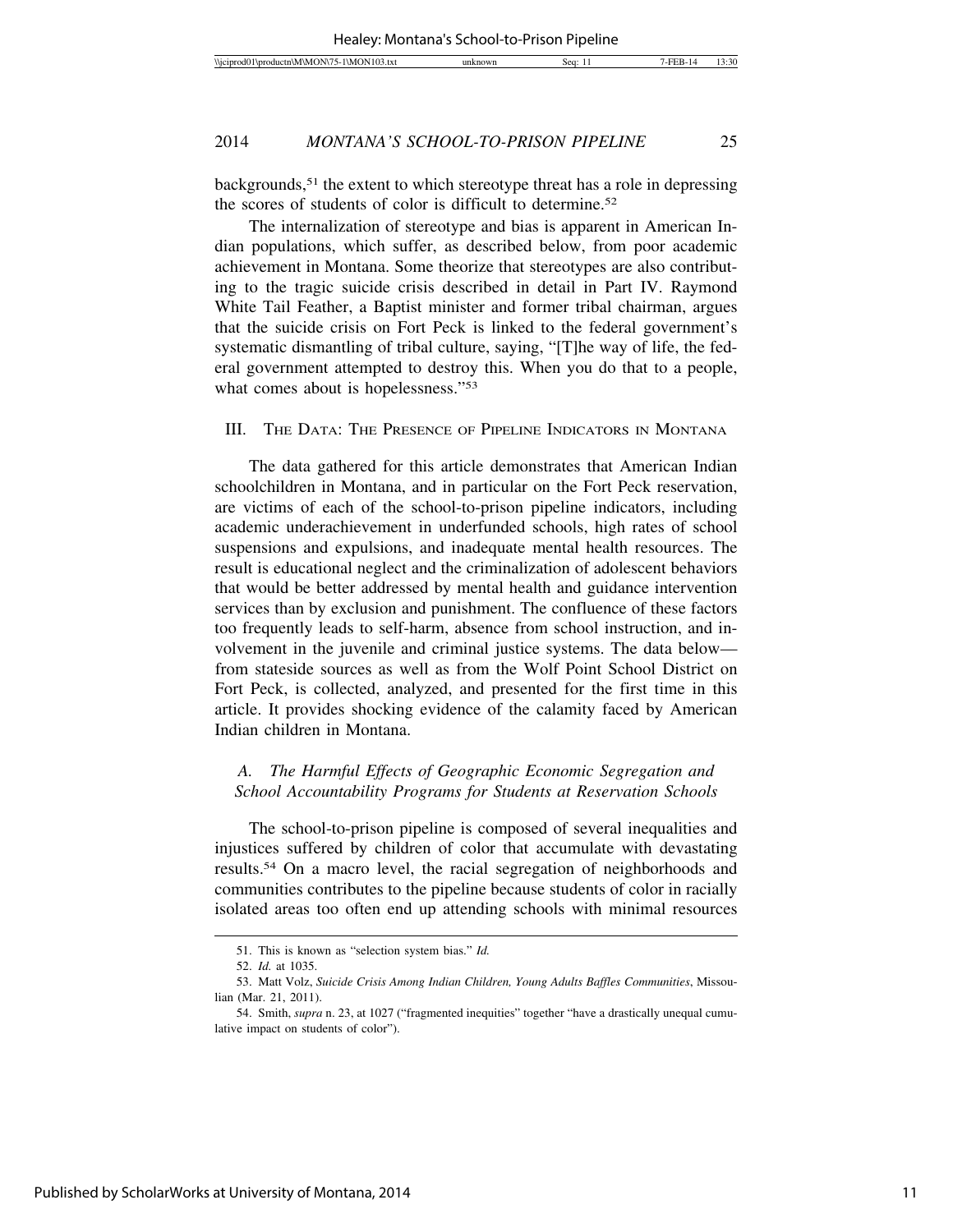and high suspension and incarceration rates.<sup>55</sup> This sort of racial and economic segregation is evident on the reservations and in other concentrated communities of American Indians in Montana.56 Local poverty dramatically affects the funding available for health and human services and education for young people who live in these communities.<sup>57</sup>

New nationwide emphasis on testing-based school accountability can exacerbate racially disparate funding levels. Public schools on reservations are accountable for meeting testing standards under the federal No Child Left Behind (NCLB) legislation. As its mission, the NCLB Act seeks to meet "the education needs of low achieving children in our Nation's highest-poverty schools, limited English proficient children, migratory children, children with disabilities, Indian children, neglected or delinquent children, and young children in need of reading assistance."58 Perversely, this demographic has been left even *further* behind as a result of the testing regime. Students belonging to the groups mentioned already typically attend schools in low-income areas where resources are scarce. By making funding for these schools contingent upon testing results, the NCLB Act facilitates fiscal inequality.59 Indeed, the U.S. Civil Rights Commission reported in 2004 that NCLB had, in fact, exacerbated the achievement gap between white and minority students and made no attempt to level resource disparities among rich and poor schools. The report noted that the high stakes of exams, and obsessive curricular focus on testing were overwhelming teachers' ability to develop students' logical reasoning and critical thinking skills.<sup>60</sup>

59. *Id.* at 155; *see also* Mary Eunice Romero Little & Teresa L. McCarty, Ariz. State Univ. Educ. Policy Studies Laboratory, *Language Planning Challenges and Prospects in Native American Communities and Schools*, 30–31 (Feb. 2006) (available at http://epsl.asu.edu/epru/documents/EPSL-0602-105- LPRU.pdf) ("The 'bottom line' for schools in Indian Country is federal funding. In most reservation schools, federal funds make up the bulk of school budgets. The threat of the withdrawal of federal funds, which NCLB ties directly to student performance on English standardized tests, hovers directly over the livelihood and future of Indigenous schools. For schools targeted by the law, the result is often the forced narrowing of the curriculum, hyper-attention to tests, and . . . the abandonment of proven Native language programs.").

60. Lomawaima & McCarty, *supra* n. 58, at 156 ("[T]he prescriptive nature of the policy, its high stakes for minority students and schools, and the total lack of attention to closing the gap in financial resources between the richest and poorest schools are widening the gap between children of color and their more affluent White peers . . . . Further, the Commission expressed concern that 'the emphasis on testing built into NCLB will result in teaching to the test at the expense of developing reasoning and critical thinking skills.'").

<sup>55.</sup> *Id.* at 1027.

<sup>56.</sup> Lisa R. Pruitt, *Spatial Inequality as Constitutional Infirmity: Equal Protection, Child Poverty and Place*, 71 Mont. L. Rev. 1, 30 (2010) (the "greatest spatial concentrations of poverty in Montana are on reservations or otherwise within counties that have significant American Indian populations").

<sup>57.</sup> *Id.*

<sup>58.</sup> K. Tsianinan Lomawaima & Teresa L. McCarty, *To Remain an Indian*, 154–155 (Teacher's College Press 2006).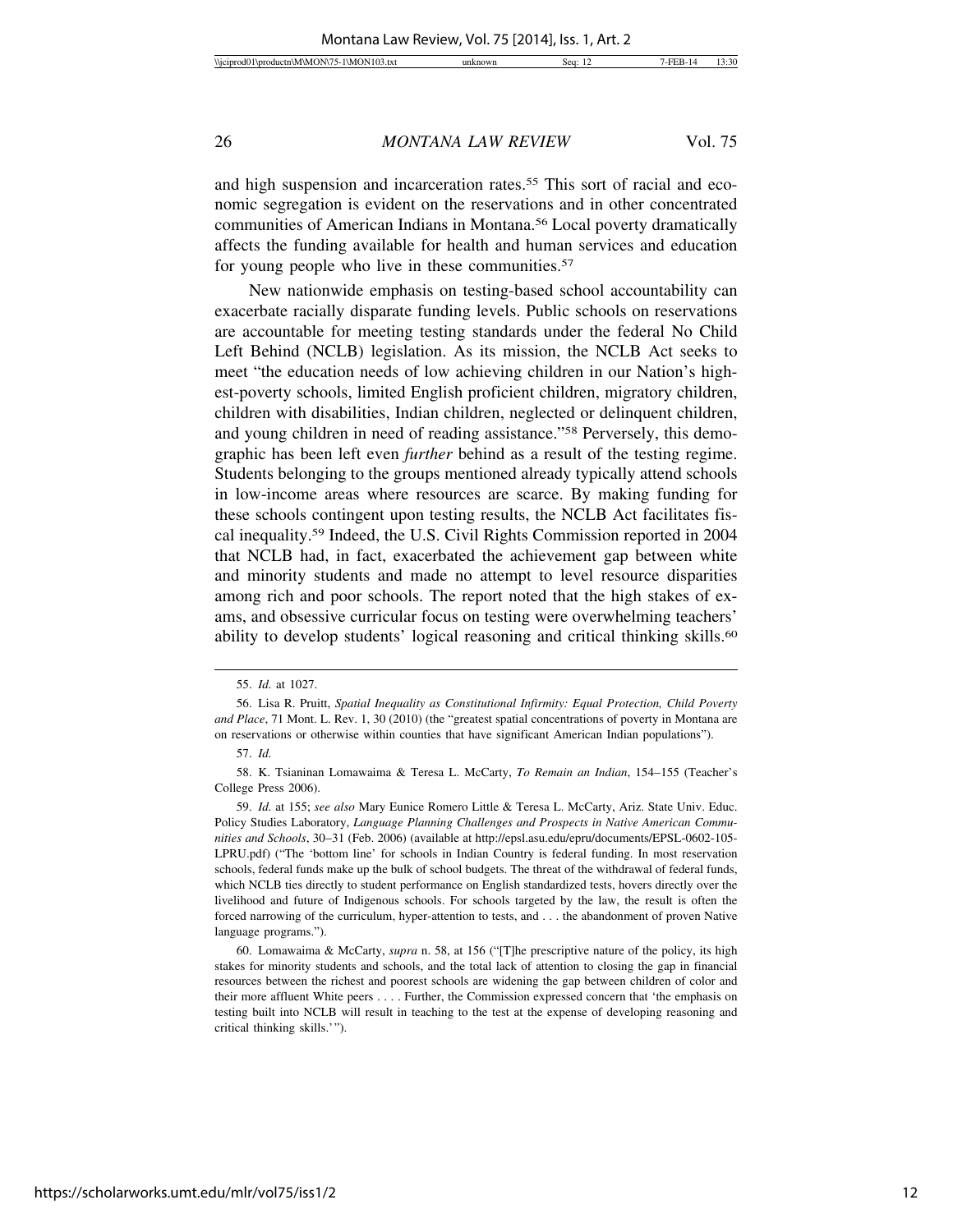This narrower, test-focused curriculum also leaves little time or incentive for instruction on American Indian cultural history and language. Teachers must give these subjects short shrift in favor of test-based curricula.61 And because NCLB testing measures student proficiency using English only, American Indian students are instructed that the most important things they learn in school do not concern their own history, language, and culture.62 This is a tragic development because heritage languages are vitally important for intra-tribal relationships and maintaining pride in one's unique cultural identity.63 In addition, studies demonstrate that instruction in heritage languages actually helps English-language acquisition, so removal of this curriculum also has a devastating effect on American Indian students' general academic development and performance.<sup>64</sup>

<sup>61.</sup> Little & McCarty, *supra* n. 59, at 30 ("In our own ongoing research . . . we have found that NCLB is having a chilling effect on the ability of tribal communities to provide linguistically, culturally, and academically rich curricula for Native students, even in nonpublic, federal, and community—and tribally—controlled schools. In formal interviews with teachers at one reservation school, for example, a teacher noted that, 'The school can spend *some* time teaching [the Native language], but we can't be bogged down—we have so many requirements to meet.' Another teacher put it more bluntly: 'We don't have time to teach [the Native language]; we've been told to teach to the standards.' Teachers describe NCLB-prescribed reading programs as 'not *real* teaching, but the kids are on task.' In another large urban public school district in the study, tribal elders—key personnel in the provision of bilingual education services for Native youth—have been furloughed in accordance with NCLB mandates that paraprofessionals possess an associate's degree or equivalent, thereby eliminating Native language and culture classes in affected schools.").

<sup>62.</sup> Lomawaima & McCarty, *supra* n. 58, at 156 ("There is widespread concern that NCLB compromises tribal sovereignty and Indigenous community choice, negatively impacts culturally based instruction, leads to hyper-attention to standardized tests at the expense of pedagogically sound instruction, and is inadequately funded to enable tribes to meet its mandates."). *See also* Little & McCarty, *supra* n. 59, at 6 ("Internal change occurs when speakers begin to shift their language loyalties, 'abandoning' their language in favor of a higher-status language, typically because they believe the higherstatus language is more socially useful and beneficial. Eventually, individuals come to believe that their heritage language has less utility, importance, and prestige than the language of wider communication, triggering language shift.").

<sup>63.</sup> Little & McCarty, *supra* n. 59, at ii–5, 25 ("[R]ights to language are fundamental to maintaining distinctive personal and tribal identities, and cannot be decoupled from larger struggles for Indigenous self-determination and cultural survival . . . . Heritage-language immersion contributes to positive child-adult interaction and helps restore and strengthen Native languages, familial relationships, and cultural traditions within the community . . . . Language is the primary means through which parents and grandparents socialize their children and grandchildren, imparting what a community and a people believe their children ought to learn and become. When that bond is broken, intergenerational ties and community relationships also are ruptured. Hence, rights to language are fundamental to collective and personal identity, and efforts to resist language loss are part of larger struggles for personal and communal well-being, self-determination, and cultural survival . . . heritage language programs enhance self esteem and cultural pride.").

<sup>64.</sup> Little & McCarty, *supra* n. 59, at ii–5, 25 ("These programs have had salutary effects on both language revitalization and academic achievement. In particular, data from school-based heritage-language immersion indicates that children acquire the heritage language as a second language without 'cost' to their English language development or academic achievement, as measured by local and national (standardized) tests. Conversely, comparable students in English mainstream programs perform less well than immersion students in some subject areas, including English writing and mathematics, and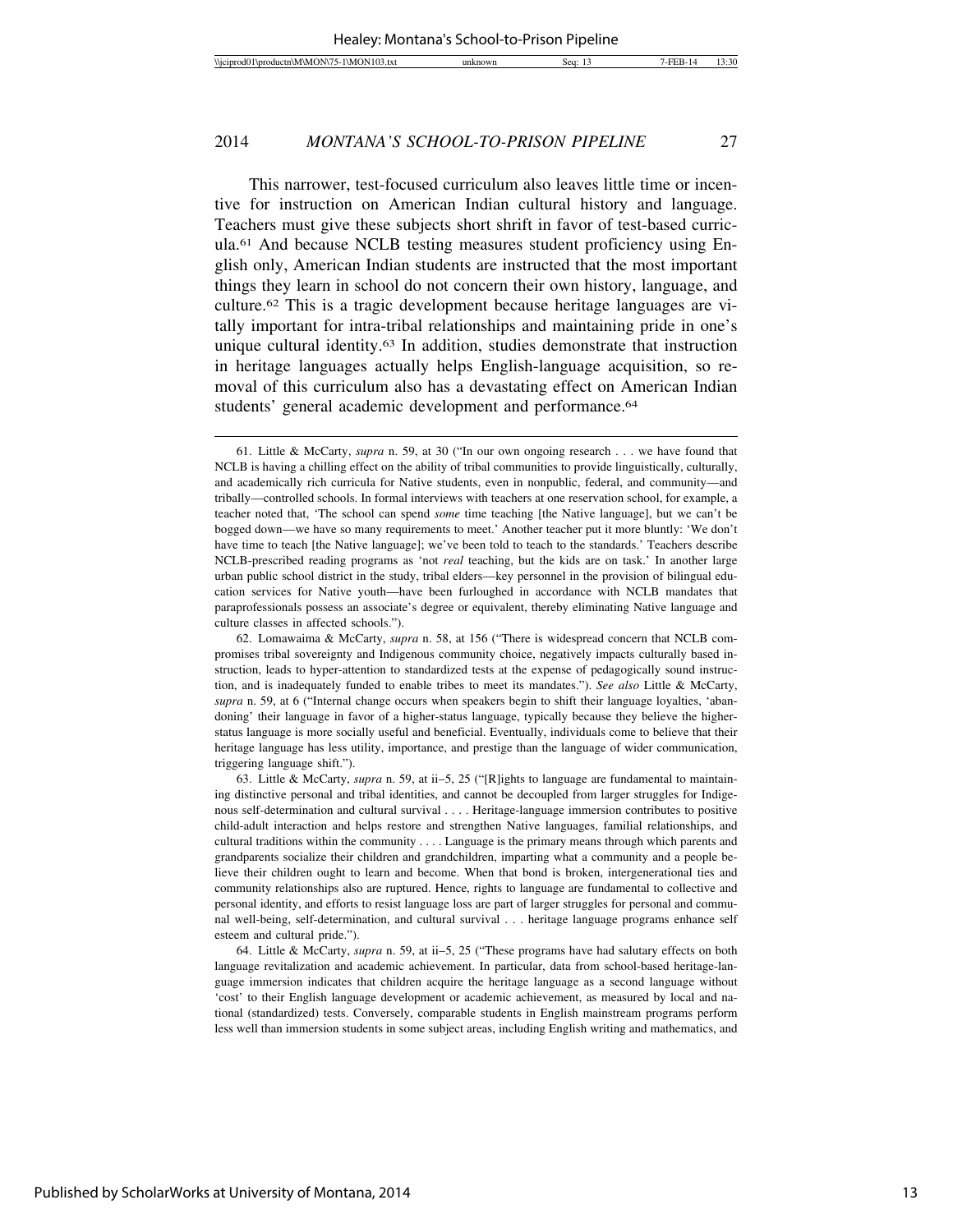#### *B. Academic Achievement by Race*

#### *1. Montana's Racially Imbalanced Academic Achievement Levels*

American Indian primary and secondary students in Montana suffer from poor academic achievement as compared to their white peers. In the 2009–2010 school year, American Indian students across Montana were more than twice as likely as their white peers to be below proficiency in math. According to state exams, 72% of American Indian students were below proficiency levels in math for their grade, whereas 29% of white students were below grade level.<sup>65</sup> Even worse, in reading, American Indian students were more than three times as likely to be below proficiency: 37% of American Indian students were below proficiency, compared to 13% of white students.<sup>66</sup> In science, 73% of American Indian students were below proficiency levels, while 39% of white students were below proficiency.67 These numbers indicate a troubling pattern of underperformance on state exams by American Indian students compared to their white peers.

#### *2. Wolf Point's Racially Imbalanced Academic Achievement Levels*

Data from the Wolf Point School District exemplify the disturbingly wide academic achievement disparities between Montana's white and American Indian children. In 2009–2010, Wolf Point High School was 68% American Indian and 30% white.<sup>68</sup> During that year, 70% of American In-

65. Mont. Off. of Pub. Instruction, *MontCAS (CRT) Proficiency Comparisons by Subgroup*, http:// gems.opi.mt.gov/StudentAchievement/Pages/CRTProficiencyComparisons.aspx (accessed Aug. 23, 2013) (select: School Year "2009–2010"; State/District/School: "State"; Content Area: "Reading").

tend to lose whatever heritage language ability they had upon entering school. These programs highlight the benefits of 'additive' or enrichment approaches to language education, and stand in contrast to 'subtractive' programs aimed at eradicating or replacing non-English mother tongues . . . . Time spent learning a heritage/community language is *not* time lost in developing English, while the absence of sustained heritage-language instruction contributes significantly to heritage-language loss."). *See also* Little & McCarty, *supra* n. 59, at 22–23 (for statistics from studies indicating increased academic performance resulting from heritage language instruction). The elimination of heritage language instruction has troubling roots in the colonial education system of assimilationist boarding schools created by the U.S. government in the 19th Century to suppress American Indian cultural practices. *Id.* at 7 ("A Hualapai elder, for example, remembers the government boarding school 'where I found that they were trying to knock out the Hualapai part of me . . . when we spoke our language, they used belts and hoses to really knock it out of us.' A Hualapai youth captures the personal and collective consequences of these practices: 'I don't feel complete . . . . Coming to terms with my identity and seeing my deficiencies, I could tell kids today that if you don't know your language, you will feel [lost].'"). The boarding school system is discussed in further depth *infra* in Part IIA.

<sup>66.</sup> *Id.* (select: School Year "2009–2010"; State/District/School "State"; Content Area "Mathematics").

<sup>67.</sup> *Id.* (select: School Year "2009–2010"; State/District/School "State"; Content Area "Science").

<sup>68.</sup> Mont. Off. of Pub. Instr.*, ACLU Data Request: Enrollment for Select Schools 2011, 2010, and 2009* (on file with Author). Wolf Point High School had 253 total students, 171 of whom were American Indian and 76 were white.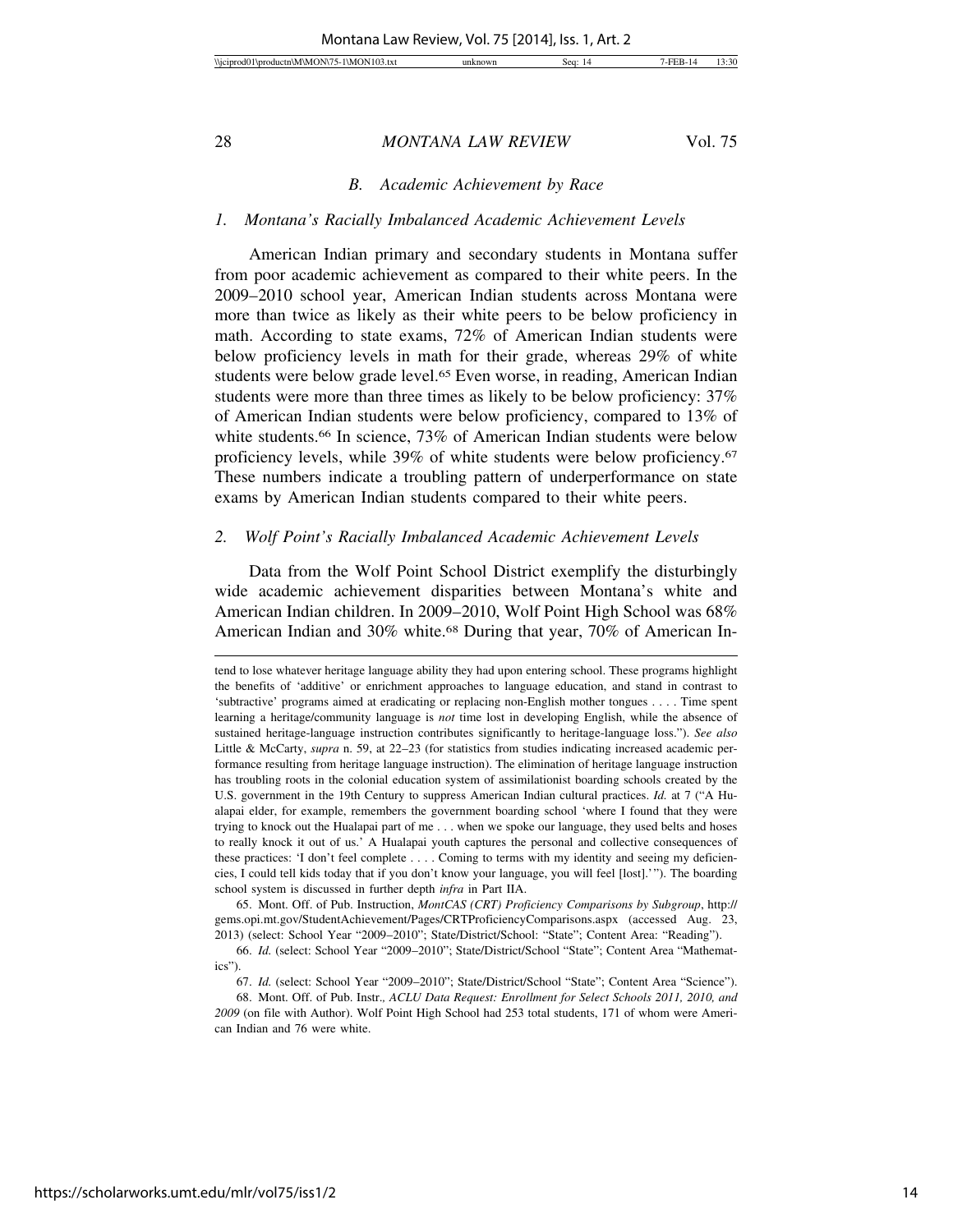dian students were below proficiency in math, while only 40% of white students were below proficiency.69 Strikingly, 44% of American Indian students were below proficiency in reading, with 40% evaluated as "novice," the lowest reading level. Not a single white student at Wolf Point was below proficiency in that subject.<sup>70</sup> Science was the only area where white and American Indian students achieved relatively comparable levels, with 74% of American Indian students and 60% of white students below proficiency.71

In that same year, Wolf Point Middle School was plagued by similar statistical patterns. Out of a total school population of 132 in the school, 79% of the students were American Indian, and 20% were white.72 Sixtyfive percent of American Indian students were below proficiency in math, and 30% of white students were below proficiency, making the American Indian students more than twice as likely to be below proficiency.73 Forty percent of American Indian students were below proficiency in reading, while 17% of white students were below proficiency.<sup>74</sup> Finally, 69% of American Indian students were below proficiency in science, while just 36% of white students were below level.75 These numbers evidence a troubling disproportionality in academic achievement within a single school district with only two elementary schools, one middle school, and one high school. These students have the same per-pupil funding, the same teachers, and the same curricula. The Office of Public Instruction does not provide poverty statistics for students by race, and differences in economic background between the white and American Indian students in the Wolf Point School District could obviously have a significant impact on the testing disparities. But the patterns of varying performances based on race are stark and troubling nevertheless.

<sup>69.</sup> Mont. Off. of Pub. Instruction, *supra* n. 65 (select: School Year "2009–2010"; State/District/ School "Wolf Point High School"; Content Area "Mathematics").

<sup>70.</sup> *Id.* (select: School Year "2009–2010"; State/District/School "Wolf Point High School"; Content Area "Reading").

<sup>71.</sup> *Id.* (select: School Year "2009–2010"; State/District/School "Wolf Point High School"; Content Area "Science").

<sup>72.</sup> Mont. Off. of Pub. Instr.*, supra* n. 68 (Wolf Point Middle School had 117 total students, of whom 92 were American Indian and 23 were white).

<sup>73.</sup> Mont. Off. of Pub. Instruction, *supra* n. 65 (select: School Year "2009–2010"; State/District/ School "Wolf Point 7–8"; Content Area "Math").

<sup>74.</sup> *Id.* (select: School Year "2009–2010"; State/District/School "Wolf Point 7–8"; Content Area "Reading").

<sup>75.</sup> *Id.* (select: School Year "2009–2010"; State/District/School "Wolf Point 7–8"; Content Area "Science").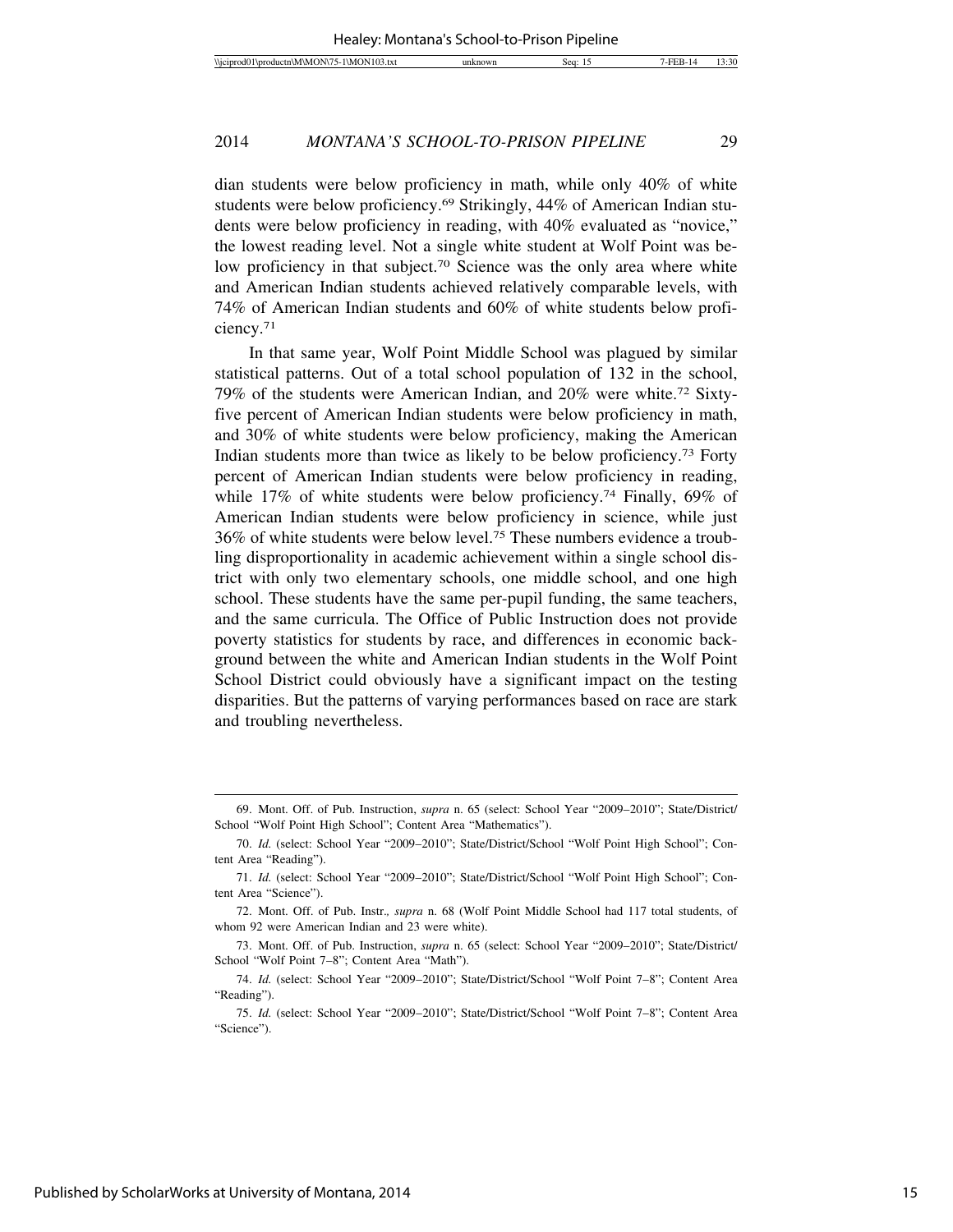#### *C. Racially Disproportionate School Discipline*

#### *1. Statewide Discipline*

Statewide, school-based discipline of American Indian students is deeply disproportionate along racial lines. For American Indian children with disabilities, the situation is acute. During the 2008–2009 school year, American Indian students with disabilities were expelled at nearly ten times the rate of their white peers with disabilities.76 Additionally, American Indian students with disabilities incurred out-of-school suspensions more than twice as often as white students with disabilities and were nearly three times as likely to serve in-school suspensions.77 The following school year, 2009–2010, American Indian students with disabilities were six times as likely to be expelled as white students with disabilities.78 The American Indian students with disabilities were also more than twice as likely to receive in- and out-of-school suspensions.79

During the 2008–2009 school year, 11% of all public school students in Montana, both general and special education, were American Indian, and 84% were white.80 During that period, American Indian students were al-

78. *Compare Special Education Discipline Data Request*, *supra* n. 76, at Tab 7, *with ACLU Data Request: 2010 Count* (on file with Author) (providing total number of students with disabilities by race/ ethnicity). Out of total enrollment of 2,607 American Indian students with disabilities, 16 were expelled (0.61%). Out of a total population of 13,705 white students with disabilities, 14 were expelled (0.10%).

79. *Compare Special Education Discipline Data Request*, *supra* n. 76, at Tab 7, *with ACLU Data Request: 2010 Count, supra* n. 78. Out of a total population of 2,607 American Indian students with disabilities, 742 received out-of-school suspensions (28.46%). Out of a total population of 13,705 white students with disabilities, 1,721 received out-of-school suspensions (12.56%). Out of a total population of 2,607 American Indian students with disabilities, 847 received in-school suspensions (32.49%). Out of a total population of 13,705 white students with disabilities, 1,993 received in-school suspensions (14.54%). The author notes that total suspensions of students with disabilities went down between the 2008–2009 school year and 2009–2010 school year for both racial categories. Although racial disparities in treatment remain, this is to be commended.

80. Mont. Office of Pub. Instruction, *Mont. Pub. School Enrollment Data, Fall 2008–2009*, 4 (2009) (available at http://www.opi.mt.gov/pdf/Measurement/EnrollBook2009.pdf) (There were 16,198 American Indian students out of a total population of 141,899 in the Mont. Pub. Schools as well as statefunded Pine Hills, Riverside, and Mont. School for the Deaf and Blind. There were 118,812 white students in that population.).

<sup>76.</sup> *Compare* Mont. Off. of Pub. Instr., ED *Facts* Reporting System, *'09 Childcount Data*, *with Special Education Discipline Data Request* (on file with Author). In 2008–2009, 17 American Indian students with disabilities were expelled out of a total enrollment of 2,672 American Indian students with disabilities (0.64%). Ten white students with disabilities were expelled out of a total enrollment of 14,075 white students with disabilities (0.07%).

<sup>77.</sup> *Id.* Out of a total population of 2,672 American Indian students with disabilities, 823 received out-of-school suspensions (30.80%). Out of a total population of 14,075 white students with disabilities, 1,854 received out-of-school suspensions (13.17%). Out of a total population of 2,672 American Indian students with disabilities, 1,194 received in-school suspensions (44.68%). Out of a total population of 14,075 white students with disabilities 2,302 received in-school suspensions (16.35%).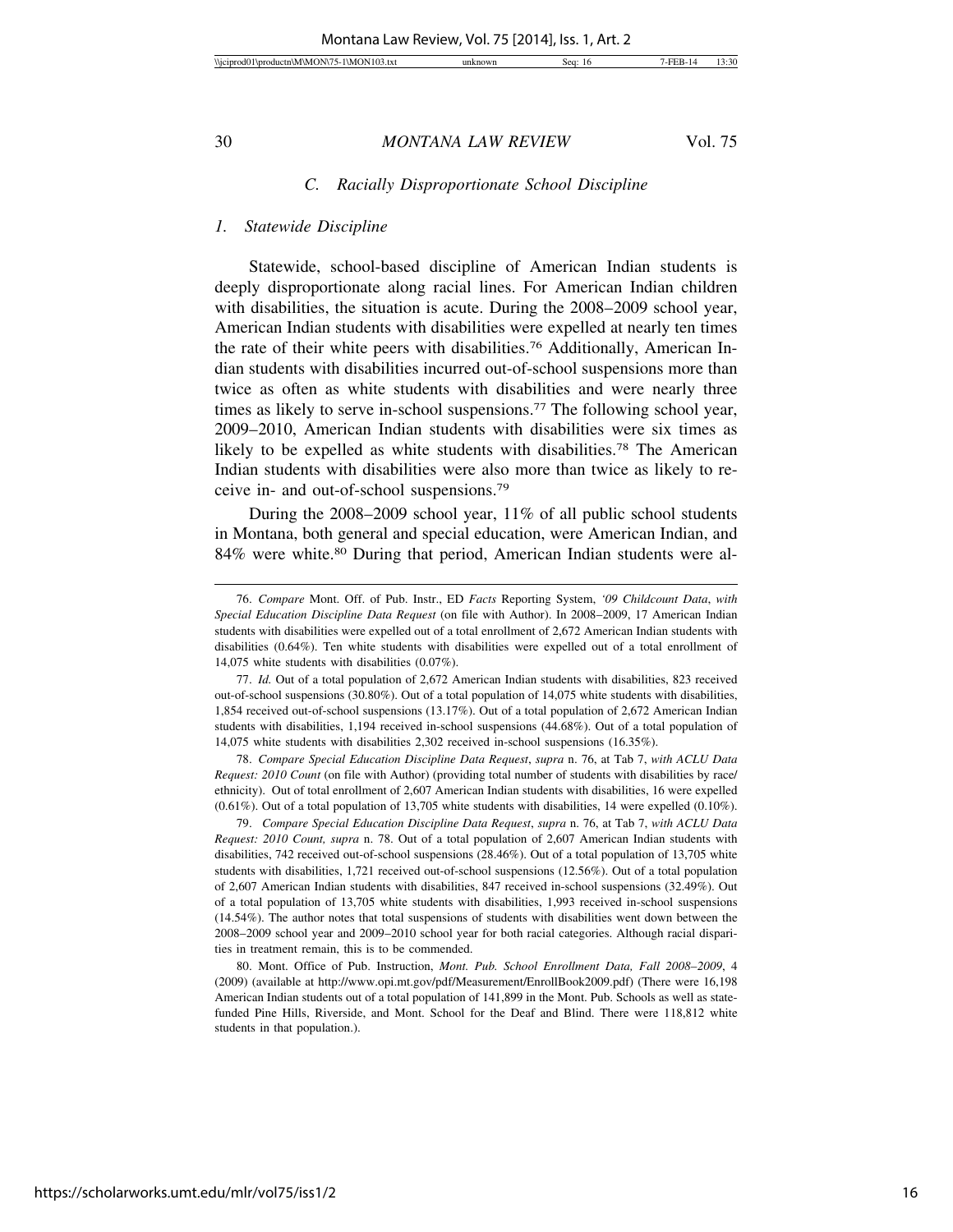most five times as likely to be expelled from school.<sup>81</sup> They were also four times as likely to be suspended.82

The 2009–2010 school year had similar statewide patterns. Among all students in both general and special education statewide that year, 12% of elementary and high school students were American Indian,<sup>83</sup> but the group disproportionately represented 39% of all students who were expelled that school year.<sup>84</sup> In other words, they were four times as likely as white students to face expulsion.<sup>85</sup> American Indians also represented 43% of students who served out-of-school suspensions and were four times as likely to receive out-of-school suspensions as white students.86

## *2. Discipline in Wolf Point*

In 2008–2009, the Wolf Point School District was 82% American Indian and 16% white.87 All 13 students expelled that year were American Indian.88 American Indian students were one-and-a-half times as likely to incur out-of-school suspensions.89 In 2009–2010, the Wolf Point School District was 81% American Indian.<sup>90</sup> The District expelled 12 students, of whom 11 were American Indian, and they were twice as likely as white

85. *Compare* Mont. Off. of Pub. Instr., *supra* n. 76, *with* Mont. Off. of Pub. Instr., *supra* n. 83. Out of total American Indian student population of 16,724, 48 were expelled (0.29%). Out of a total white student population of 117,784 students, 83 were expelled (0.07%).

86. *Compare* Mont. Off. of Pub. Instr., *supra* n. 76, *with* Mont. Off. of Pub. Instr., *supra* n. 83. Out of total American Indian population of 16,724, 3,681 American Indian students received out-of-school suspensions (22.01%). Out of a total white population of 117,784 students, 6,373 received out-of-school suspensions  $(5.41\%)$ .

<sup>81.</sup> *Compare* Mont. Off. of Pub. Instr., *supra* n. 76, *with* Mont. Office of Pub. Instruction, *supra* n. 80, at 4. Seventy-five American Indian students were expelled (0.46% of the American Indian student population) and 114 white students were expelled (0.10% of the white student population).

<sup>82.</sup> *Compare* Mont. Off. of Pub. Instr., *supra* n. 76, *with* Mont. Office of Pub. Instruction, *supra* n. 80, at 4. Of the total American Indian student population, 3,569 were suspended (22.03%). Of the total white student population, 6,634 were suspended (5.58%).

<sup>83.</sup> Mont. Off. of Pub. Instr., *Mont. Pub. School Enrollment Data, Fall 2009*–*2010*, 4, (Oct. 5, 2009) (available at http://www.opi.mt.gov/pdf/Measurement/EnrollBook2010.pdf.). There were 16,724 American Indian students out of a total student population of 141,807 in the Mont. Pub. Schools as well as state-funded Pine Hills, Riverside, and Mont. School for the Deaf and Blind.

<sup>84.</sup> *Compare* Mont. Off. of Pub. Instr., *supra* n. 76, *with* Mont. Off. of Pub. Instr., *supra* n. 83, at 4. Of a total 123 students who were expelled, 48 were American Indian (39%).

<sup>87.</sup> Mont. Off. of Pub. Instr.*, ACLU Data Request: Enrollment for Select Schools 2011, 2010, and 2009* (on file with Author). The Wolf Point School District had 650 American Indian students out of a total student population of 793. The remaining students were white.

<sup>88.</sup> Mont. Off. of Pub. Instr., *ACLU Discipline Data Request* (on file with Author).

<sup>89.</sup> *Compare id. with* Mont. Off. of Pub. Instr., *supra* n. 87. Out of a total of 650 American Indian students in the district, 82 were given out-of-school suspensions (12.62%). Out of a total of 130 white students, 11 were given out-of-school suspensions (8.46%).

<sup>90.</sup> Mont. Off. of Pub. Instr.*, supra* n. 87. During this year, the school district had 694 American Indian students out of a total student population of 859.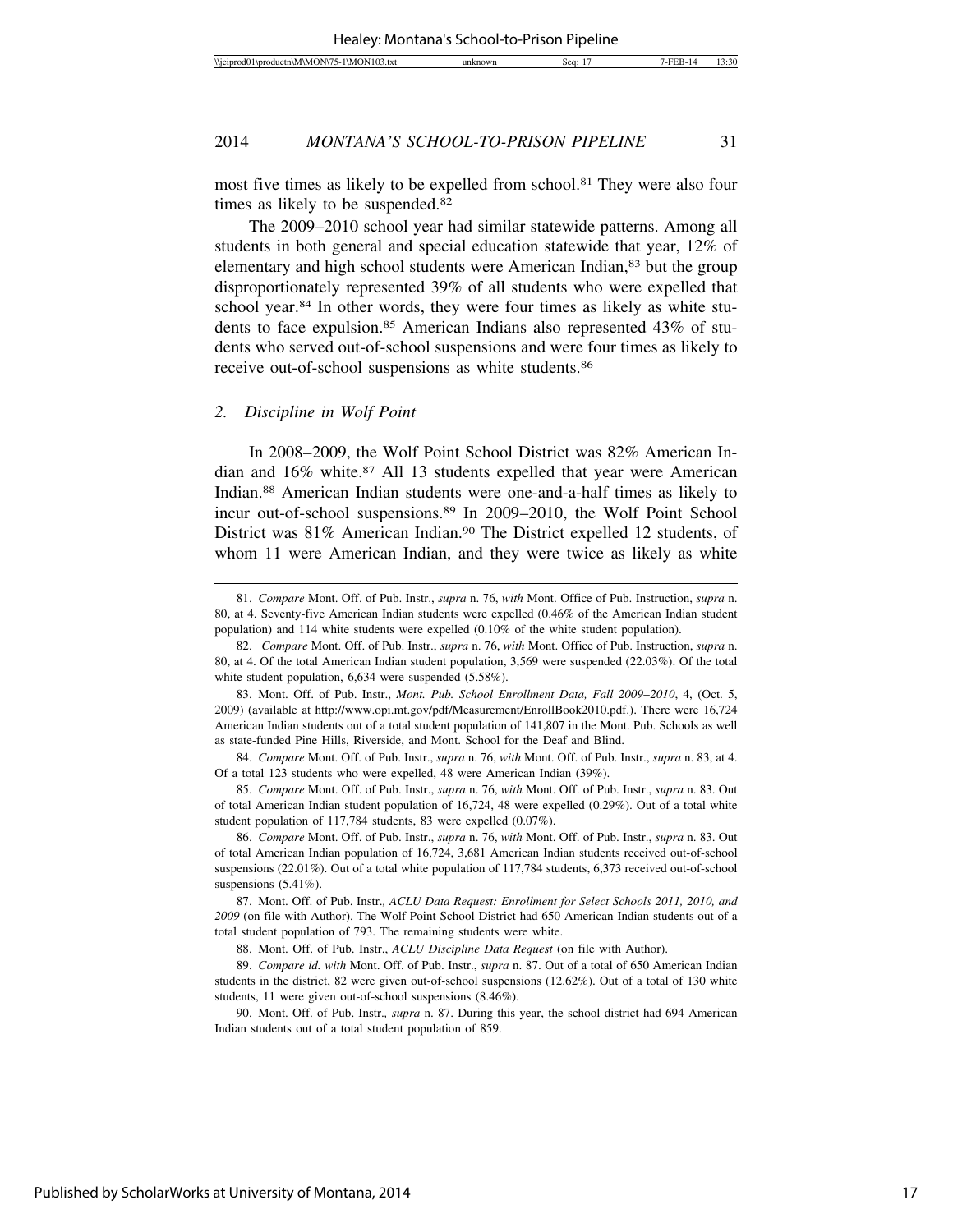students to be expelled.<sup>91</sup> Of 99 students who received out-of-school suspensions, 89 were American Indian.92 American Indian students were more likely to receive out-of-school suspension than white students, and nearly half of the total students who received out-of-school suspensions were American Indian students with disabilities.<sup>93</sup> There were 63 students with disabilities total who served in-school suspensions that year, of whom 60 were American Indian.94

More than half of the American Indian students expelled during the two-year period from 2008 to 2010 were also special education students, and all of the District's special education students who received expulsions were American Indian.<sup>95</sup> The racially inconsistent treatment evident for all levels of discipline in Wolf Point is very troubling. The large number of expulsions of American Indian special education students, who as a population have heightened needs for guidance intervention school support, is particularly problematic. While the American Indian students in Wolf Point undoubtedly suffer from higher rates of poverty as compared to the white students, studies show that generally "although poverty status and race both put students at additional risk for being disciplined, low socioeconomic status cannot be used to explain away racial differences in referrals, suspension, or expulsion."96 Further, as described below, there is no guarantee that suspended or expelled students in Montana will receive instruction or supervision during their exclusion from school, regardless of how long the exclusion. This creates many problems for children, who fall behind their peers in school, and their parents, who struggle to find alternative child care arrangements.

<sup>91.</sup> *Compare* Mont. Off. of Pub. Instr., *supra* n. 88, *with* Mont. Off. of Pub. Instr., *supra* n. 87. Out of a total American Indian population of 694, 11 were expelled in the Wolf Point District (1.59%) versus 1 white student out of a total white population of 148 (0.07%).

<sup>92.</sup> *Compare* Mont. Off. of Pub. Instr., *supra* n. 87, *with* Mont. Off. of Pub. Instr., *supra* n. 87.

<sup>93.</sup> *Compare* Mont. Off. of Pub. Instr., *surpa* n. 88, *with* Mont. Off. of Pub. Instr., *supra* n. 87. Out of a total enrollment of 694 American Indian students in the Wolf Point District, 89 received out-ofschool suspensions (12.82%). Out of a total enrollment of 148 white students in the Wolf Point District, 10 received out-of-school suspensions (8.11%). Out of a total of 99 district-wide, 43 American Indian students with disabilities received out-of-school suspensions.

<sup>94.</sup> Mont. Off. of Pub. Instr., *supra* n. 88.

<sup>95.</sup> *Id.* Between the 2008–2009 and 2009–2010 school years, there were 24 total expulsions of American Indian students in the Wolf Point School District. Fourteen of those expulsions were of special education students. All of the special education students who were expelled were American Indian.

<sup>96.</sup> Russell Skiba, *When Is Disproportionality Discrimination? The Overrepresentation of Black Students in School Suspensions*, in *Zero Tolerance: Resisting the Drive for Punishment in Our Schools* 179 (William Ayers, Rick Ayers, & Bernadette Dohrn eds., New Press 2001).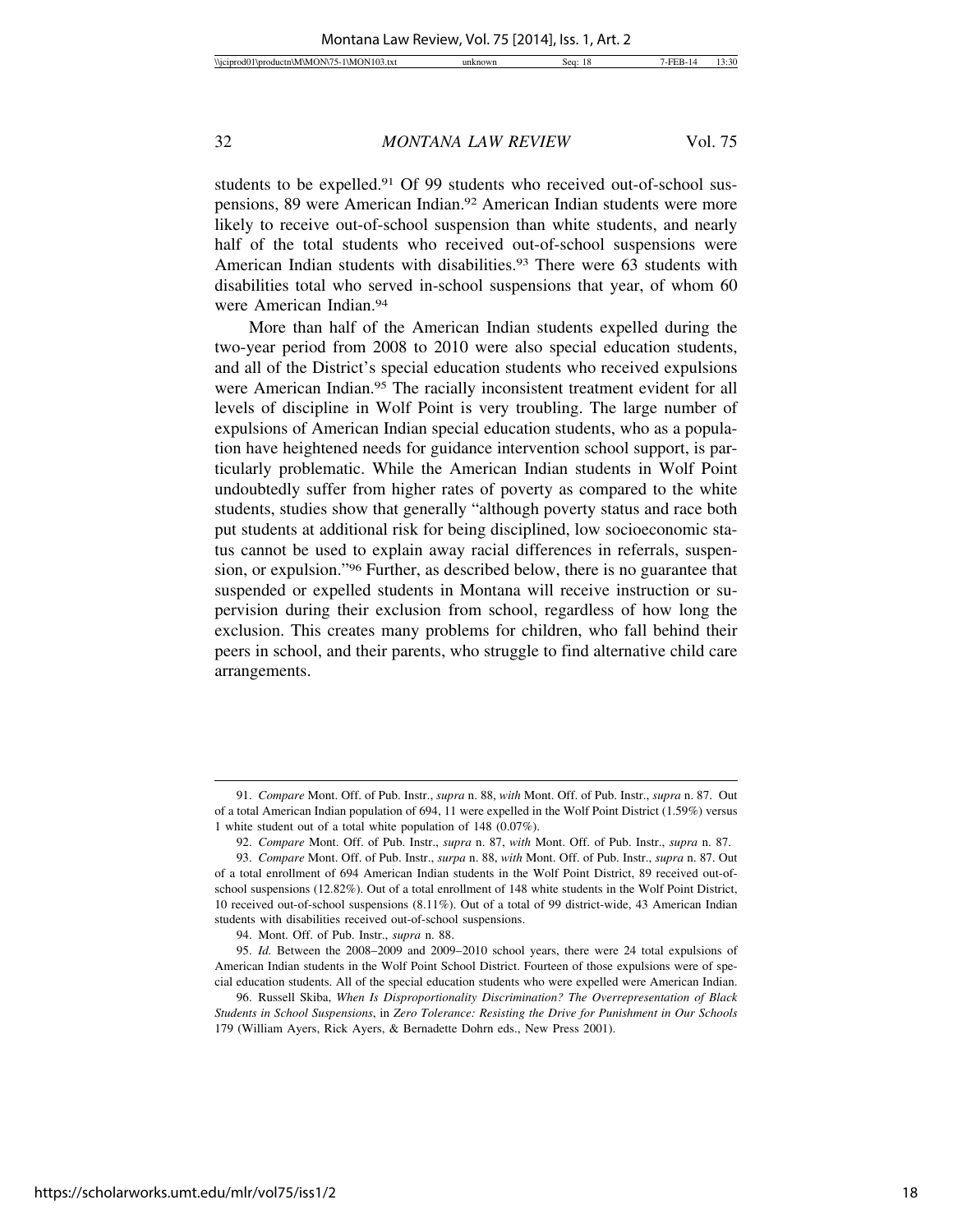#### *D. School Disciplinary Procedures*

# *1. Minimum Disciplinary Procedural Due Process Required by the State*

Nearly 40 years ago, in *Goss v. Lopez*, the United States Supreme Court ruled that a school district must comply with certain minimum procedures in order to suspend a student for fewer than ten days, holding that:

due process requires, in connection with a suspension of 10 days or less, that the student be given oral or written notice of the charges against him and, if he denies them, an explanation of the evidence the authorities have and an opportunity to present his side of the story."97

While the Court has not addressed the due process requirements for suspensions of more than ten days, it suggested that "[l]onger suspensions or expulsions for the remainder of the school term, or permanently, may require more formal procedures."98

States may add due process requirements to the *Goss* requirements. Montana is one of the few states that have not done so; there are no additional minimum guaranteed procedural protections for students subject to suspensions for fewer than ten days.<sup>99</sup> The State Legislature merely requires that school boards "adopt a policy defining the authority and procedure to be used by a teacher, superintendent, or principal in the suspension of a pupil," without any specific requirements for the procedure.100 For even more serious punishment, Montana still provides no procedural protection. Indeed, while only the school board of trustees may expel a student, which in Montana includes any suspension without services beyond 20 school days, there are no procedural requirements for this action.101 At schools where there is no district superintendent or principal, even teachers may suspend students for "good cause" and are required only to notify the trustees and county superintendent.102 As a gesture towards due process, Montana does mandate that schools "maintain a record of any disciplinary action that is educationally related [including suspensions], with explanation, taken against the student."103 There is no uniform provision of alternative

<sup>97.</sup> *Goss v. Lopez*, 419 U.S. 565, 581 (1975).

<sup>98.</sup> *Id.* at 584.

<sup>99.</sup> Perry A. Zirkel & Mark N. Covelle, *State Laws for Student Suspension Procedures: The Other Progeny of* Goss v. Lopez, 46 San Diego L. Rev. 343, 353 (2009).

<sup>100.</sup> *Id.* at 355, n. 130 (citing to relevant provisions of Montana legislation).

<sup>101.</sup> Mont. Code Ann. § 20–5–202(1). School administrators may impose an additional 10-day suspensions beyond this initial expulsions provided the student is given an "informal hearing with the school administrator prior to the additional suspension." No educational services need be provided during the student's absence.

<sup>102.</sup> *Id.* at §§ 20–4–302(5); 20–4–402 to 20–4–403.

<sup>103.</sup> Admin. R. Mont. 10.55.910 (2007); Zirkel & Covelle, *supra* n. 99, at 353.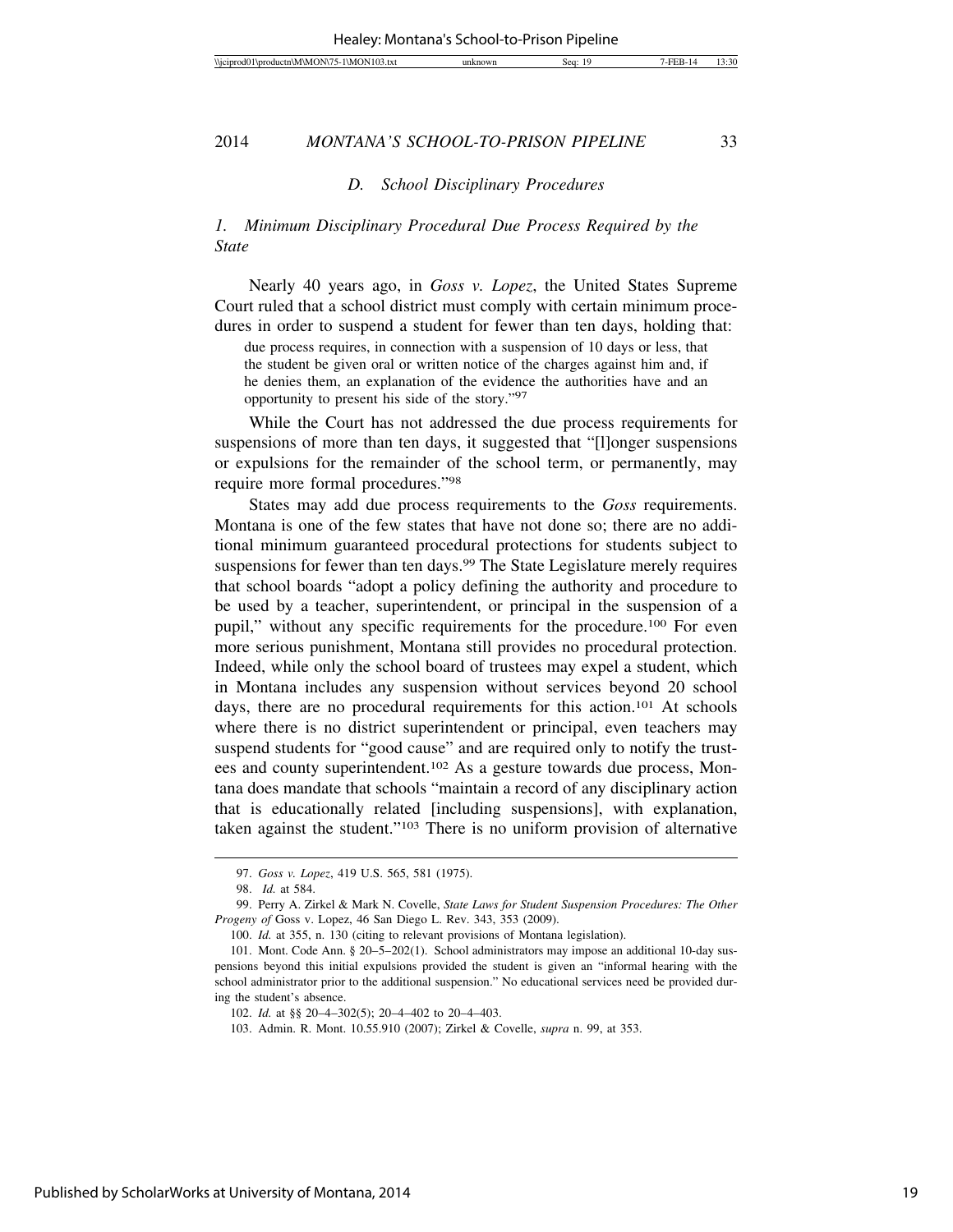schools or instruction to students serving suspensions or expulsions in Montana.

#### *2. Disciplinary Procedures Particular to Wolf Point*

Personal accounts from the Wolf Point School District illustrate the ways in which lack of both stated and enforced procedural protection can affect children caught up in the school disciplinary system. The Wolf Point School District Policies provide that "a building administrator" may order a suspension of up to ten school days for any student and may additionally impose up to ten more days of suspension if an "informal hearing" is given to the student.104 The Policies also require that "a building administrator will report *any* suspension *immediately* to a student's parent or legal guardian."105

Unfortunately, many American Indian Wolf Point parents report that even these minimal procedural policies are not followed. Angie K.'s son T.K. attended school in the Wolf Point School District and graduated in 2010. On each of the five occasions that T.K. was suspended from Wolf Point High School, he would be sent off school premises alone. The school never contacted her to retrieve him or to alert her as to the reason for the suspension. A call or letter would arrive hours or often days later, stating that T.K. had been suspended and sent away from school alone and specifying a date when T.K. could return to school. Early in 2011, Angie had to temporarily live hours away in Billings in order to care for her dying mother, and informed the school that T.K. was staying with his uncle until she could return. During this period, school administrators met with T.K. without a parent or guardian present, and informed him he was permanently expelled. The principal later called Angie to inform her of the decision, and to suggest that T.K. spend his senior year at the Wolf Point Opportunity Learning Center (OLC). OLC is a large class housed in a separate facility that serves a mix of special education students and those with disciplinary problems. Wolf Point parents report concerns about the OLC; it is a combination of varied grade levels doing different work with only one teacher, the academics lack rigor, and students pass classes with minimal work and instruction. T.K. passed his classes at the OLC and was able to graduate, but Angie does not believe he received an education there.<sup>106</sup>

Bernadette J., another Wolf Point parent, reports a similar experience with suspensions at Wolf Point High School. On several occasions, school

<sup>104.</sup> Wolf Point High School, *Wolf Point Sch. District Policies*, Section 3 ("Students") § 3300. 105. *Id.*

<sup>106.</sup> Interview with Angie K., Parent of Student, Wolf Point, Mont. (Aug. 3, 2011) (notes on file with Author).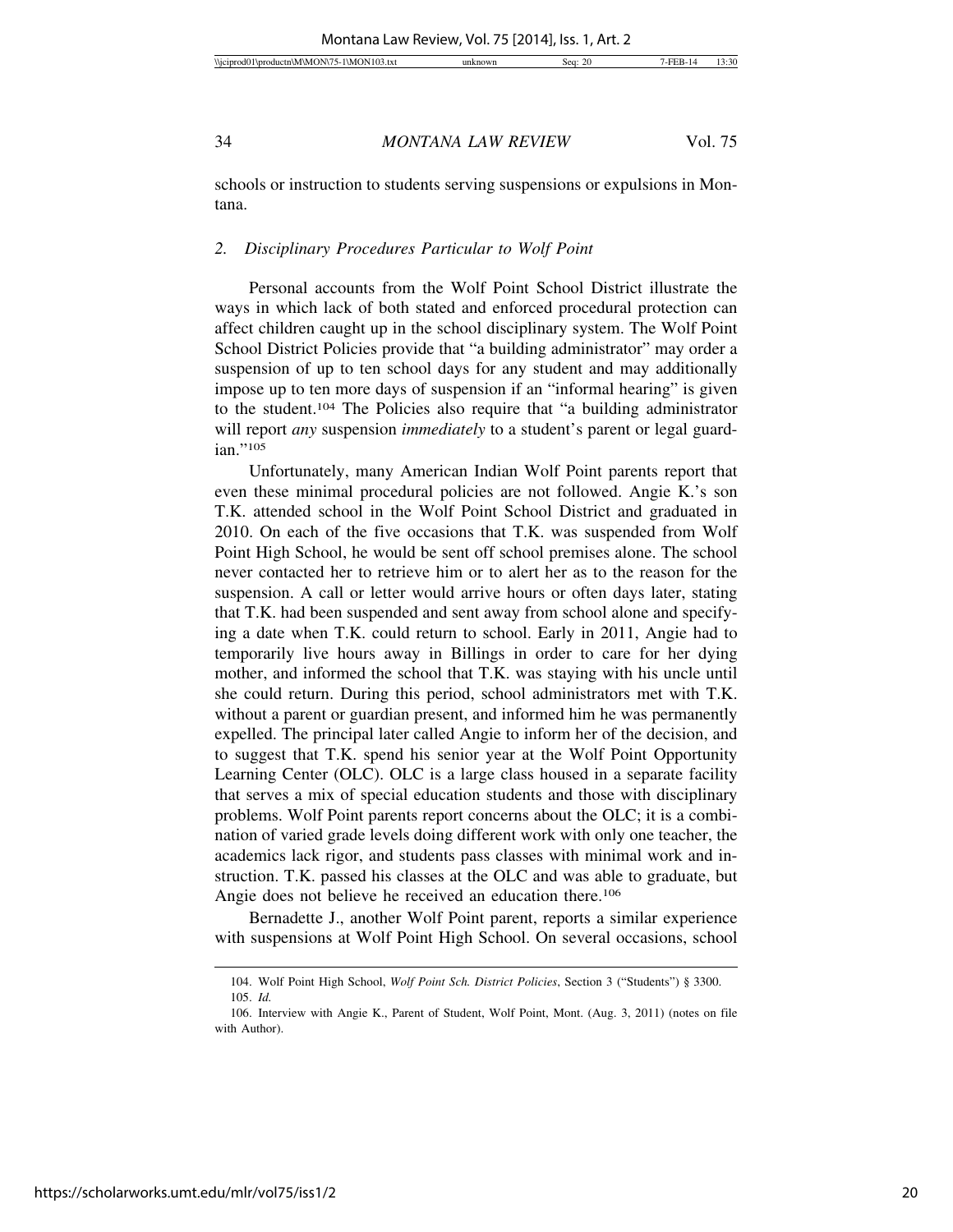administrators suspended her son and sent him home from school without informing her until after he had left the building. They did not ask for a meeting with her or discuss the incident that precipitated the suspension. The school simply told her to bring him back on a certain later date.<sup>107</sup>

Patty McGeshick is director of the Wolf Point Family Violence Resource Center, which provides counseling and services to families in crisis. McGeshick has, through her involvement with families at the Center, attended suspension hearings for some of those students in the Wolf Point School District who were actually afforded that procedural protection. She reports that the school shows little regard in these disciplinary proceedings for the backgrounds and circumstances of those students, many of whom have been neglected and abused. There is no opportunity for the student to present her account of the events that led to the suspension. The school administrator simply says, "This child is suspended," and provides a boilerplate reason. McGeshick believes that the whole system of discipline is flawed. She says, "They're looking at it as 'this child is bad,' but it's not the child who is bad. The behavior is bad."108 McGeshick believes this is how the Wolf Point Schools "tag" children as discipline problems without addressing the underlying reasons for the "bad behavior." She says, "We are required to send our children to school by law. So they should do everything they can to keep the children safe." This includes calling parents frequently and working collaboratively to develop strategies to advance students' moral and educational development, not just excluding them from school.109

# *E. Minimum Procedures Required for the Discipline of Students with Disabilities*

Federal law mandates additional procedural protections to special education students when schools seek suspensions. Under 20 U.S.C. § 1401, "children with disabilities" includes children with one or more of several categories of physical, emotional, and cognitive disabilities who are in need of special education and related services.110 State public schools must provide an "individualized education plan" (IEP) and special procedural protections to students with these classified disabilities.111 These protections include a thorough review of any decision to suspend a student with disabilities for more than ten school days. Within the first ten days of this suspen-

<sup>107.</sup> Interview with Bernadette J., Parent of Student, Wolf Point, Mont. (Aug. 3, 2011) (notes on file with Author).

<sup>108.</sup> Interview with Patty McGeshick.

<sup>109.</sup> *Id.*

<sup>110. 20</sup> U.S.C. § 1401(3) (2006).

<sup>111.</sup> *Id.* at §§ 1414–1415.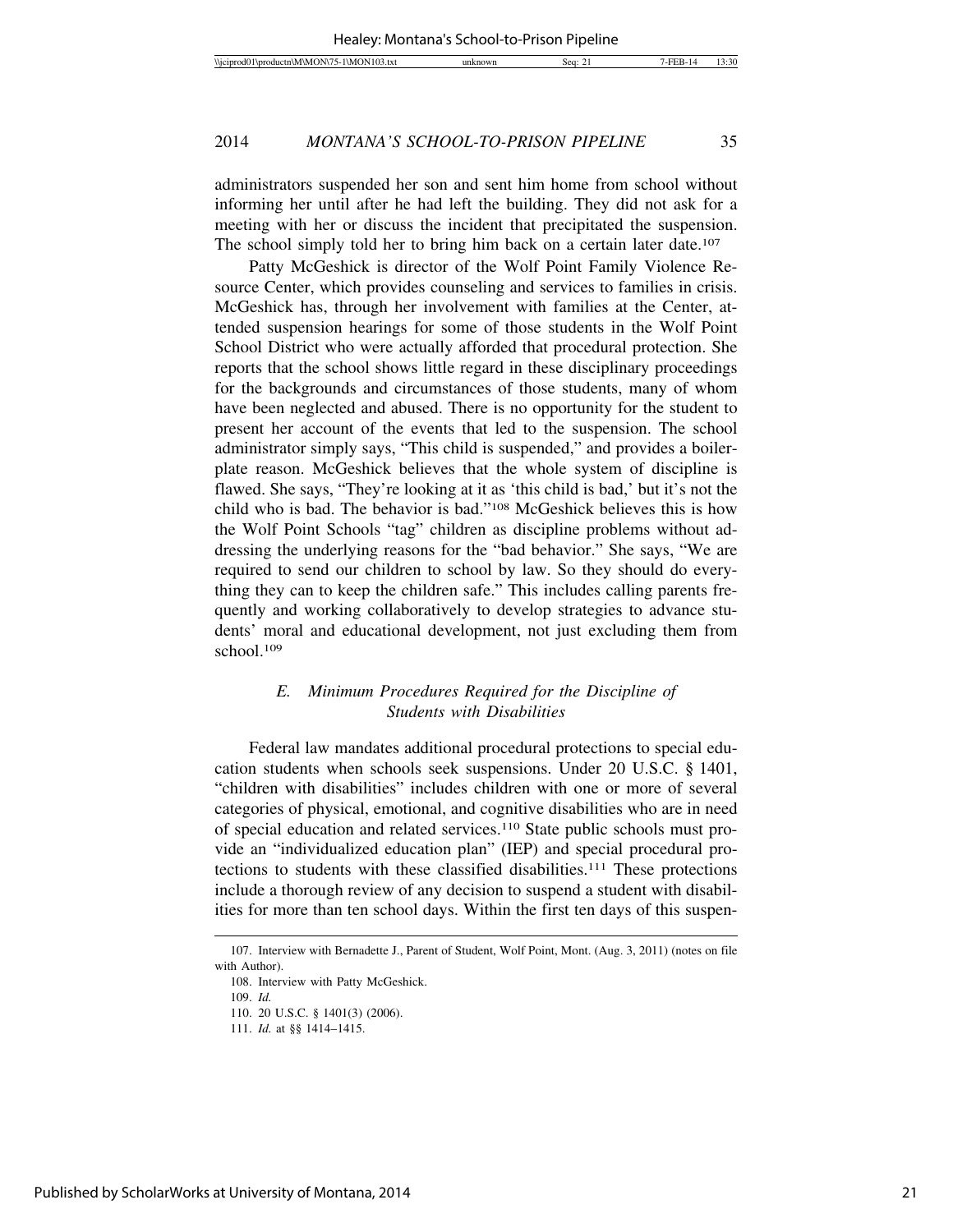sion period, but ideally immediately, the school must conduct a "manifestation determination" in which:

the local educational agency, the parent, and relevant members of the IEP Team shall review all relevant information in the student's file, including the child's IEP, any teacher observations, and any relevant information provided by the parents to determine

**(I)** if the conduct in question was caused by, or had a direct and substantial relationship to, the child's disability; or

**(II)** if the conduct in question was the direct result of the local educational agency's failure to implement the IEP.112

If this group agrees that the behavior in question was a "manifestation" of the student's disability, they must conduct a functional behavior assessment and implement a behavioral intervention plan, which are individualized methods the school and student will use to avoid future behavioral problems.113 The school must also correct any deficiencies in the IEP services and return the child to his or her normal educational setting unless the parent agrees otherwise.114 Parents must be notified about the school's decision to seek a disciplinary change in placement,<sup>115</sup> and must be given opportunity to take part in the manifestation determination and appeal any decisions with which they do not agree.<sup>116</sup>

Montana does not mandate that school districts provide alternative schools to students with disabilities serving suspensions or expulsions. Individual school districts have discretion as to whether they want to allocate resources for this purpose. Students with disabilities removed from their regular classroom for disciplinary purposes are not guaranteed a minimum amount of instruction; the amount of instruction is determined on an individual basis by the IEP team.<sup>117</sup>

# *1. Actual Wolf Point Disciplinary Practices Involving Students with Disabilities*

Accounts from students and families of Fort Peck illustrate the particularly difficult situation facing Montana's American Indian students with disabilities. In accordance with federal law, the Wolf Point School District Policies provide for a manifestation determination review meeting for stu-

<sup>112.</sup> *Id.* at § 1415; 34 C.F.R. § 300.530 (2012).

<sup>113. 20</sup> U.S.C. § 1415(k)(1)(D)(ii); 34 C.F.R. § 300.530.

<sup>114. 20</sup> U.S.C. § 1415(k)(1)(F)(iii); 34 C.F.R. § 300.530.

<sup>115. 20</sup> U.S.C. § 1415(k)(1)(H); 34 C.F.R. § 300.530. A "disciplinary change in placement" includes any removal from the regular instructional environment for more than ten consecutive school days or a pattern of removals constituting more than ten school days total. 34 C.F.R. § 300.536.

<sup>116. 34</sup> C.F.R. § 300.530(h), 300.532.

<sup>117.</sup> Email from Tim Harris, Dir., Special Educ. Div., Mont. Off. of Pub. Instr. (July 11, 2011, 10:28 RMT) (on file with Author).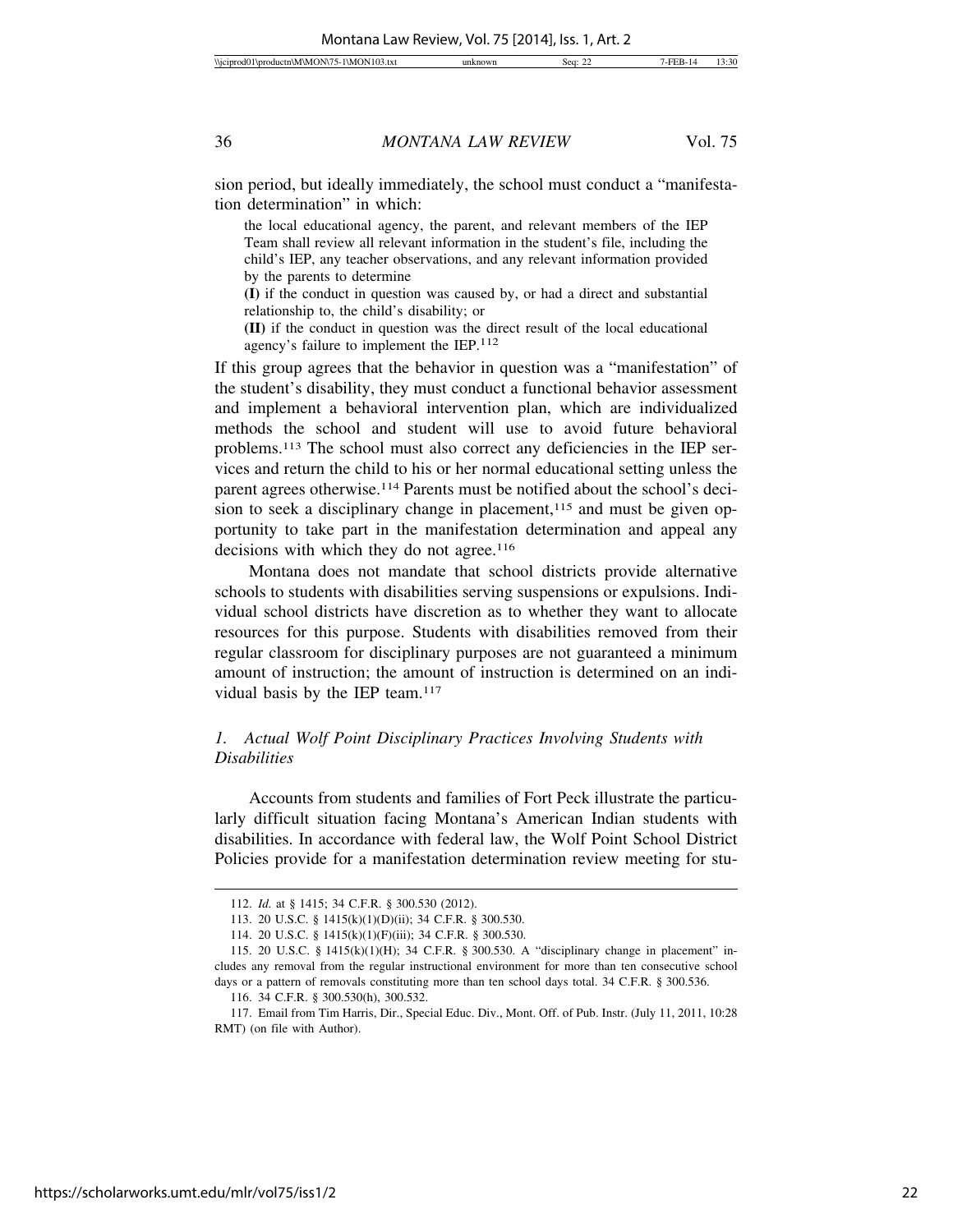dents with disabilities who face suspensions of more than ten school days.118 Schools are required to provide notice of the procedural protections due to students with disabilities once annually, and whenever the school seeks to suspend or expel students for more than ten days.<sup>119</sup> But parents of Wolf Point High School students with disabilities report that they are not informed of their student's entitlement to a manifestation determination or the ability to challenge the decision by the school that the behavior was not a manifestation of the student's disability.

Bernadette J. reports that, although her daughter, J.J., has an IEP from Wolf Point High School, she was never informed that the classification affords procedural protections for J.J. with regard to school discipline. When the school suspended J.J. for five days, they sent her home without informing Bernadette, and only called Bernadette later to let her know the suspension had occurred.120 Bernadette's husband, Richard J., also notes that J.J. was suspended from Wolf Point High School for an entire school year for an incident in which she was not involved. The school had video evidence that J.J. had entered a bathroom where other girls were setting off the fire alarm by holding a lighter to the alarm, and that she failed to report other students or exit the bathroom quickly enough. J.J. had an IEP and was classified with ADHD. Nevertheless, the school provided no manifestation determination review, and there was no discussion of the relationship of her disability to her involvement in the incident, despite the fact that ADHD is well known to cause or contribute to a host of negative behaviors in school. Wolf Point High School decided to suspend J.J. for a full year.<sup>121</sup>

# *F. Dropping Out: Youth at Risk Behaviors Statewide and on Fort Peck*

For American Indian children in Montana, the correlation between risky adolescent behavior and failure in school is clear. Only 2.9% of Montana's white students in grades 7–12 drop out of school, but American Indian students have a dropout rate of 8.8%.122 It is therefore unsurprising that American Indian students on reservations exhibit more of the risky behaviors that contribute to dropout, suspensions, and arrests than white students. Nearly three times as many American Indian students on reservations had sexual intercourse for the first time before age 13 compared to the state-

<sup>118.</sup> Wolf Point High School, *supra* n. 104, at § 3300P, 2.

<sup>119. 34</sup> CFR § 300.530(h).

<sup>120.</sup> Interview with Bernadette J.

<sup>121.</sup> Interview with Richard J., Parent of Student, Wolf Point, Mont. (August 3, 2011) (notes on file with Author).

<sup>122.</sup> Mont. Off. of Pub. Instruction, *Mont. Statewide Dropout and Graduate Report: 2008–2009 School Year*, 6 (May 2010) (available at http://opi.mt.gov/pdf/Measurement/DropoutReportFY08\_09. pdf).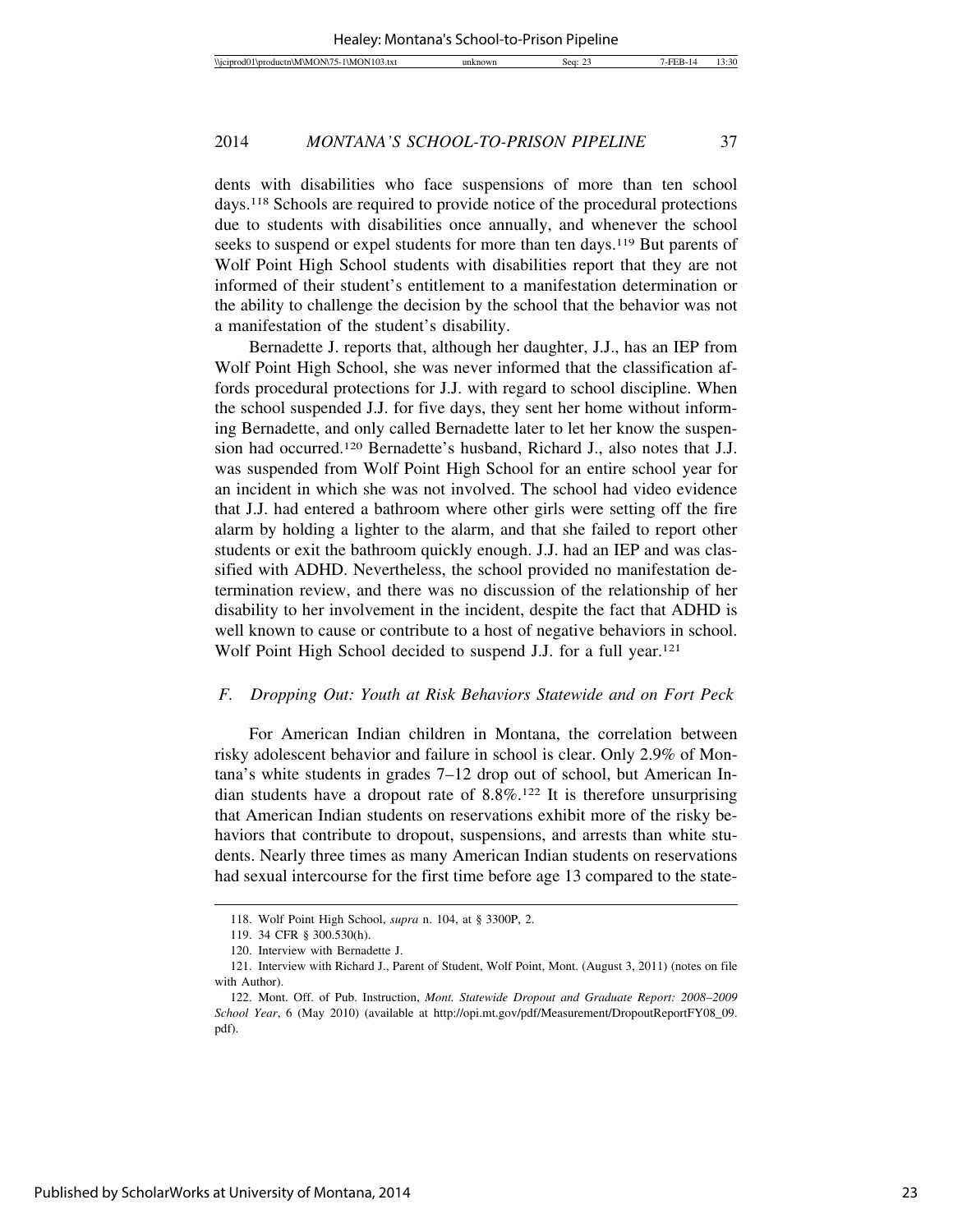wide average.<sup>123</sup> Twice as many American Indian students in grades 7–12 on reservations smoke cigarettes daily as the statewide average.124 At the Poplar School District on the Fort Peck Reservation, which is entirely American Indian, more than a third of middle school students tested positive for sexually transmitted diseases, 12% of high school girls were pregnant, and more than one-fifth of fifth-graders drank alcohol weekly. There is also a 40% dropout rate.125 These statistics demonstrate a clear need for heightened guidance intervention measures and mental health services in schools on reservations.

# IV. SUICIDE AND SCHOOL FAILURE ON THE RESERVATION

# *A. The Fort Peck Reservation Suicide Crisis*

Since early 2011, there has been growing media attention to a suicide crisis among school-age American Indians on Fort Peck. Troubling evidence exists of links between this suicide epidemic and the zero tolerance policies and harsh and arbitrary disciplinary practices at some of the public schools on the reservation. Additionally, the reservation's state-run public schools have not fulfilled the promise of the Indian Education for All Act,<sup>126</sup> which was enacted to bring awareness and pride regarding the vibrant cultural heritage of Montana tribes into the public school system. High levels of discipline, frequent juvenile delinquency charges, a dearth of American Indian teachers and administrators, and a lack of instruction to promote pride in their heritage all contribute to the increased risk of selfharm on the reservation. The high suicide rate can be characterized as yet another tragic symptom of the school-to-prison pipeline.

Sadly, statewide, Montana residents are at higher risk of suicide than the rest of the country. Montana ranks first in nationwide rates of suicide and has been in the top five for the past 30 years.127 Forty-five percent of Montana counties are at or above the 80th percentile for suicide rates compared to the national rate.<sup>128</sup> This unfortunate distinction is exacerbated in Montana's American Indian communities.

<sup>123.</sup> Mont. Off. of Pub. Instruction, *2009 Mont. Youth Risk Behavior Survey Results, Comparative Report*, 9 (2009) (available at http://opi.mt.gov/pdf/YRBS/09/Reports/09ComparativeReport.pdf).

<sup>124.</sup> *Id.* at 5.

<sup>125.</sup> Volz, *supra* n. 53.

<sup>126.</sup> Mont. Code Ann. § 20–1–501.

<sup>127.</sup> Mont. Dept. of Pub. Health and Human Servs., *Mont. Strategic Suicide Prevention Plan*, 7–8, http://prevention.mt.gov/suicideprevention/StateSuicidePlan.pdf (accessed Sept. 3, 2013).

<sup>128.</sup> *Id.* at 12.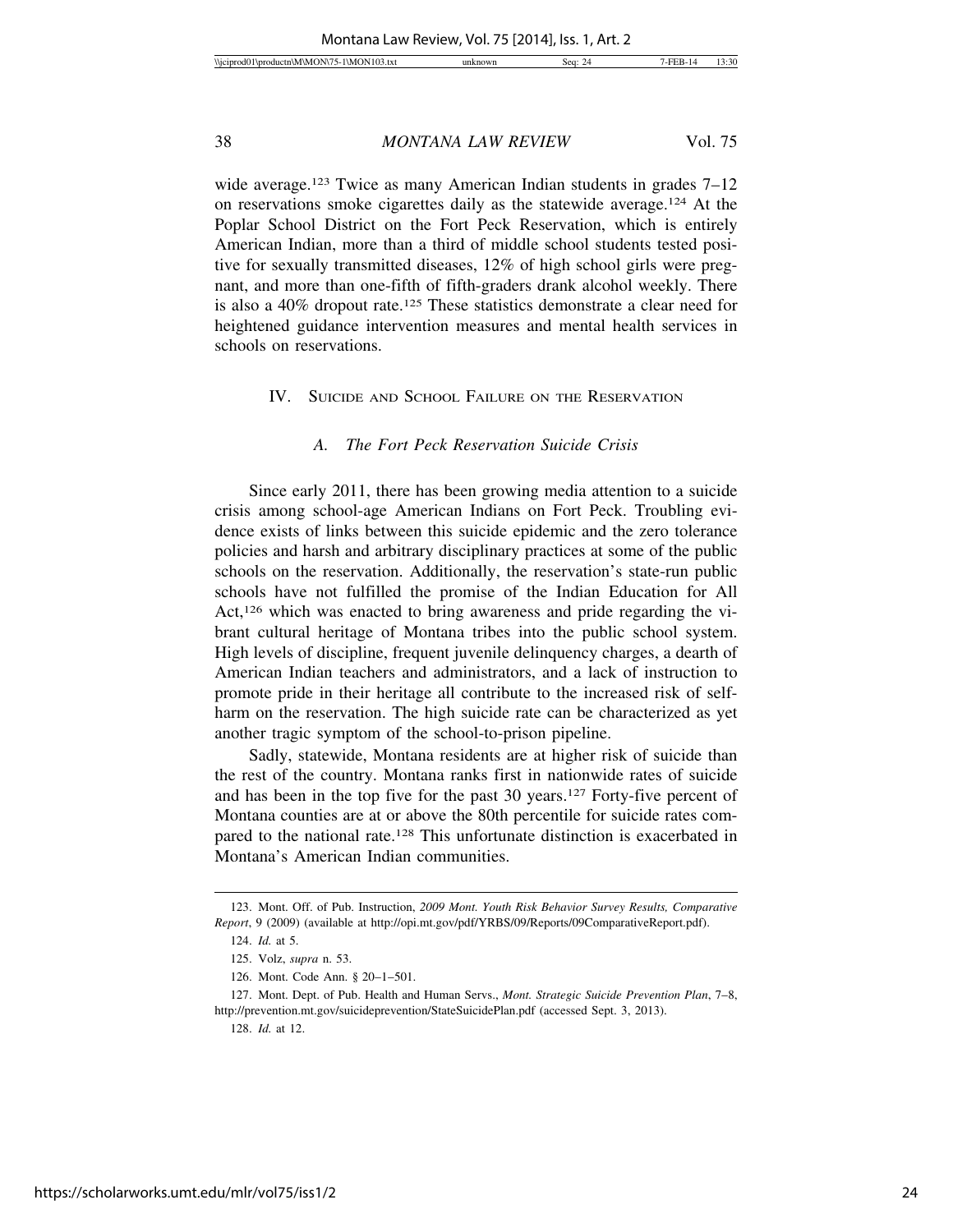As of February 2011, 6.5% of all high school students in Montana reported attempting suicide one or more times in the past year.129 American Indian high school students on reservations attempted suicide at a much higher rate of 11%.<sup>130</sup> Separate statistics for rates of suicide among white children are unavailable, but they are likely lower even than the percentages provided for all children, given the degree to which American Indian students raise the total percentage. In Roosevelt County, which contains the Poplar and Wolf Point School Districts, 71.3% of the middle school student body is American Indian. Twenty-eight percent of middle-schoolers there felt "so sad or hopeless almost every day for more than two weeks" that they "stopped doing some usual activities," and 21.5% actually made a plan for how they would kill themselves.131

Five out of only 153 students at Poplar Middle School committed suicide in the 2009–2010 school year. Twenty more attempted suicide. By March 2011, two more Fort Peck children had committed suicide.<sup>132</sup> In response, the United States Public Health Service (PHS) deployed emergency teams for 90 days in 2010 to Fort Peck to provide counseling and mental health services, supplementing the "overworked counselors and strained resources of the reservation." They also produced a report with recommendations for alleviating the crisis.133

The Public Health Service report cited several community-based factors that contributed to the suicide crisis, including broken homes, violent crime, and poverty. While undoubtedly these factors contributed to the high suicide rate, many parents were frustrated that the report simply outlined "problems at the reservation that most everybody already knew" without providing assistance in fixing them in the long term.134 While there were no suicides during the 90 day period of the federal response team's presence on the reservation, since the team left in October 2010, at least four more youth on the reservation have committed suicide.135 One was an eight-yearold child.136

<sup>129.</sup> Mont. Off. of Pub. Instr., *2011 Youth Risk Behavior Survey: High School Results*, 9 (2011) (available at http://www.opi.mt.gov/pdf/YRBS/11/Reports/11YRBS\_HSResults.pdf).

<sup>130.</sup> *Id.* at 63.

<sup>131.</sup> Mont. Off. of Pub. Instr., *2011 Roosevelt County Youth Risk Behavior Survey Middle School Student Frequency Distributions* (on file with Author).

<sup>132.</sup> Volz, *supra* n. 53.

<sup>133.</sup> Matt Volz, The Buffalo Post, *Tragic suicide sprees baffle Fort Peck community* (Mar. 21, 2011) (available at http://www.buffalopost.net/?p=14178).

<sup>134.</sup> *Id.*

<sup>135.</sup> *Id.*; *see also* Cindy Uken, *Montana Tribes Seek Solutions to Reducing Suicides*, Missoulian (Apr. 7, 2013) (available at http://missoulian.com/news/local/montana-tribes-seek-solutions-to-reducingsuicides/article).

<sup>136.</sup> Uken, *supra* n. 135.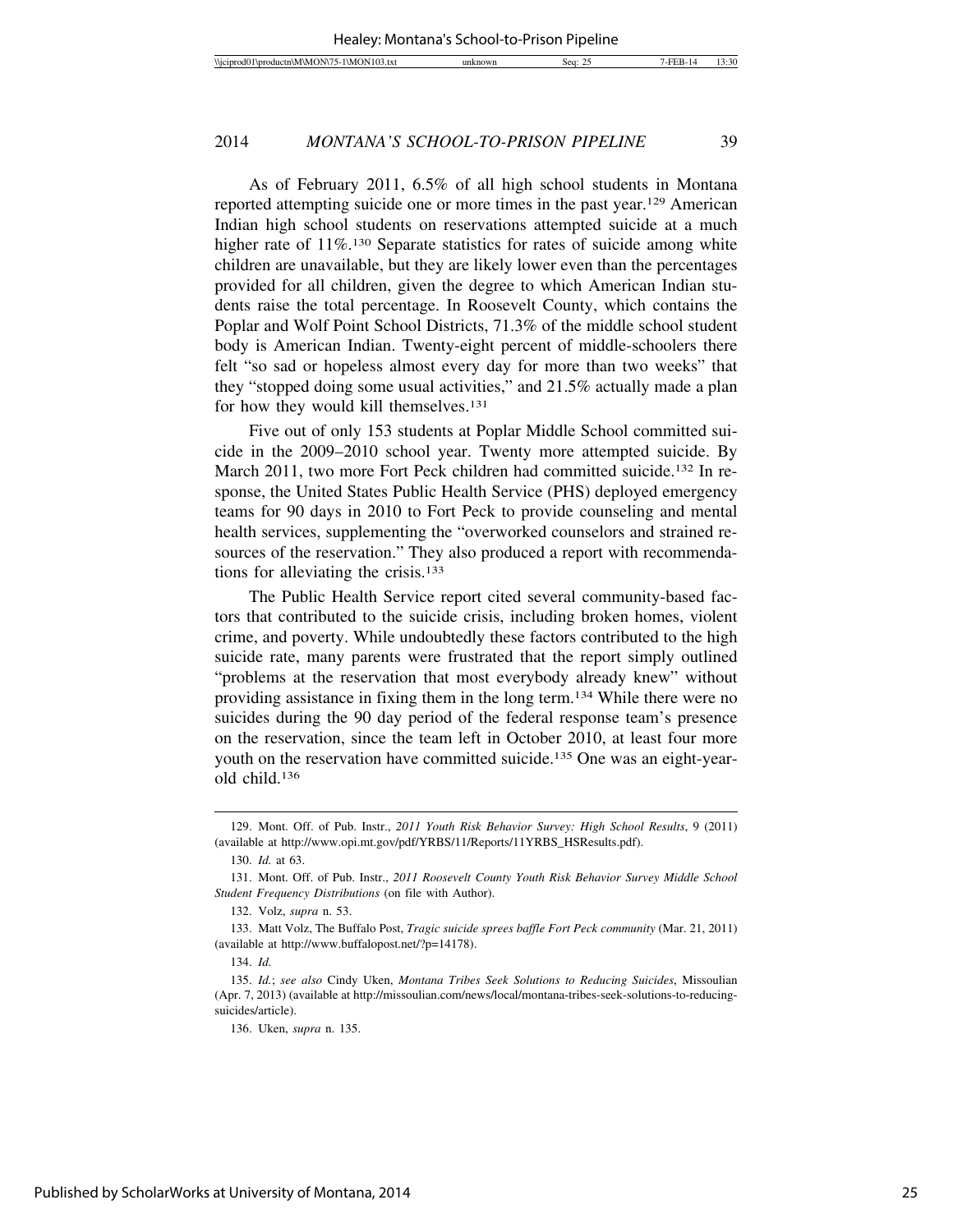The PHS report suggested creating a safe house for suicidal children to replace the existing practice of locking them up in the local jail, but there is inadequate funding to implement the suggestion. Instead, in December, the tribal court created a new criminal charge that allows prosecutors to detain persons threatening suicide.137 The new charge, "aggravated disorderly conduct," enables local prosecutors to lock up children at high risk of selfharm.<sup>138</sup> Barry Bighorn, the Fort Peck Juvenile Court Judge, estimates that the charge had been brought against 20–30 juveniles within months of its implementation.139 Judge Bighorn is dismayed by the use of the charge because he does not believe that the courts should be involved in situations where the provision of mental health to children is the primary concern, and he does not want children at imminent risk of suicide to be given a juvenile record and put in detention as though they are criminal offenders.140 Surely this discourages children in crisis from reaching out for help in those moments.

The integration of mental health services and the criminal system in this way likely discourages children in crisis from reaching out for help. Stacie Crawford, the Reservation's chief tribal prosecutor, notes that incarceration of suicidal persons is not a viable long-term solution, but states that there are no alternative mental health services available to the tribe. "We're not trying to criminalize them. But nobody else is offering any other alternative."141 This raises serious concerns that children who are in crisis will not reach out for help for fear they will be locked up like criminals for their ideations. Indeed, Fort Peck Family Court Judge Roxanne Gourneau worries that this punitive approach "takes away a child's voice to ask for help."142

# *B. Narratives from Fort Peck: On School Sports, Discipline, and Suicide on the Reservation*

While the data are chilling, the numbers alone cannot convey the depth of the tragedy of the Fort Peck suicides. The stories of the families and other observers serve to illuminate the calamity. Tribal Prosecutor Stacie Crawford reports that some of the youth suicides on the Fort Peck reservation were in part the result of "bullying" by school staff and overly punitive

<sup>137.</sup> CCOJ Title VII § 445 (2010).

<sup>138.</sup> *Id.*

<sup>139.</sup> Interview with Barry Bighorn, Juvenile Court Justice of Fort Peck Tribal Court, Poplar, Mont. (Aug. 3, 2011) (notes on file with Author).

<sup>140.</sup> *Id.*

<sup>141.</sup> Volz, *supra* n. 133.

<sup>142.</sup> Interview with Roxanne Gourneau, Family Court Justice of Fort Peck Tribal Court, Wolf Point, Mont. (Aug, 4, 2011) (notes on file with Author).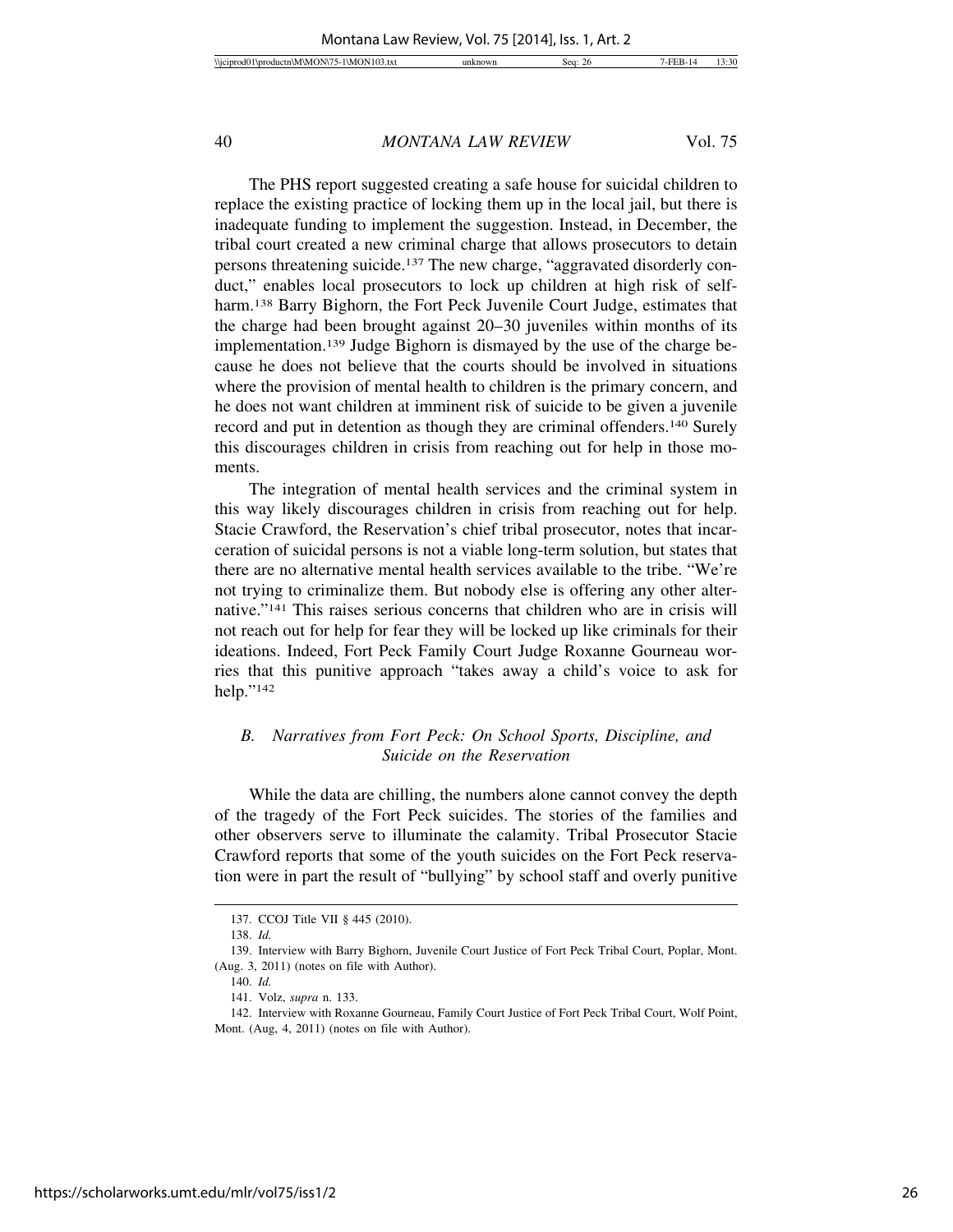discipline practices.143 Zero tolerance discipline policies not only push children into the juvenile and criminal justice systems, they also contribute to feelings of low self-worth that precipitate self-harm and suicidal ideation among youth.

One of the reservation's teens who committed suicide last year did so following an incident of school discipline that was, his mother believes, improperly handled. Dalton Gourneau, aged 17, was allegedly caught with a can of chewing tobacco in a Wolf Point High School hallway. He claimed it belonged to his friend, but his mother Roxanne Gourneau, the Fort Peck Family Court Judge, says the school made no further investigation into the matter and told him he would be suspended from all activities for 60 days. No counseling was offered and the decision was final.144 The school imposed a zero tolerance punishment even though official school policies allow for discretion for tobacco offenses to simply refer students for counseling as a disciplinary response.145 Judge Gourneau says the school sent Dalton home alone in tears without even contacting a guardian.146

By all accounts Dalton was a beloved member of the community, popular among all students, and always ready to help a friend or elder. Family and friends say he was a very happy young man. Dalton was also a gifted wrestler in a community where sports are vitally important, and students care deeply about their athletic competitions. Dalton had qualified for the state championship competition, and was looking forward to it eagerly. His suspension from activities meant that he would miss the competition. Friends and family believe that Dalton was so depressed by being unable to challenge this suspension or prove his innocence that he immediately went home and shot himself.<sup>147</sup>

Dalton's mother blames the School District and the State for his death. The suicide epidemic among youth was widely known throughout the reservation when Dalton killed himself. She believes the school should have hired and trained staff equipped to deal with children in crisis. Instead of rushing to discipline a youth who is part of a population that experiences the deep trauma of the suicide trend, administrators should have taken a moment to see whether Dalton was emotionally stable before expelling him unaccompanied from the building. Roxanne Gourneau believes that "a small moment of kindness" would have made a difference in her son's fate.

<sup>143.</sup> Volz, *supra* n. 133.

<sup>144.</sup> Interview with Roxanne Gourneau.

<sup>145.</sup> Use or possession of tobacco is a "level three" offense, to which a response can be counselor referral, or a suspension for as little as one day. Wolf Point High School, *Wolf Point High School Handbook 2009-2010*, 18 (on file with Author).

<sup>146.</sup> Interview with Roxanne Gourneau.

<sup>147.</sup> Associated Press, *Mom files lawsuit in Indian child suicide outbreak*, Billings Gazette (June 1, 2011).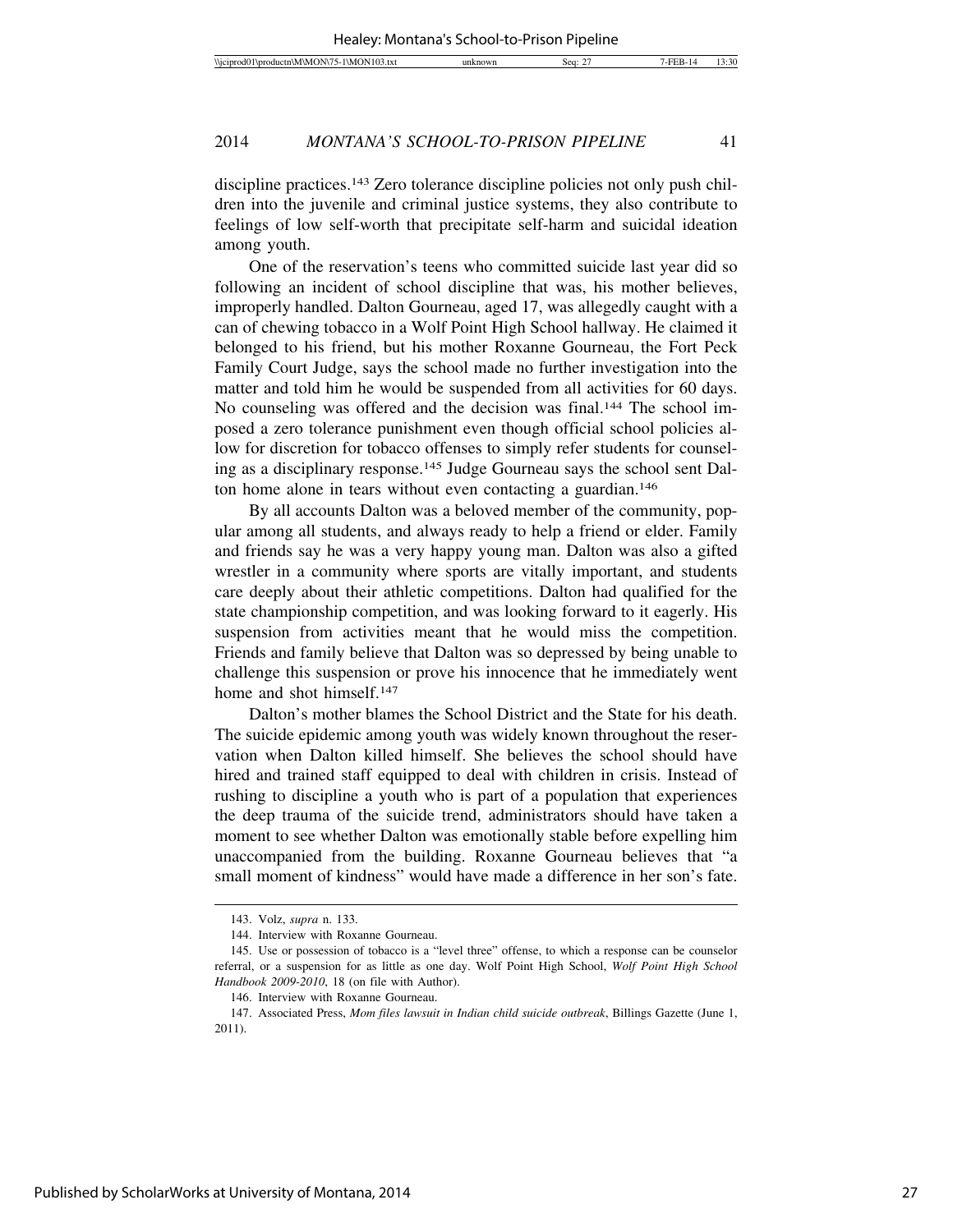Nobody gave Dalton the chance to explain what happened in the hallway. He was simply told that the decision was binding and there was no ability to appeal.148

While Wolf Point high school policies require contacting a parent when children are disciplined for anything above a "level one" offense, the school never contacted Judge Gourneau in any way to let her know that Dalton was found with tobacco, a "level three" offense.149 Judge Gourneau learned about the disciplinary action only after Dalton was already dead, and only when she requested his school records. Zero tolerance policies, and failing to notify parents when students are disciplined, are particularly inappropriate in a school district that has a clearly vulnerable student population that experienced great tragedy over the prior year. Judge Gourneau has filed suit to address her son's death; she hopes that her lawsuit will call attention to the school's insensitivity and the failure to meet even the minimal standards of parent contact required by the school's policies.150 Years later, she is still waiting for an apology from the school for failing to notify her of the suspension or for an explanation as to why Dalton was told to leave the premises alone, in tears, and in need of guidance.<sup>151</sup>

Many other Wolf Point parents also complain of a lack of communication from the school regarding their children's academic and emotional performance. They believe that schools and parents should be partners in educating children, and parents should at least be told when their children appear emotionally unstable in school.

Angie K.'s daughter, B.K., is an American Indian student at Wolf Point High School. She was on the basketball team in 2010, at age 14, and loved it. She was looking forward to an away game that her parents would be able to attend. One evening the week before the game, however, she returned home in tears, devastated that she would not be able to play. The team coach had informed B.K., in front of the entire Varsity and Junior Varsity Basketball squads, as well as all the coaches, that she was failing math and would be ineligible to play. B.K. asked her mother if she could stay home from school the following day. Unaware of the humiliating experience her daughter had the evening before, and not informed by the school of the failing grade, Angie agreed. B.K. proceeded to take a bottle of ibuprofen and attempted to hang herself. When this attempt failed, B.K.

<sup>148.</sup> Interview with Roxanne Gourneau.

<sup>149.</sup> *Id.*

<sup>150.</sup> In February of 2013, Roosevelt County District Judge David Cybulski dismissed Judge Gourneau's lawsuit against the school district and state and school district superintendent Henry Hamill. Cindy Uken, *Mother: 'I heard him cry like I've never heard him cry'*, Billings Gazette (Mar. 31, 2013). The Montana Supreme Court subsequently denied Gourneau's appeal, ruling that the school could not have foreseen the risk of suicide when disciplining Dalton.

<sup>151.</sup> Interview with Roxanne Gourneau.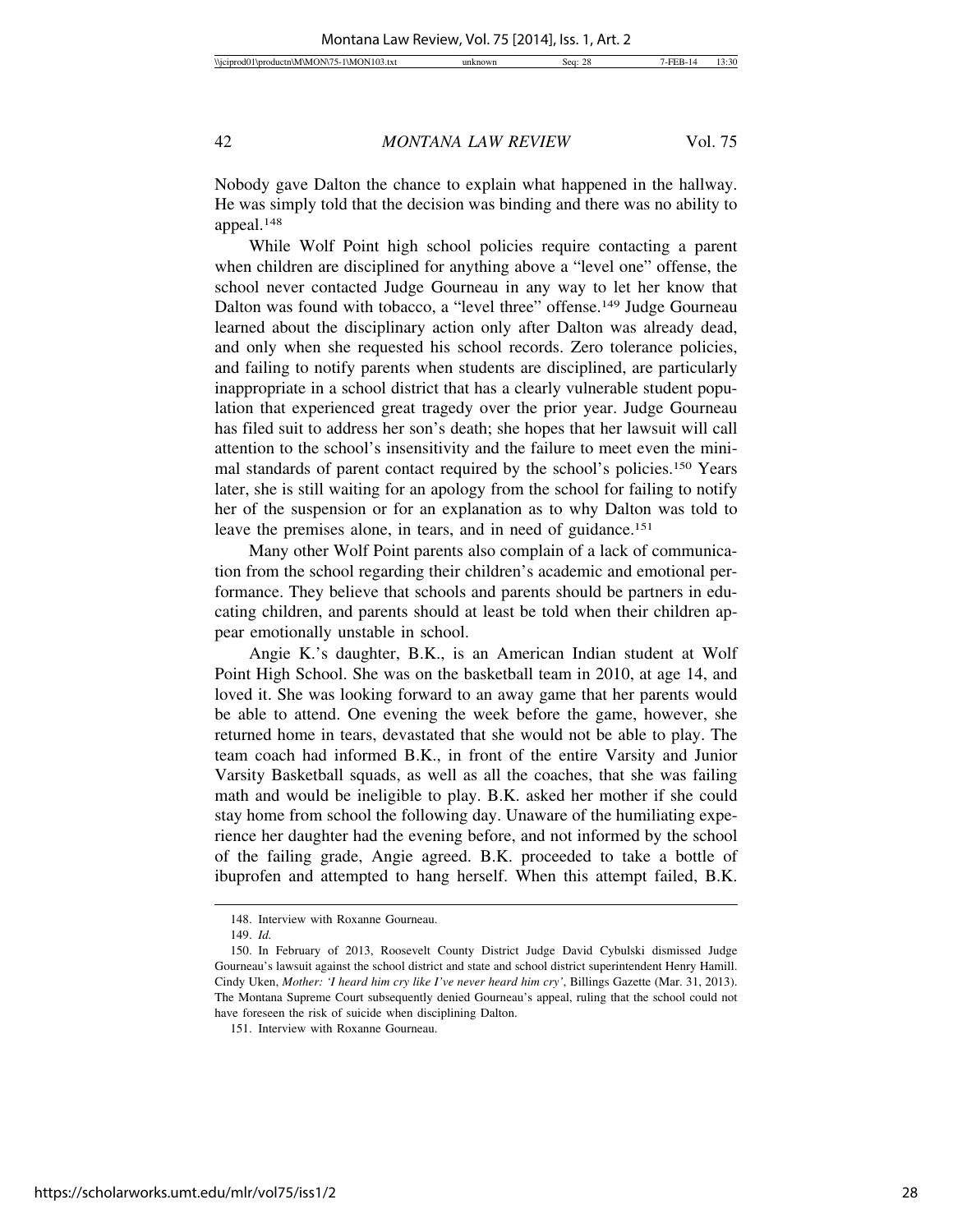called Angie and told her mother that she had hurt herself. Angie returned home to find her daughter with broken capillaries covering her face, her eyes bloodshot, and abrasions on her neck. After rushing her to the hospital, Angie learned that her daughter had lethal levels of ibuprofen in her system. Luckily, B.K. survived. But Angie wonders why it took a suicide attempt for her to learn from the school that her daughter's grade had fallen from a B to an F in math. She wonders why she was not contacted privately about her daughter's athletic ineligibility. And she wonders why nobody from the school bothered to apologize to her following the incident, even though they knew about B.K.'s suicide attempt and the subsequent hospitalization.152

Sharon H. also reported serious communication problems with Wolf Point High School. Sharon's granddaughter, for whom she is a legal guardian, is a student at Wolf Point. Sharon's granddaughter was frequently being bullied by some other students. She had shoes thrown at her and graffiti written about her on bathroom walls. Her coach also told her that she was not good enough to play basketball. Sharon, knowing her granddaughter was suffering, called the school every day trying to reach someone who would help. The phone system at the school seemed to lead to nowhere; Sharon says she "punched every number" on the phone system. One day Sharon's granddaughter announced to a teacher that she wished she were dead. Finally, she got some attention. But Sharon was offended when she walked into the school for a meeting following this cry for help only to find the same teacher she had been trying to reach out to for the entire year stroking her granddaughter's back. Why did it take a suicide threat to get attention? To Sharon, it seemed like the school lacked sympathy or concern in a time of collective trauma on the reservation. That year, instead of being told to practice harder and get better at basketball, her granddaughter was simply "knocked down" by other students, teachers, and coaches. She gave up on basketball.153

Indeed, some parents note there is a pattern of students being discouraged from sports at Wolf Point High School. As a freshman, B.J. was told that he would never be a good enough basketball player to play on the team. After academic and athletic difficulty in Wolf Point, B.J.'s parents transferred him to Frazer. He became a star pupil and a starting player on a team that won state championships.154 Sharon H.'s granddaughter's coach also told her granddaughter that she wasn't good enough to play basketball, and

<sup>152.</sup> Interview with Angie K.

<sup>153.</sup> Interview with Sharon H., Grandparent of Student, Wolf Point, Mont. (Aug. 3, 2011).

<sup>154.</sup> Interview with Bernadette J., Parent of Student, Wolf Point, Mont. (Aug. 3, 2011) (notes on file with Author).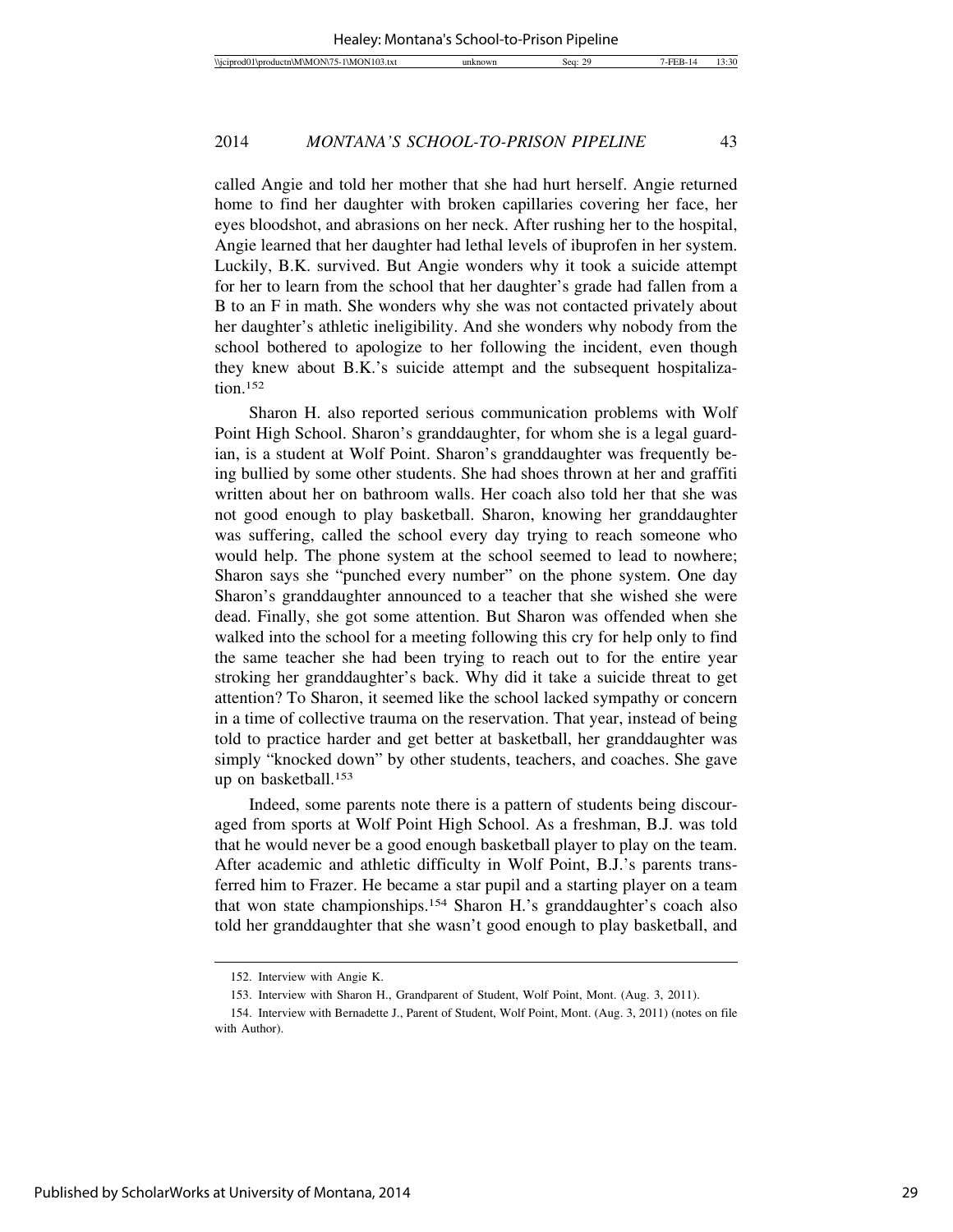should just find something else.<sup>155</sup> There is no need to discourage any student from athletics, even ones that lack talent, when they are only freshmen. Engagement in after-school sports helps young people stay out of trouble; "[w]ith less idle time, students have fewer opportunities to engage in behavior that may be harmful to themselves or others."156 Notably, while Wolf Point High School is predominantly American Indian, parents report that the starting lineups for most of the teams tend to be all white.157

Outsiders often wonder why high school sports, particularly basketball, are so important to Wolf Point residents. Angie K. says these people must wonder "why would a child kill themselves over sports?" Angie believes that for her daughter, sports were her whole life.158 James Melbourne, Fort Peck Tribal Health Director, and himself a basketball star in high school, agrees that sports take on a deep importance for adolescents on the reservation. He says that, as in a classic Sherman Alexie159 story, former high school basketball heroes remain the reservation's heroes for life.160 The poverty on the reservation forecloses many options for extracurricular activities and other opportunities to excel, so school sports can dominate young people's lives and dreams.

There are other, more subtle, ways in which the tribal community feels it is being overlooked by the school districts on Fort Peck. For example, Fort Peck Tribal Council member Tom Christian notes that the Poplar School District puts locks on the school playground for the entire summer. While the District may be worried about liability, he feels that this action symbolically displays the public school system's lack of sensitivity to the community's needs. Poplar is an entirely American Indian school, and most of the children in the area live below the poverty line and have few opportunities for recreation of any kind in the summer.161 There are no other local playgrounds, and access to the school playground would make a big difference in the daily lives of children in the District. Angela Urbanic, a former nurse at Wolf Point High School, resigned out of frustration when adminis-

<sup>155.</sup> Interview with Sharon H.

<sup>156.</sup> Pedro A. Noguera, *Finding Safety Where We Least Expect It,* in *Zero Tolerance: Resisting the Drive for Punishment in Our Schools* 213 (William Ayers, Rick Ayers, Bernadette Dohrn eds., New Press 2001).

<sup>157.</sup> Interview with Bernadette J.

<sup>158.</sup> Interview with Angie K.

<sup>159.</sup> Sherman Alexie is a novelist, poet, and Spokane/Couer d'Alene tribal member. *See* The Poetry Foundation, *Sherman Alexie*, http://www.poetryfoundation.org/bio/sherman-alexie (accessed Sep. 24, 2013). Alexie's novels portray American Indian reservation life and the central importance of high school sports in such communities.

<sup>160.</sup> Interview with James Melbourne, Fort Peck Tribal Health Dir., Poplar, Mont. (Aug. 3, 2011) (notes on file with Author).

<sup>161.</sup> Interview with Tom Christian, Fort Peck Tribal Council Member, Poplar, Mont. (Aug. 4, 2011) (notes on file with Author).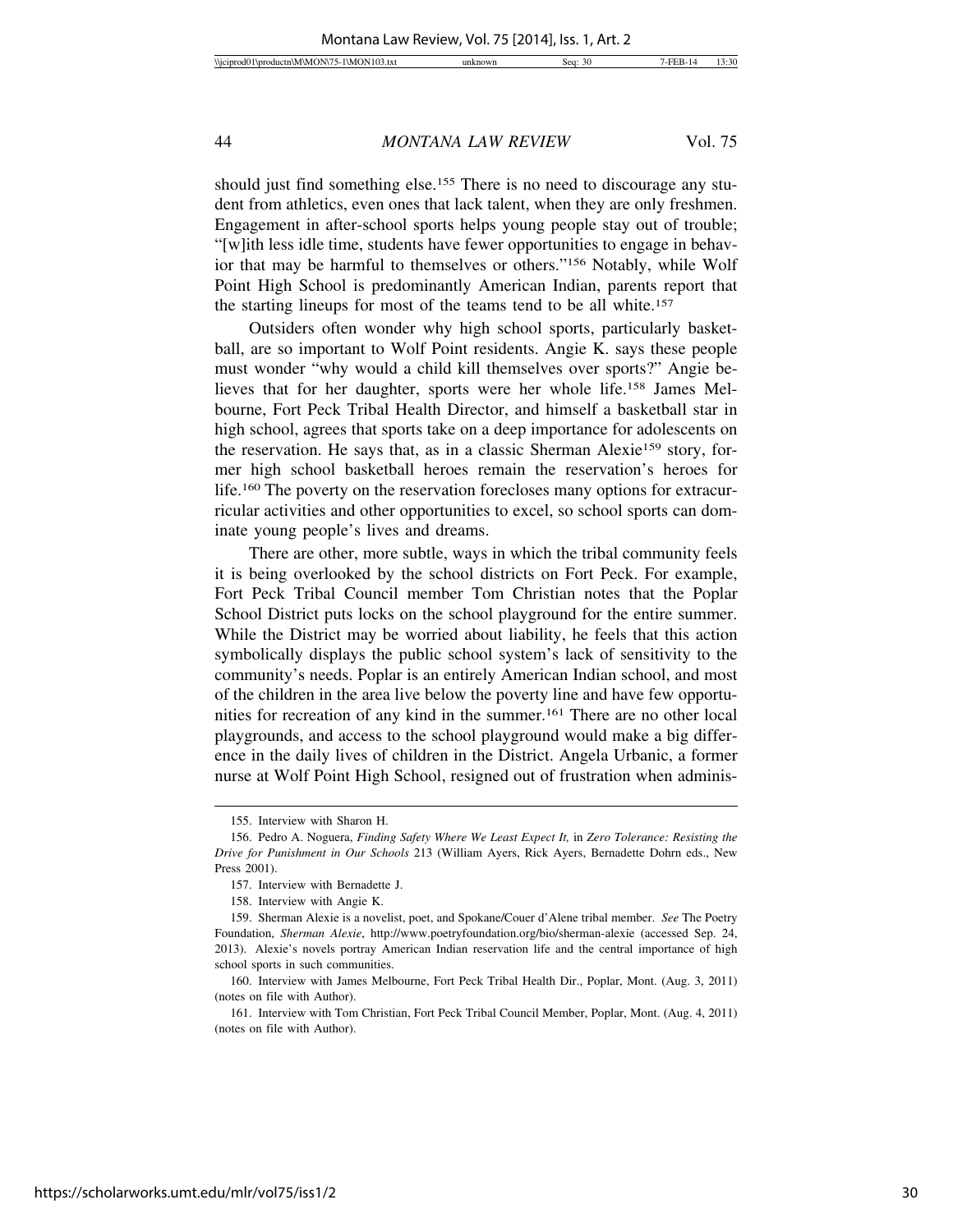trators refused to work with her to address the dangerously high levels of obesity and diabetes among the American Indian students. She tried unsuccessfully to alter the school's menu to be more diabetic friendly because many of the students eat all of their meals at school. Angela also expressed her dismay that administrators returned to "business as usual" after student suicides instead of addressing the continuing crisis and trauma.<sup>162</sup>

Patty McGeshick is likewise frustrated with Wolf Point High School's low levels of communication with parents and community members. As Director of the local Family Violence Resource Center, she tries to be involved with the school because teachers and administrators are mandatory reporters of child abuse and neglect. McGeshick reports that the school used to be receptive to trainings on how to identify abuse and how to comply with state and federal laws, but that involvement has declined.163 Identifying abuse is crucially important on the reservation because victims of abuse are at far greater risk of suicide.164

McGeshick, like Sharon H., is also frustrated by seemingly trivial but consequential problems like the school's phone system. When she calls the school, she is rarely able to reach a human being—which is especially problematic because McGeshick must be able to inform the school about orders of protection students may have against certain adults. McGeshick laments, "I don't think they believe we are important enough to speak with. But they are in charge of our children for six to seven hours a day, so I would think you would want to know what is going on in their lives. Particularly if it's a child at risk."165 Even prominent and successful tribal members report discrimination by the Wolf Point School District. Richard K. Jackson, Chief Judge of the Fort Peck Tribal Court, notes a marked difference between the dismissive manner in which he is treated by school officials and the respectful way white parents are addressed.166

165. Interview with Patty McGeshick.

166. Interview with Richard K. Jackson, Chief Justice, Fort Peck Tribal Court, Wolf Point, Mont. (Aug. 4, 2011) (notes on file with Author).

<sup>162.</sup> Interview with Angela Urbanic, former Wolf Point High School Nurse, Wolf Point, Mont. (Aug. 4, 2011) (notes on file with Author).

<sup>163.</sup> Interview with Patty McGeshick.

<sup>164.</sup> *See* Deborah Fry, Amalee McCoy & Diane Swales, *The Consequences of Maltreatment on Children's Lives*, 13 Trauma, Violence, & Abuse 4, 209 (2012) (Several longitudinal studies in the East Asia and Pacific region have shown that "[a]dolescents and adults in the region who have experienced child sexual and/or physical abuse have a median fourfold increased risk of suicide ideation and attempts than children without a history of these types of maltreatment."). *See also,* The Coalition to End Violence, *Children and Domestic Violence*, http://www.thecoalition.org/Children%20and%20Domestic %20Violence.htm (accessed Oct. 22, 2011); *Get Educated: Abuse in America*, The Hotline (Oct. 22, 2011, 1:00 PM) (available at http://www.thehotline.org/get-educated/abuse-in-america).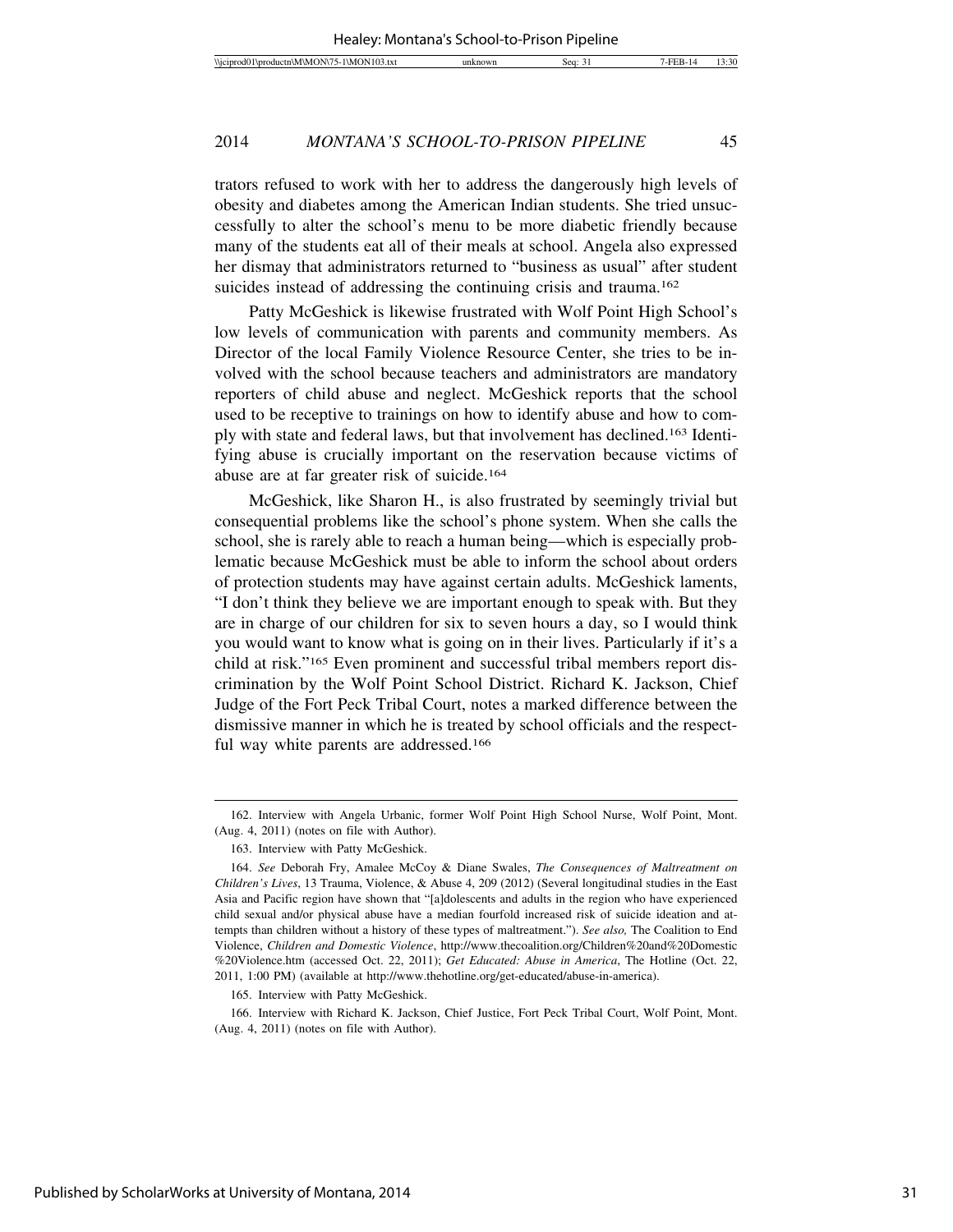The School District's decision to switch to a four-day school week in 2011167 is also of concern to the tribal community. This seems an odd decision for an impoverished community with little resources for recreation, and where students rely on the school for regular meals. Additional unstructured and unsupervised time is also ill-advised for a school population that is at high risk of self-harm and suicide. Local parent and tribal member Ed Bauer believes that "it's a way to save money; it's not about the kids."168 Suspending children from school, and decreasing the length of the school week, is problematic for a population at risk of suicide. It is well known that suicide is a phenomenon "tied to individualism, social isolation, [and] alienation,"169 all of which are more likely when rural students don't have school as a daily gathering place.

# V. DISPROPORTIONATE AMERICAN INDIAN CONTACT WITH THE JUVENILE JUSTICE SYSTEM

Suspending children from school for even a few days "disrupts their education and often escalates poor behavior by removing them from a structured environment and giving them increased time and opportunity to get into trouble."170 A study published in the *Journal of School Psychology* demonstrated that suspended students are 26% more likely to be involved with the legal system.<sup>171</sup> Schools contribute to racial disproportionality in the juvenile justice system by suspending students of color more frequently, which makes those students more likely to fall behind in school and to engage in "delinquent" behaviors.172 Additionally, by having police officers facilitate school discipline—either by calling officers in the event of an incident or having police officers on site—schools move students directly into the juvenile justice system rather than allowing them an opportunity to correct their behavior before creating a court record. The below data show that often tribal children in Montana are subject to the worst aspect of the school-to-prison pipeline—an ultimate fate of incarceration.

<sup>167.</sup> Associated Press, *Wolf Point Schools adopt four-day school week*, Missoulian, (Apr. 13, 2011) (This was largely a cost saving measure.).

<sup>168.</sup> Interview with Ed Bauer, Wolf Point, Mont. (Aug. 3, 2011) (notes on file with Author).

<sup>169.</sup> Noguera, *supra* n. 156, at 207.

<sup>170.</sup> Johanna Miller et.al., New York Civil Liberties Union, *Education Interrupted: The Growing Use of Suspensions in New York City's Public Schools*, 7, (Jan. 2012) (available at http://www.nyclu. org/files/publications/Suspension\_Report\_FINAL\_noSpreads.pdf).

<sup>171.</sup> *Id.*

<sup>172.</sup> Kim, *supra* n. 5, at 78.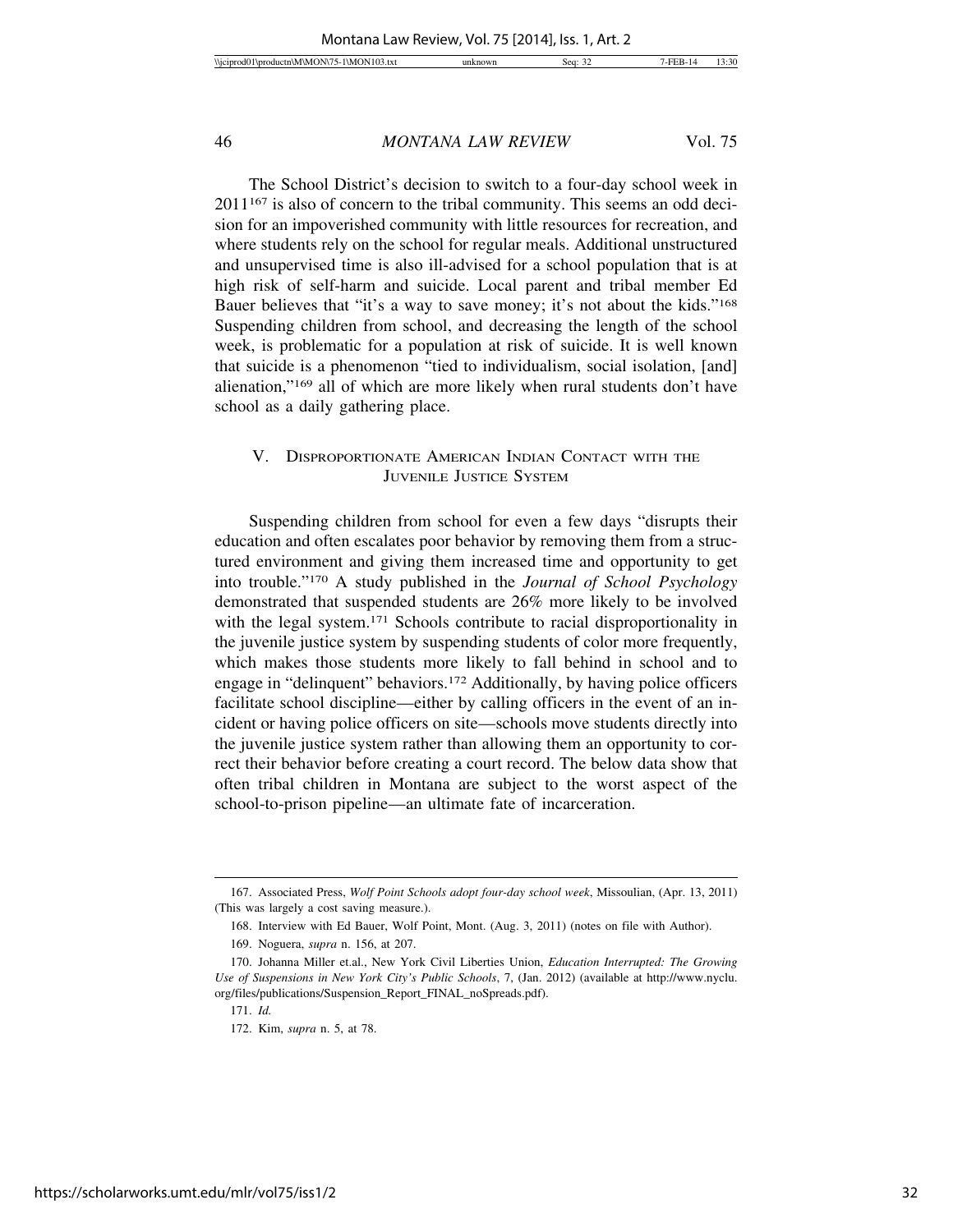#### *A. Statewide Racial Disproportionality in Juvenile Justice*

Racial disparities among youth involved in criminal justice in Montana are stark. American Indian youth are more likely than white youth to be arrested and once arrested are more likely to serve time in detention. Statewide in 2009, American Indian juveniles were arrested at a relative rate (adjusted for population totals) of 1.66 times the number of white juveniles.173 Further levels of involvement in the juvenile justice system after arrest reveal more troubling patterns, especially considering that the cases against white and American Indian youth involved roughly equivalent percentages of misdemeanors versus felonies for both populations.174 White juvenile arrestees were far more likely than American Indian juvenile arrestees to have their cases diverted from court and into alternative out-ofcourt programs; American Indians' cases were diverted to these programs at a relative rate of only 0.80 for every white juvenile diversion, making them more likely to remain in the court system with continued monitoring and the possibility of detention.175

In 2009, petitions were filed against American Indian juvenile arrestees at a relative rate of 1.69 compared to petitions filed against white arrestees.176 Perhaps most shockingly, American Indian juveniles adjudicated delinquent were placed in secure detention at twice the rate of white juveniles found to be delinquent.177 American Indian cases were transferred to adult criminal court at a relative rate of 2.58 compared to white juvenile cases.178

In 2010, the juvenile justice system's racial disparities improved. This is likely due in part to the attention of the Montana Board of Crime Control's Disproportionate Minority Contact (DMC) Committee to the problem,

<sup>173.</sup> Mont. Board of Crime Control, *Montana 2009 RRI Data* (on file with Author). Of 88,153 white children in the at-risk age population (10–17 years of age), 4,809 were arrested, or 5.45% of the population. Meanwhile, of 9,926 American Indian/Alaska Native children in that age range, 897 were arrested, or 9.04% of the population of American Indians.

<sup>174.</sup> Mont. Bd. of Crime Control, *DMC Three Year Plan, 2013 Update*, 20 (available at http://mbcc. mt.gov/JuvenileJustice/DMC/DMC3-YrPlan12-14Update.pdf). Felonies among white youth in the system occurred at a rate of 17%; for American Indians, the rate was 17.5% from January 1, 2009 to December 31, 2010.

<sup>175.</sup> Mont. Board of Crime Control, *supra* n. 173. While only 64.77% of American Indian youth arrestees' cases were diverted away from juvenile court, 81.16% of white youth arrestees' cases were diverted. 24.08% of American Indian arrestees' cases involved secure detention, while 14.87% of white arrestees' cases involved secure detention.

<sup>176.</sup> *Id.* Of the total arrests of American Indian youths, 20.18% resulted in petitions being filed, while only 11.96% of white youths arrested had petitions filed against them.

<sup>177.</sup> *Id.* While 25.41% of American Indian youth with delinquent findings are confined in juvenile correctional facilities, only 12.70% of white youth petitioned are confined.

<sup>178.</sup> *Id.* While 7.28% of American Indian youth petitioned have their cases transferred to adult court, only 2.78% of white youth petitioned have their cases transferred.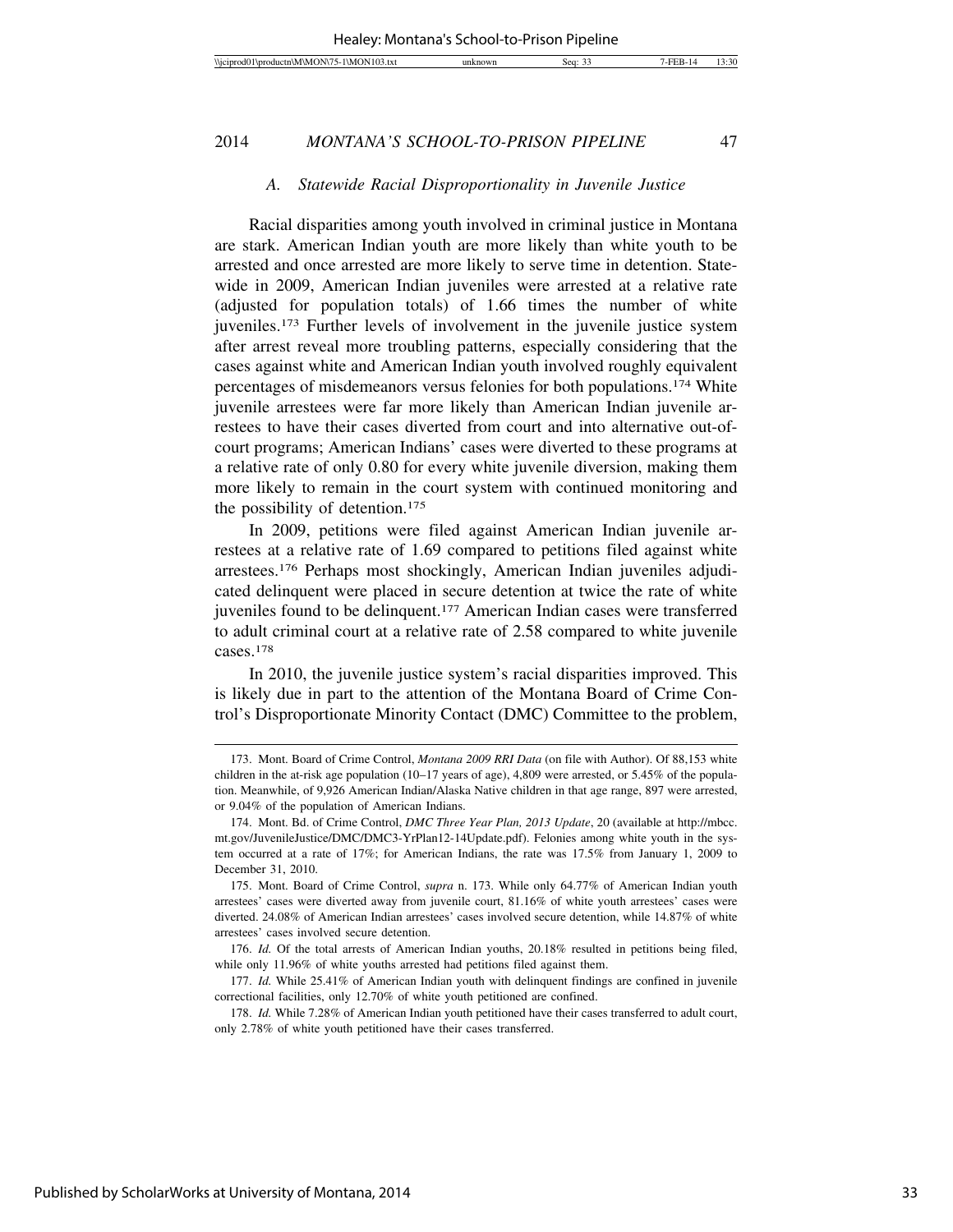and their efforts to reduce the racial disproportionality at all levels of the juvenile justice system, which included collecting comprehensive data on and analysis of minority interactions with the State's juvenile justice system, as well as making recommendations to local law enforcement and court systems.179 Nevertheless, the problem remains pronounced. American Indian juveniles were arrested at a relative rate of 1.51 as compared to the number of white juveniles.180 American Indians' cases were diverted at a relative rate of 0.89 for every white juvenile diversion.181 Petitions were filed against American Indian juvenile arrestees at a relative rate of 1.26 compared to petitions filed against white arrestees.<sup>182</sup> And while American Indian juveniles adjudicated delinquent were still placed in secure detention at 1.86 the rate of white juveniles found to be delinquent, $183$  the rate of juvenile American Indian Cases transferred to adult criminal court improved tremendously to 1.05 as compared to white juvenile cases.<sup>184</sup>

# *B. Disproportionate Contact of Hill County American Indians with the Juvenile Justice System*

Hill County, the location of Rocky Boy's Reservation, is in the same area of Montana as Fort Peck. Data from Hill County provide important illustrative information about the disproportionate involvement of American Indian children in the juvenile justice system. The County had an American Indian youth relative rate of arrest of 2.39 as compared to white youth.<sup>185</sup> American Indian youth in the County were 30% less likely to have their case diverted from the justice system than white youth in 2009.186 Petitions were filed against American Indian youth in Hill County at a relative rate of 2.69 compared to white youth.187 And of juveniles adjudicated delinquent,

186. *Id.*

<sup>179.</sup> *See generally* Mont. Bd. of Crime Control DMC Committee, *Assessing the Mechanisms that Contribute to Disproportionate Minority Contact with the Juvenile Justice System* (December 2012) (available at http://mbcc.mt.gov/Data/SAC/RAI/DMCAssessRep.pdf).

<sup>180.</sup> Mont. Board of Crime Control, *2010 RRI for Juveniles* (on file with Author). Of 98,899 white children in the at-risk age population (10–17 years of age), 6,467 were arrested, or 6.54% of the population. Meanwhile, of 9,178 American Indian/Alaska Native children in that age range, 879 were arrested, or 9.58% of the population of American Indians.

<sup>181.</sup> *Id.*

<sup>182.</sup> *Id.*

<sup>183.</sup> *Id.*

<sup>184.</sup> *Id.*

<sup>185.</sup> Mont. Board of Crime Control, *DMC/JDAI Site Reports*, http://mbcc.mt.gov/JuvenileJustice/ DMC/DMC\_JDAIReports.asp (click on "Hill County" in the section labeled "for each DMC site within the state") (last visited November 7, 2011).

<sup>187.</sup> *Id.*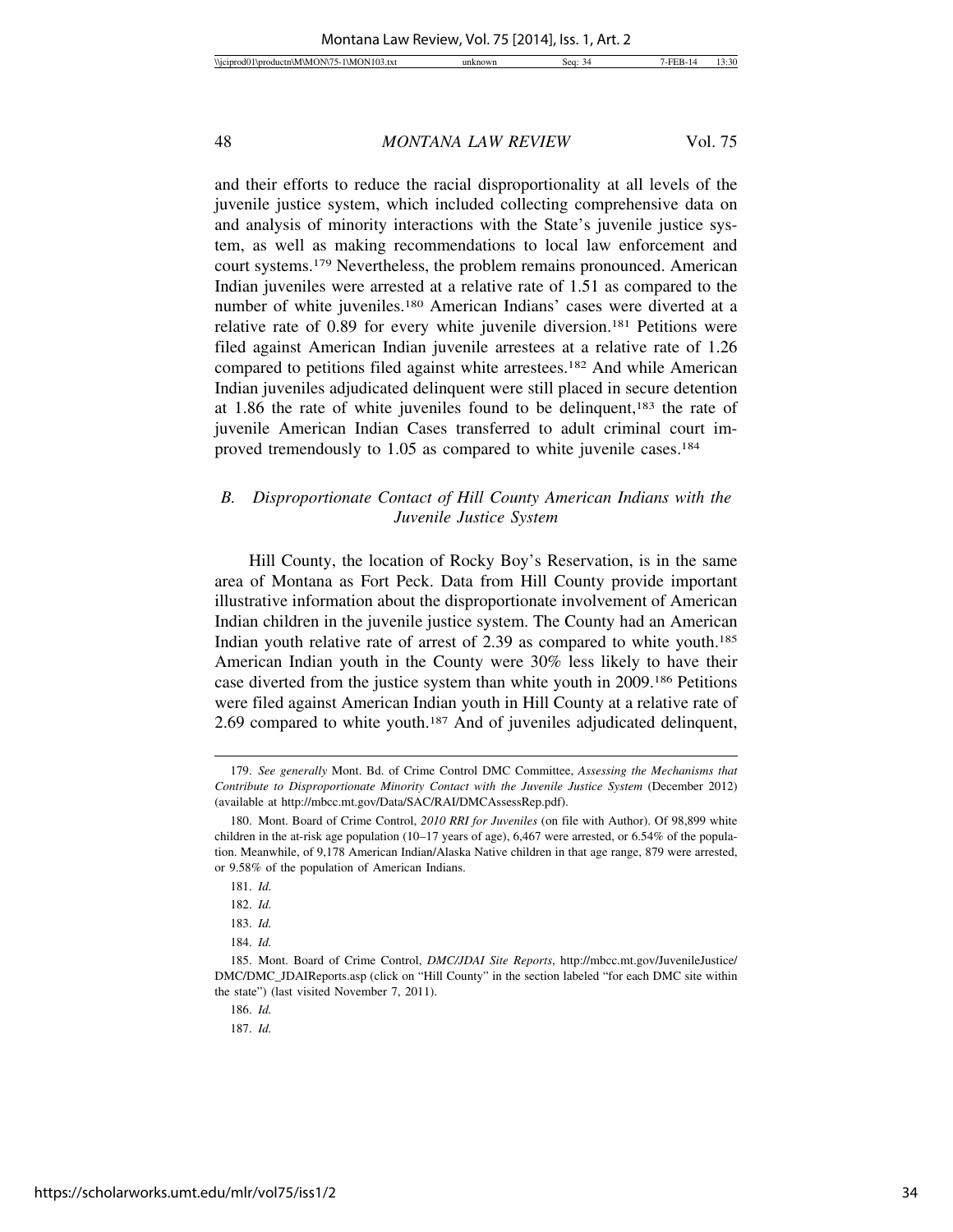American Indians were 2.44 times as likely to be placed in secure detention.188

#### *C. American Indian Youth Involvement in Tribal and Federal Courts*

The statistics provided above for the State and for Hill County cover only state prosecutions and do not account for arrests of American Indian youth (1) on reservations by the tribal police and adjudications in tribal courts or (2) arrested by federal authorities or charged or sentenced in federal court. Adding in the figures for these arrests would make the disparities noted above even more pronounced. In 2008, 21 American Indian youths under the age of 21 were arrested by federal authorities in Montana.<sup>189</sup> During that period, Montana had the highest percentage in the nation of federal arrests of American Indian youths.190 Eighteen of 24 criminal cases filed against youth under age 21 in Montana's federal district court that year were filed against American Indians.<sup>191</sup> Additionally, 19 of 21 youths in Montana committed to federal custody were American Indian.192 The data for arrests, adjudications, and sentencing in tribal courts statewide were not available, but the *Fort Peck Journal* reported that in 2010 the Fort Peck Tribal Court considered 997 juvenile delinquency charges.193

#### VI. RECOMMENDATIONS FOR CHANGE

This section of the article proposes a series of changes to federal, state, and local policies and practices. The first recommendation is for the federal and the State governments, and the Office of Public Instruction (OPI) to direct additional resources towards promising programs that have already been implemented in Montana's Indian Country. It then proposes that the State provide teachers with required intensive training on culturally sensitive classroom management and discipline. Next, it lays out some programs and strategies that have been successful in other states and that Montana could use as a model. It further proposes increases in the resources and attention devoted to mental health and mentoring services on reservation

<sup>188.</sup> *Id.*

<sup>189.</sup> William Adams et. al, U.S. Department of Justice, *Tribal Youth in the Federal Justice System, Final Report (Revised) Doc # 234549*, Appendix A: Arrest and Booking Stage, Table AA.13a (July 2011) (available at https://www.ncjrs.gov/pdffiles1/bjs/grants/234549.pdf).

<sup>190.</sup> *Id.* Federal authorities in Montana arrested a total percentage of 24.14% of all federal arrests of American Indians under age 21. This percentage is the same as the arrests in Montana's neighboring state, South Dakota. The next highest total percentage of federal arrests of American Indian youth was in Arizona, which had 17.24%.

<sup>191.</sup> *Id.* at Appendix D, Table D9, Table D4.

<sup>192.</sup> *Id.* at Appendix G, Table G15, Table G5.

<sup>193.</sup> Louis Montclair, *More DC Committed in 2010 than other crimes*, Fort Peck Journal (June 9, 2011).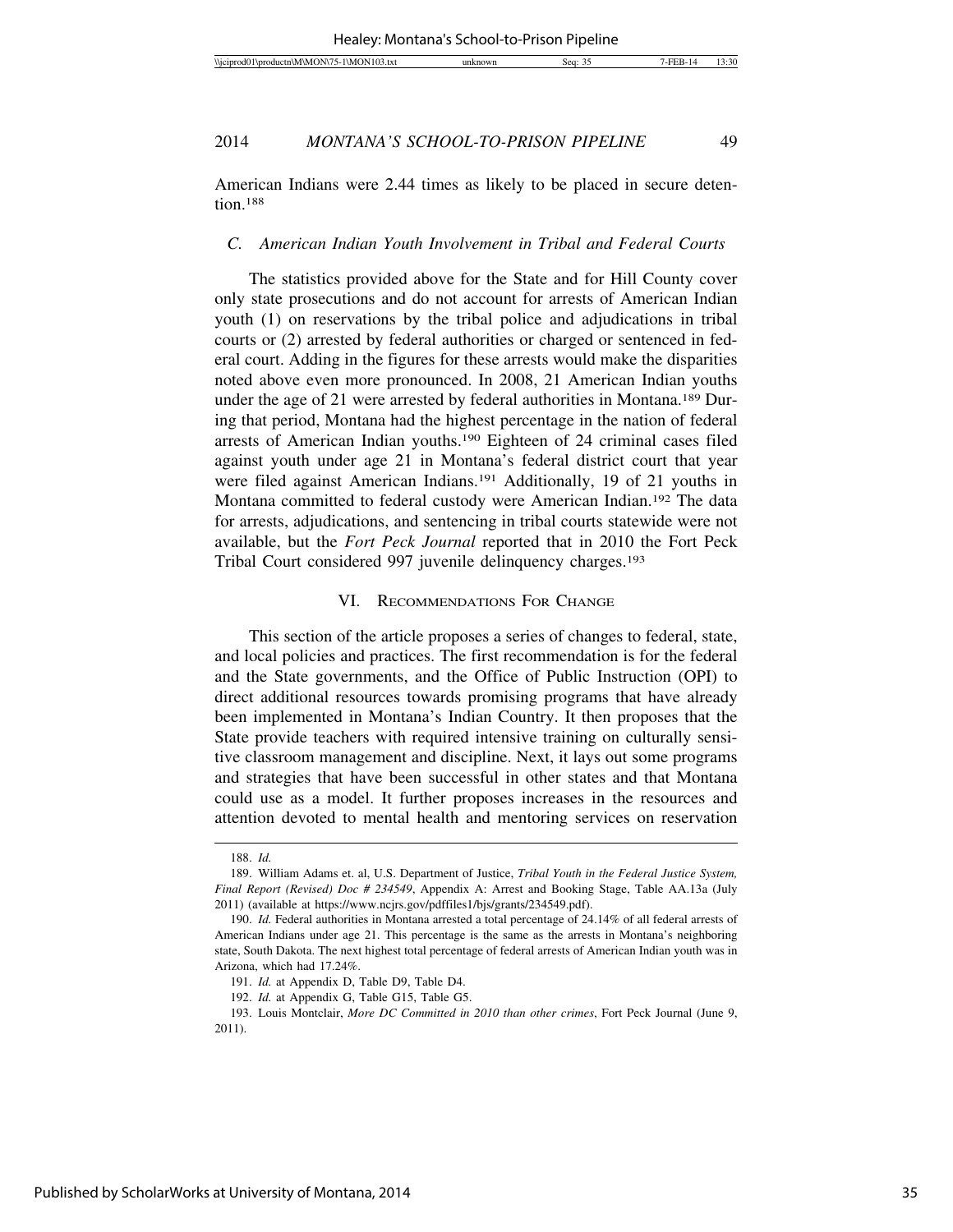schools. Finally, it recommends that the State take concerted steps to increase the representation of American Indians among school faculty and personnel.

# *A. Support and Strengthen the Steps Already Taken by Montana's Office of Public Instruction*

While the suicide crisis in Fort Peck and the racially disproportionate school discipline practices and academic achievement in Wolf Point and statewide are certainly deeply troubling, it is also important to note that local, state, and federal efforts have been directed toward alleviating the problem. These efforts should be supported and expanded.

The Fort Peck Tribal Health Department, in partnership with the University of Montana's National Native Children's Trauma Center, was awarded a \$1.4 million grant by the U.S. Center for Mental Health Services to "promote activities that emphasize youth resilience and leadership on Fort Peck."194 The Fort Peck Tribal Health Department has also issued a new response protocol for suicide attempts.195 It remains to be seen whether these new initiatives will make a difference. Schools must participate in the effort. Director Gary James Melbourne reports that the Department has hosted a suicide prevention meeting every Tuesday evening for months.196 He has reached out on several occasions to the on-reservation school superintendents and principals. While some schools have expressed interest in collaborating on the issue, Wolf Point school officials have not yet attended a single meeting.197 Melbourne also reports that the District refused to allow a suicide prevention coordinator to run trainings and workshops for the children.198

Denise Juneau, Montana's State Superintendent of Public Instruction, has instituted an important and encouraging program through a Title I School Improvement Grant received by the Office of Public Instruction from the U.S. Department of Education. The "Schools of Promise Program" received \$11.5 million to resuscitate three failing on-reservation public high

<sup>194.</sup> U.S. Sen. Max Baucus, *Baucus, Tester Announce New Suicide Prevention Project for Fort Peck: Fort Peck Tribes and University of Mont. Partner to Promote Youth Resiliency* (July 28, 2011) (available at http://baucus.senate.gov/?p=press\_release&id=605).

<sup>195.</sup> Fort Peck Tribal Health Department Suicide Prevention Program, *Incident Command Protocol* (June 2011) (on file with Author).

<sup>196.</sup> Interview with Gary James Melbourne, Director, Fort Peck Tribal Health Department, Poplar, Mont. (Aug. 3, 2011) (notes on file with Author).

<sup>197.</sup> *Id.*

<sup>198.</sup> *Id.*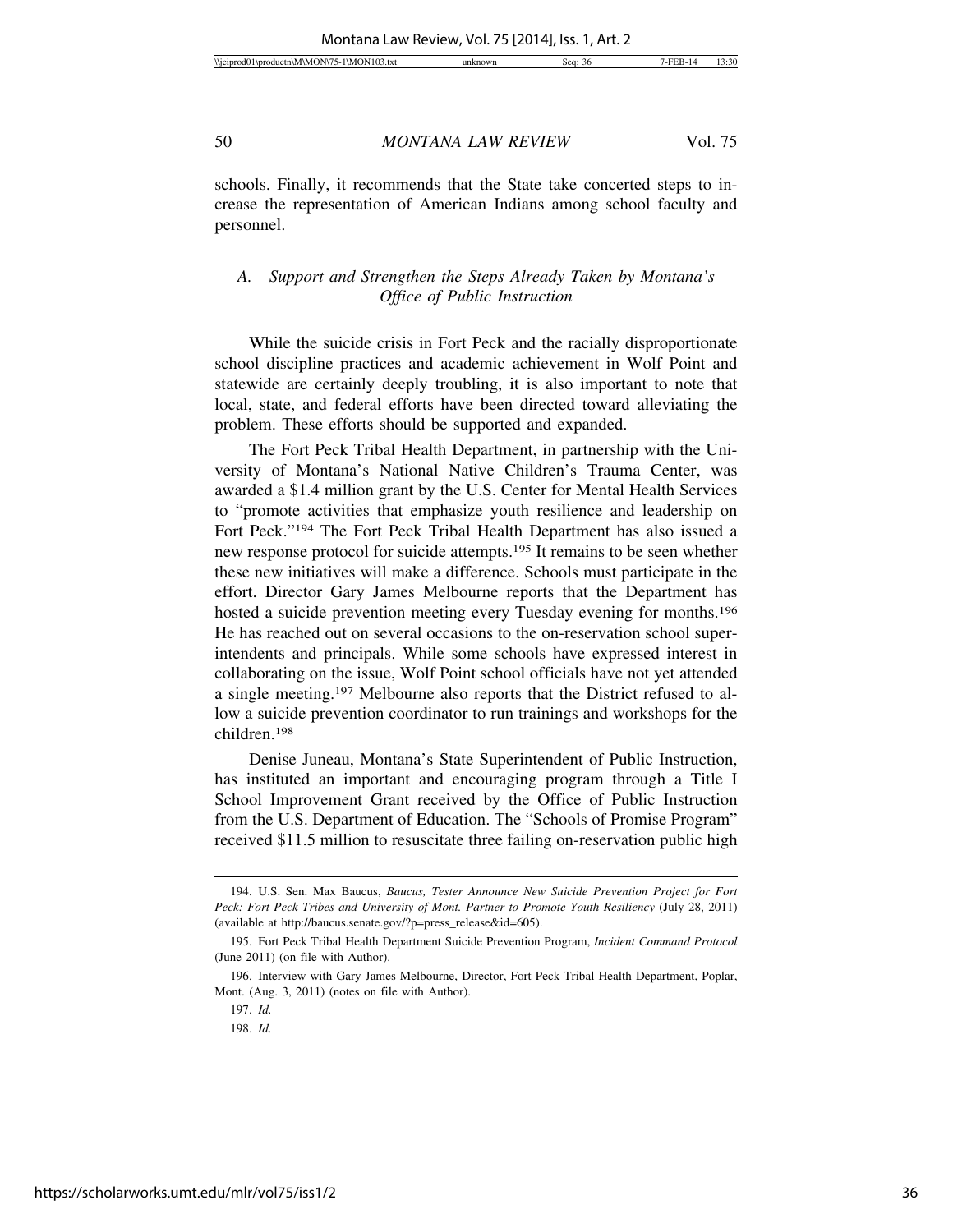schools, Pryor, Lame Deer, and Frazer (on the Fort Peck Reservation).199 In order to receive funding from the program, these schools had to relinquish some of their autonomy and partner with OPI.200 This involved bringing advisors into the schools to train and coach teachers, rearrange employees, and implement new parent and student programs.201 So far, Schools of Promise has been successful in boosting academic achievement.<sup>202</sup> It has also focused on cultural awareness training, engagement with local American Indian communities, and individual counseling and advising for students.203

The Schools of Promise Program acknowledges that the historic trauma suffered by American Indians can influence their attitude towards state schools, noting that "Native adults who as children were forced to go to boarding schools can be left with a negative view of schools."204 Frazer High School is doing simple things to counteract this problem, such as having teachers set up meetings with parents at the parents' convenience, and visiting them at home to make communication easier for families. The program is focusing on mental health as a crucial aspect of education. Juneau says, "We're trying to get a support system for each child in those schools so they'll be able to move into the classroom ready to learn."205

Unfortunately, the Schools of Promise Program has to date only reached a few select schools statewide. While these schools may provide good models for other schools, each school board has broad discretion as to how they want their schools run and they may choose not to implement the models. However, because OPI controls funding and accreditation procedures, it can and should create incentives for better disciplinary models. Racially balanced and humane disciplinary policies can be made an aspect of accreditation requirements. OPI can also assist school boards in developing better, more racially neutral practices, by providing trainings and guidelines on disciplinary practices. Schools across the country have learned how to deal with discipline in a culturally sensitive way;206 Montana can do so as well. Additionally, some school districts in Montana provide alternative

<sup>199.</sup> Sarah Yager, *Making New Promises in Indian Country*, The Atlantic (Mar. 23, 2012) (available at http://www.theatlantic.com/national/archive/2012/03/making-new-promises-in-indian-country/25496  $9/$ ).

<sup>200.</sup> Susan Olp, *State's Lowest Performing Schools Finally Get Some Good News*, Billings Gazette (Aug. 7, 2011).

<sup>201.</sup> *Id.*

<sup>202.</sup> *Id.*

<sup>203.</sup> *Id.*

<sup>204.</sup> *Id.*

<sup>205.</sup> *Id.*

<sup>206.</sup> Susan Sandler, *Turning to Each Other, Not on Each Other,* in *Zero Tolerance: Resisting the Drive for Punishment in Our Schools* 225 (William Ayers, Rick Ayers, Bernadette Dohrn eds., New Press 2001).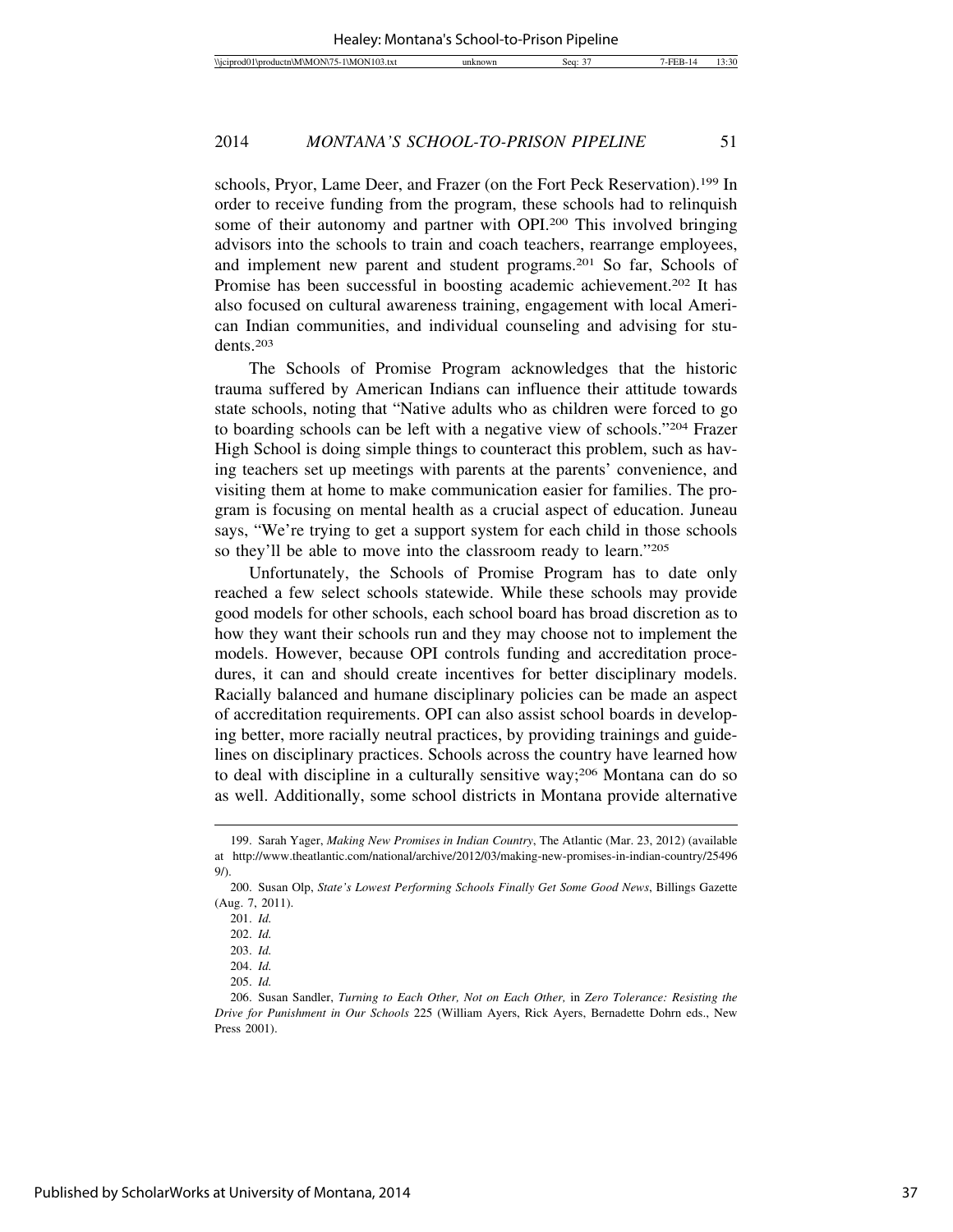educational facilities for suspended or expelled students, but this is very inconsistent across the State. OPI should strive to ensure wider access and improvement to education for these students.

#### *B. Restore Recently Reduced Federal Funding*

Reservations like Fort Peck have been particularly vulnerable to the spending cuts associated with the recent federal sequester.<sup>207</sup> Since March 2013, automatic across-the-board cuts (known as "sequestrations") in federal spending have been in effect, split evenly between defense and domestic spending.208 The effects of sequestration on education are severe nationwide,<sup>209</sup> but reservation schools, which cannot rely on state taxation of local individuals and property, and are heavily dependent on federal funding, have been particularly impacted.<sup>210</sup> While federal funds make up about only about 10% of the budget for a typical U.S. public school district, on reservation lands federal funding contributes as much as 60% of school budgets.211

Because of the sequester, the Poplar School District on Fort Peck is now struggling to deal with \$1.2 million in cuts. As a result, the District will be unable to hire a reading teacher or guidance counselor for a school where 50% of the students cannot read and five students committed suicide in a single school year.212 They will also be unable to offer a vocational training program designed to provide basic job skills to local students in order for them to take advantage of the oil boom employment in nearby North Dakota.<sup>213</sup>

The Montana Congressional Delegation, in common cause with state and tribal officials and with other legislators whose states include reservation land, should make every effort to restore the already inadequate funding for all reservation-based schools regardless of the status of the bulk of the sequestration.

213. *Id.*

<sup>207.</sup> Lindsey Layton, *In Montana, an Indian reservation's children feel the impact of sequester's cuts*, The Wash. Post (March 21, 2013) (available at http://articles.washingtonpost.com/2013-03-21/local/37904086\_1\_sequester-tribal-leaders-million-in-additional-cuts).

<sup>208.</sup> *See* Budget Control Act of 2011, Pub. L. 112–25 (Aug. 2, 2011). The start of the sequestration was delayed from January 2, 2013 to March 1, 2013 by the American Taxpayer Relief Act of 2012, which was passed by both houses of Congress on January 1, 2011. Pub. L. 112–240 (Jan. 2, 2013).

<sup>209.</sup> National Education Association, *Impact of Sequestration on Federal Education Programs - State-by-State*, http://www.nea.org/home/52610.htm.

<sup>210.</sup> Layton, *supra* n. 207*.*

<sup>211.</sup> *Id.*

<sup>212.</sup> *Id.* The sequester's reduction of \$800,000 exacerbates this year's other federal budget cuts to Poplar schools which resulted in a loss of \$425,000 to the district. Layton also reports that, "The Indian Health Service, the reservation's main source for health care, will also be cut by 8 percent, and Head Start, which serves 240 toddlers, will be cut by 5 percent."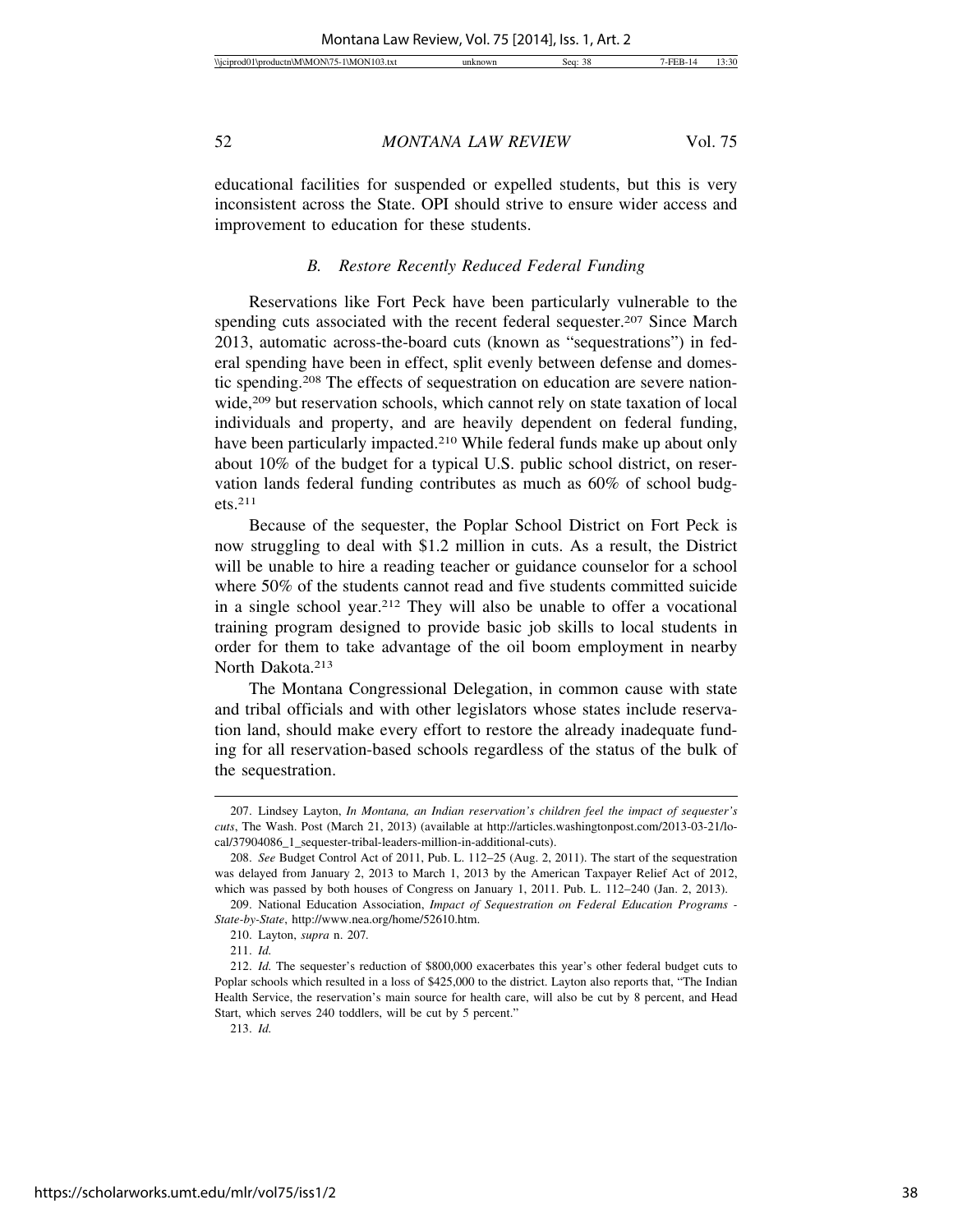# *C. Train Teachers and Administrators on Best Practices for School Discipline*

Suspension removes students from school who "most benefit from a supportive school environment," including "students who are over-age and under-credited and students with emotional and/or learning disabilities."214 Studies also show that the degree to which schools rely on suspensions and expulsions bears more of a relationship to the disciplinary philosophy of school administrators than it does to the actual level of student misbehavior.215 It is important that the State provide training to school staff on the most current, effective, and humane disciplinary policies, some of which are discussed below, and that there be ongoing accountability of individual school districts to avoid imposing excessive suspensions and expulsions at racially disproportional rates.

It is vitally important that schools be safe places where students can learn undisrupted by other students with behavioral problems. However, there are alternatives to zero tolerance exclusions from school that are more effective and "avoid the collateral consequences of excessive suspensions, expulsions, and arrests."216 The American Psychological Association (APA) advocates a discipline approach that is primarily preventive, addressing behavioral issues in students before they start to cause problems. The APA emphasizes the importance of conflict resolution programs, screening for students who are at risk of violence, and providing mental health and mentoring services. The APA also recommends multi-systemic therapy (MST) or restorative justice programs when these preventive measures have failed and students get in trouble.<sup>217</sup> Some of these approaches and programs are described below.

The Resolving Conflict Creatively Program (RCCP) has proven to be highly successful in maintaining safe learning environments and dealing with "problem" students without adopting zero tolerance policies.<sup>218</sup> RCCP focuses on changing school culture "by training adults in the school, including those in non-teaching positions such as office staff and lunchroom aides, to model appropriate behavior, while teachers provide regular direct instruction."219 Lessons are run "workshop" style, where the teachers pre-

<sup>214.</sup> Miller, *supra*, n. 170, at 7.

<sup>215.</sup> Judith A. Browne, *The ABCs of School Discipline: Lessons from Miami-Dade County*, in *Zero Tolerance: Resisting the Drive for Punishment in Our Schools* 189–190 (William Ayers, Rick Ayers, Bernadette Dohrn eds., New Press 2001).

<sup>216.</sup> Emily Bloomenthal, *Inadequate Discipline: Challenging Zero Tolerance Policies As Violating State Constitution Education Clauses*, 35 N.Y.U. Rev. L. & Soc. Change 303, 314 (2011).

<sup>217.</sup> *Id.* at 315.

<sup>218.</sup> *Id.*

<sup>219.</sup> *Id.*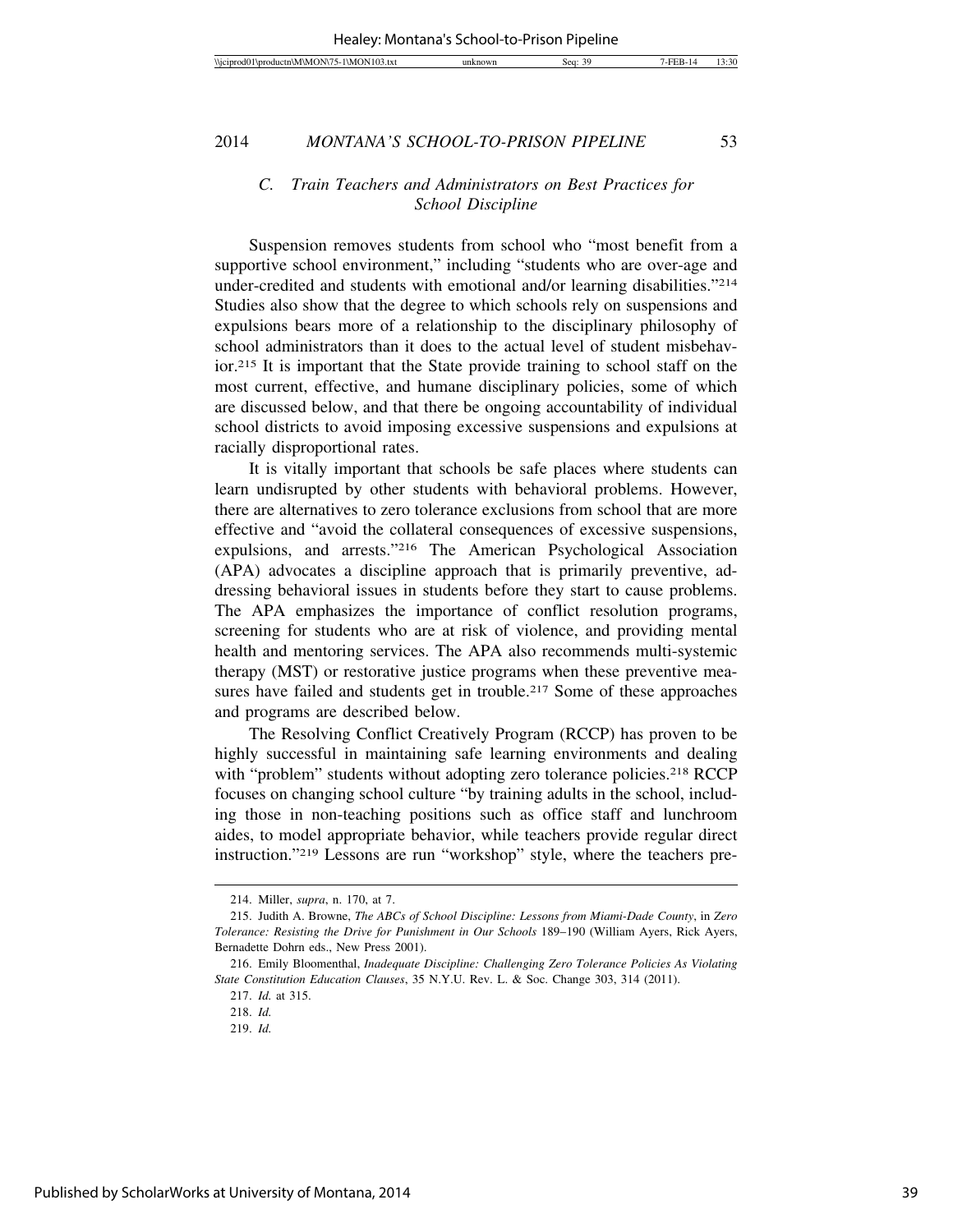sent scenarios involving topics like resolving conflicts, fostering cooperation, and countering bias that the students then work to resolve together.<sup>220</sup> RCCP has been proven highly effective in studies of both urban and rural schools in many states at improving the behavior of students, reducing emotional and physical aggression, and fostering a friendly social environment.221

Mentoring also appears to have a significant impact on at-risk students' behavior and has the added benefit of improving academics, attendance, and rule compliance.<sup>222</sup> Anger management programs that employ cognitive behavioral techniques, encouraging students to analyze situations from an outside perspective, and providing students with strategies to manage anger have also been found highly effective.<sup>223</sup>

Restorative justice programs ask all those involved in an incident to discuss at length what happened and how to address problem behavior. When a consensus is reached, a "contract" is signed outlining provisions the "offender" must fulfill. Restorative justice programs are "significantly more effective at preventing recidivism than non-restorative programs."224

Positive Behavior Supports (PBS) are another method some schools employ. PBS is not a static approach to disciplinary and behavioral issues, but rather targets each individual student in a highly specialized way.225 The theory is that problematic behaviors serve a "function" for children. Thus, by removing the functionality of the problem behavior and changing the context, school staff can remedy the behavior patterns. PBS emphasizes the use of culturally appropriate interventions and its approach to discipline is particularly useful for schools with American Indian students, whose tribal background may give them different values with respect to education and behavior. Indeed, "teacher training in appropriate and culturally competent methods of classroom management is likely . . . to be the most pressing need in addressing racial disparities in school discipline."226

<sup>220.</sup> *Id.* at 316.

<sup>221.</sup> *Id.*

<sup>222.</sup> Bloomenthal, *supra* n. 216, at 317 ("a meta-analysis looking at fifty-five youth mentoring programs similarly found mentoring to have a positive effect on problem or high-risk behavior").

<sup>223.</sup> *Id.* at 318.

<sup>224.</sup> *Id.* at 319.

<sup>225.</sup> George Sugai, et al., *Applying Positive Behavior Support and Functional Behavioral Assessments in Schools* (Working Paper Cal. Polytechnic St. U. 1999) (available at http://digitalcommons. calpoly.edu/cgi/viewcontent.cgi?article=1031&context=gse\_fac&seiredir=1&referer=http%3A%2F%2F www.google.com%2Fsearch%3Fq%3DPositive%2BBehavior%2BIntervention%26ie%3Dutf8%8%26 aq%3Dt%26rls%3Dorg.mozilla%3Aen-US%3Aofficial%26client%3Dfirefox-a#search=%22Positive% 20Behavior%20Intervention%22); *see also* Bloomenthal, *supra n.* 216 (PBS programs "consider the unique and individualized learning histories (social, community, historical, familial, racial, gender, etc.) of all individuals . . . . Such plans must be based on information about the nature of the problem behavior and the environmental context in which the problem behavior is observed.").

<sup>226.</sup> Skiba, *supra* n. 96, at 183.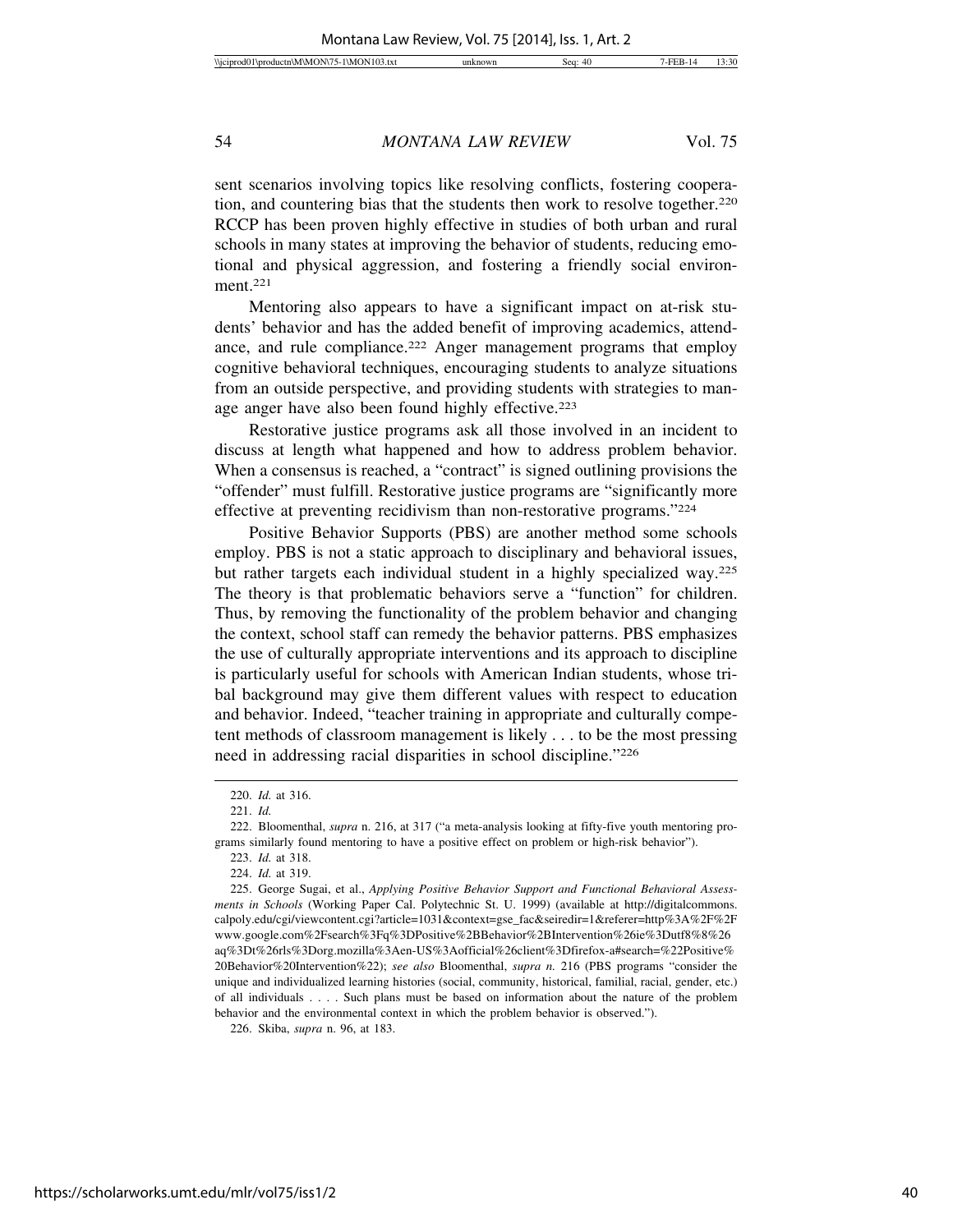Exclusion is not a productive disciplinary response, as removal from school "can have a profound impact on minority students, may do irreversible damage to self-esteem, and cause negative attitudes about school."227 For minor behavioral infractions, psychologists recommend methods that maintain engagement in the school environment, including community service, mandatory tutoring, additional work assignments, and public apologies.228

# *D. Increase Mental Health and Mentoring Services for Reservation Schools*

Marilyn Bruguier Zimmerman, director of the National Native Children's Trauma Center, says that the IHS report on the suicide cluster was very useful to the Center. The report detailed students' suggestions for how to assist with the crisis. These students asked for "more meaningful adult contact, one-on-one relationships we might call mentoring."229 The Trauma Center then identified students at Poplar Schools who were deemed to have been engaged in a pattern of violence and matched them with persons on school staff whom they trusted. The staff checked in with these students three times during the school year, after which there were measurable decreases in assault rates. Zimmerman notes that the same population targeted by the Trauma Center program was also likely at risk of suicide, and recommends implementing similar cost-efficient, "simple" programs in other schools.230

Zimmerman recognizes that school is the cornerstone of children's lives, the place where they spend most of their waking hours. On reservations like Fort Peck, where poverty levels are extreme, schools can provide structure, safety, and nourishment. However, students cannot learn unless their mental health needs are accommodated. Zimmerman also believes that "whether we feel it's necessary or we like it, schools have become the *de facto* mental health centers of our country."231 If mental health services were provided on a universal basis, children could presumably focus on their education rather than personal trauma in their lives.

<sup>227.</sup> Daniel J. Losen & Christopher Edley, Jr., *The Role of Law in Policing Abusive Disciplinary Practices: Why School Discipline is a Civil Rights Issue*, in *Zero Tolerance: Resisting the Drive for Punishment in Our Schools* 231 (William Ayers, et al., eds., New Press 2001).

<sup>228.</sup> Noguera, *supra* n. 156, at 212.

<sup>229.</sup> Marilyn Bruguier Zimmerman, Testimony, (Washington, D.C. Aug. 9, 2011) (available at http:/ /indian.senate.gov/hearings/upload/testimony.pdf)

<sup>230.</sup> Telephone Interview with Marilyn Bruguier Zimmerman, Dir. of Natl. Native Children's Trauma Ctr. of the U. of Mont., Missoula, Mont. (July 29, 2011) (notes on file with Author).

<sup>231.</sup> *Id.*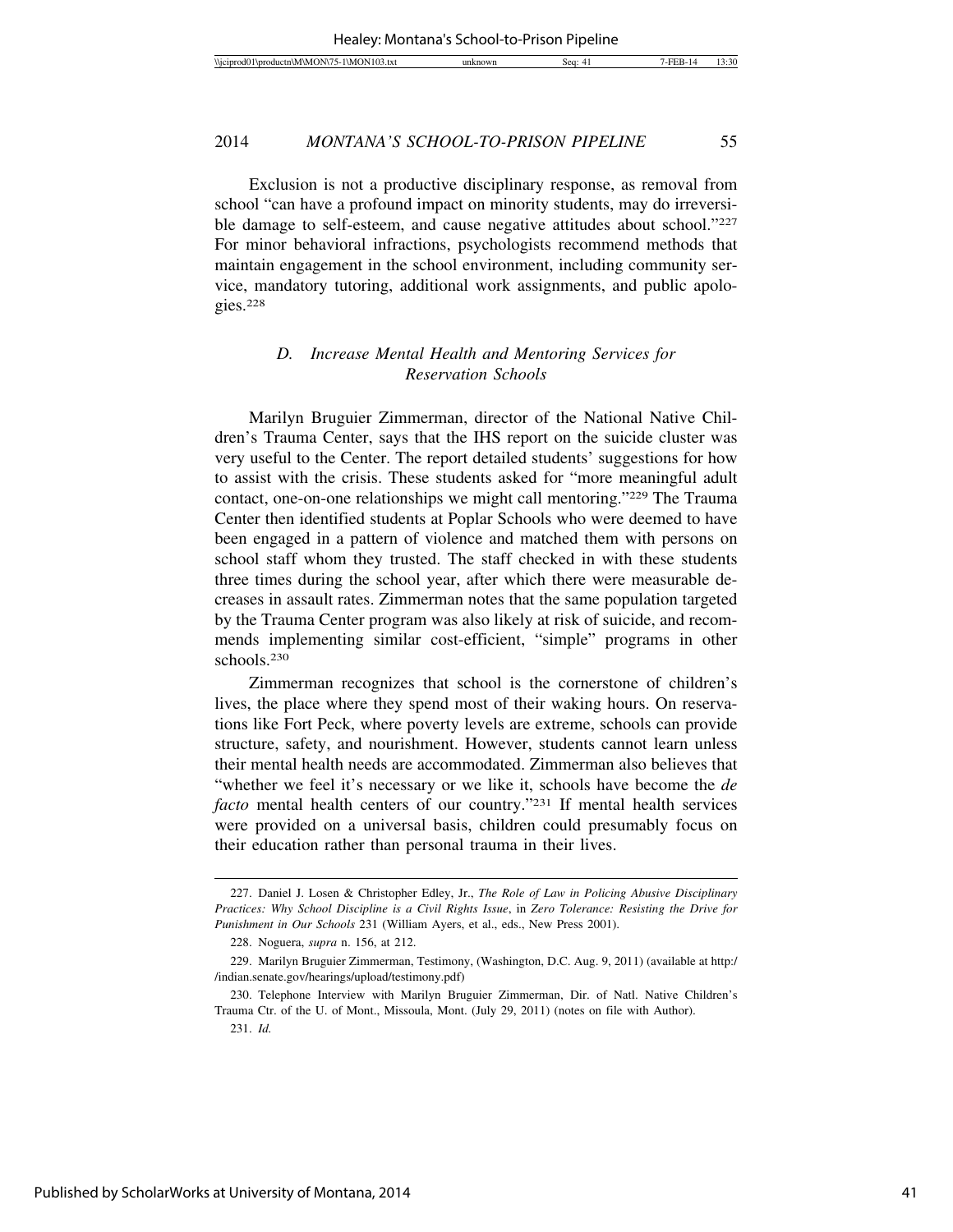| 7100<br>אר<br>$^{\prime}$ M.<br>'NNI<br>Wicipr<br>\NA'<br>١M<br>diam'r.<br>оансп<br>10 <i>5</i> .UXI<br>٠. | sec | 20<br>'اد:د. |
|------------------------------------------------------------------------------------------------------------|-----|--------------|

It is vital that schools communicate with parents and community organizations; "given that a growing number of students arrive at school in need of emotional and psychological support, it is also important for schools to develop partnerships with health and social services agencies that can provide direct assistance to students."232

# *E. Develop and Recruit American Indians as School Officials, Educators, and Administrators*

Montana's public schools should increase recruiting efforts and placement of American Indian teachers in schools. The most recent statistics available on the number of American Indian educators in the State's public school system are from the 1999 Equal Educational Opportunity for Native American Students in Montana Public Schools Report. At that point, there were a total of 19 American Indian teachers on all of the Fort Peck reservation schools while there were 185 non-American Indian teachers.233 The Office of Public Instruction does not track the races of school staff. However, Tribal Education Director Dale Four Bear reports that across the board, administrators in all of the on-reservation public schools are overwhelmingly white.<sup>234</sup> This is particularly true for Wolf Point; Four Bear could not identify a single American Indian school administrator in the Wolf Point School District.<sup>235</sup> Chris Windchief alleges that this is not for lack of qualified local tribal members who are certified teachers.<sup>236</sup> It is important for young American Indian students to work with teachers and administrators who come from their community and can relate to their tribal upbringing and learning styles. Otherwise, there is a danger that students will become disengaged from school, or will fail to recognize the possibility that they might also have a career in education or academics.

# *F. Incorporate Tribal Culture and Language Curriculum into Reservation Schools' Instruction*

As noted by both Professor Maylinn Smith of the University of Montana School of Law, a former tribal judge and an Indian law specialist, and Dale Four Bear, Tribal Education Director for Fort Peck, cultural awareness

<sup>232.</sup> Noguera, *supra*, n. 156, at 210.

<sup>233.</sup> U.S. Commission on Civil Rights, *Equal Educational Opportunity for American Indian Students in Montana Public Schools*, Chapter 4, Tribal Leadership and Tribal Education Perspectives, http:/ /www.usccr.gov/pubs/sac/mt0701/ch4.htm (accessed Sept. 4, 2013).

<sup>234.</sup> Interview with Dale Four Bear, Director, Fort Peck Tribal Education Department, Poplar, Mont. (Aug. 3, 2011) (notes on file with Author).

<sup>235.</sup> *Id.*

<sup>236.</sup> Interview with Chris Windchief, Teacher, Wolf Point, Mont. (Aug. 4, 2011) (notes on file with Author).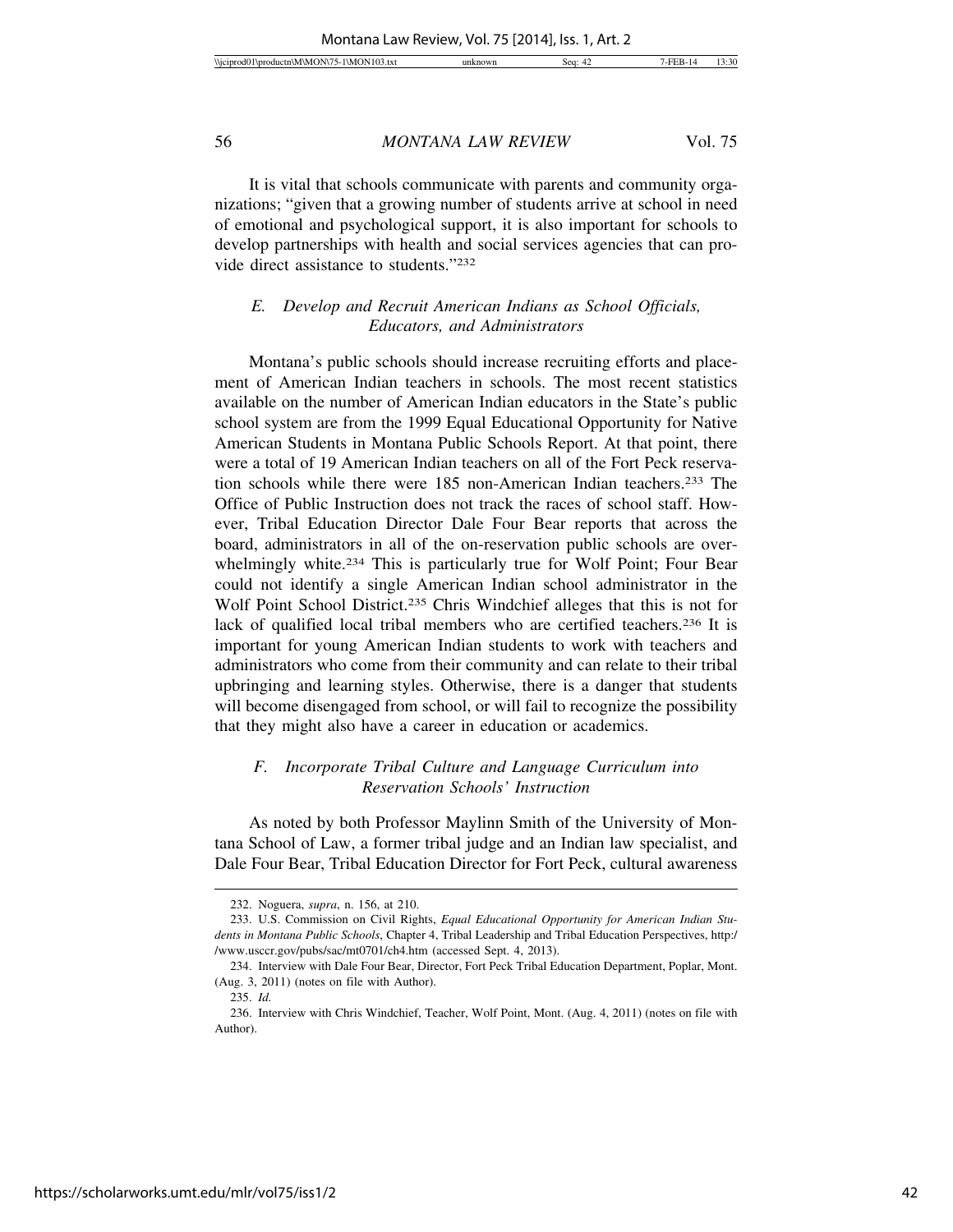instruction is vitally important for all teachers who work with American Indian populations.237 John Morales, former Tribal Chairman of the Fort Peck Assiniboine and Sioux Tribes, agrees and believes that legislation must be crafted

to address the overwhelming need for educating the educators of our children in a manner designed to raise their level of understanding . . . regarding the historic significance of Indian people to this state and this nation . . . educational institutions [must] rise to meet the academic and social requirements of their constituents, which include both Indian and non-Indian people . . . . It is essential that Indian people have the opportunity for education and training in the environment that is conducive to their specific learning requirements and with an eye toward utilizing their knowledge as a means of achieving true self-sufficiency and self-determination.<sup>238</sup>

#### VII. PROPOSED LITIGATION STRATEGIES

In addition to seeking the above policy changes, lawyers representing American Indian students who are suffering the effects of the school-toprison pipeline can explore a number of state and federal statutory schemes that can provide broad remedies in addition to the individual relief particular students may be entitled to. These include working for favorable constructions of Montana's unique constitutional provisions providing for "dignity," for an equitable quality education, and for Indian education curricula and targeted services. In addition, federal constitutional and statutory guarantees, including most importantly the right to due process in school disciplinary hearings, can also provide relief for Montana's American Indian children.239 These rights and remedies are relevant for American Indian students beyond the scope of tribal sovereignty and jurisdiction because they are independently granted by the State and federal governments to all state public school students. Each of these is described briefly below. Although some of these claims have yet to be tried in the State, innovative approaches are necessary considering the dire state of affairs for American Indian children.

<sup>237.</sup> Telephone Interview with Maylinn Smith, Assoc. Prof. of Law, U. of Mont. Law Sch., Missoula, Mont. (June 15, 2011) (notes on file with Author); Interview with Dale Four Bear.

<sup>238.</sup> U.S. Commission on Civil Rights, *Equal Educational Opportunity for Native American Students in Montana Public Schools*, *Tribal Leadership and Tribal Education Perspectives*, http://www. usccr.gov/pubs/sac/mt0701/ch4.htm (quoting from John Morales*, Statement before the Mont. Advisory Committee to the U.S. commission on Civil Rights*, 18 (Billings, MT Fact Finding Meeting Dec. 10, 1996)).

<sup>239.</sup> *See generally* Davin Rosborough, *Left Behind, and then Pushed Out: Charting a Jurisprudential Framework to Remedy Illegal Student Exclusions*, 87 Wash. U. L. Rev. 663 (2010).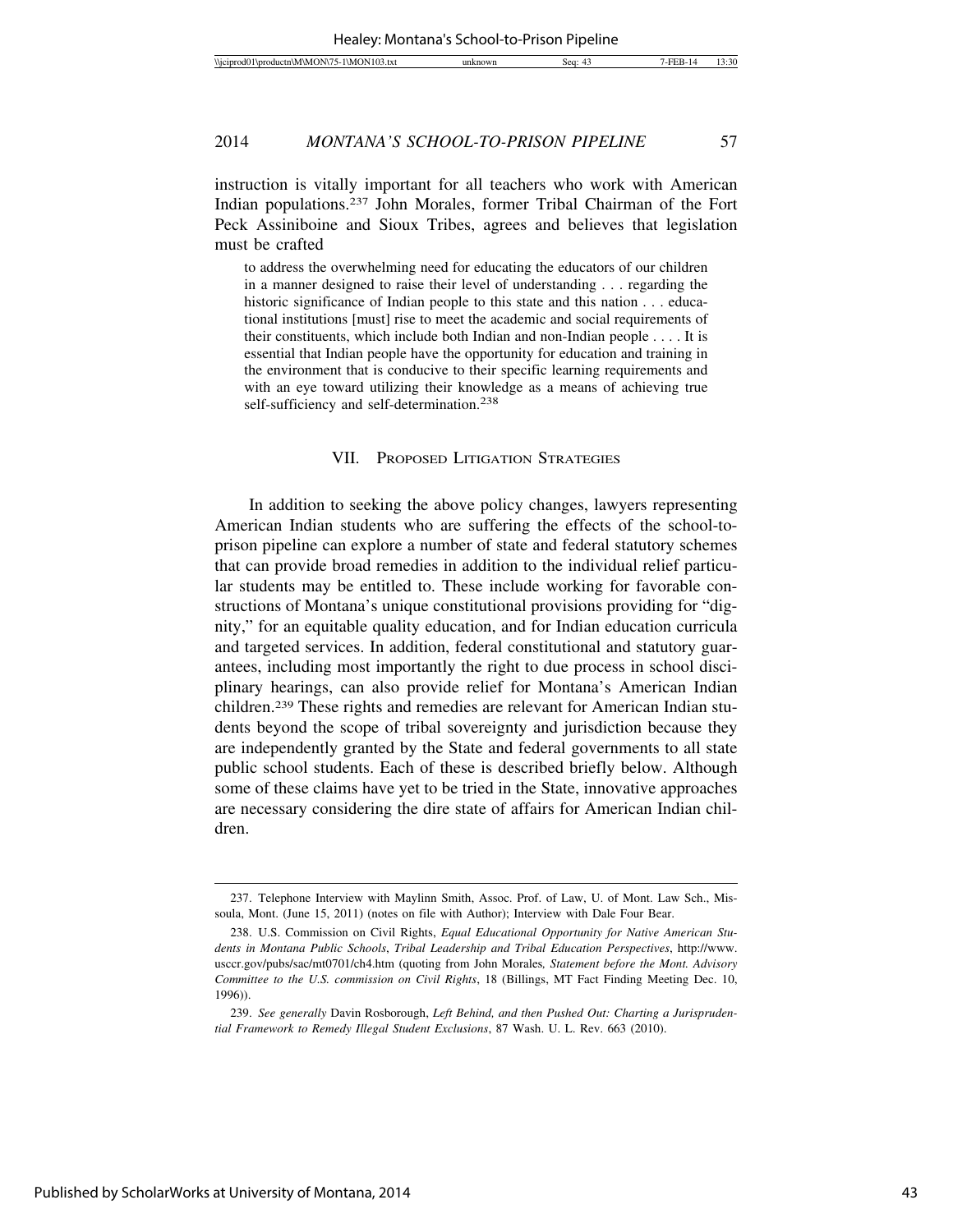# *A. Use Montana's Dignity Clause to Demand Remediation of Inconsistent Provision of Health and Human Services*

Professor Lisa Pruitt of the UC Davis School of Law proposes legal challenges to state funding inequalities of human services through the use of the Montana Constitution. Pruitt identifies a process of "devolution," whereby the State government delegates responsibilities to municipal and county governments to provide for their citizens, as problematic for poor, rural areas because the

fiscal capacity of a local government to generate tax revenue is indicated by the per capita income of residents, and residents of remote rural places tend to have lower incomes, higher unemployment rates, and a greater reliance on income transfers.240

She argues that while a right to public benefits is not recognized under the U.S. Constitution, and funding disparities have rarely been effectively challenged under the federal Equal Protection Clause, Montana's Constitution may provide "a basis for redressing the serious spatial inequalities evident across the State's counties for ensuring that the essential needs of all children are met."241

Pruitt points to three unusual provisions of the Montana Constitution which might provide sources of relief: its unique Equal Protection Clause and its Dignity Clause, coupled with the enumerated right to pursue "life's basic necessities."242 Regarding the former, Pruitt argues that "[t]he principal purpose of Montana's Equal Protection Clause is to avoid subjecting persons to arbitrary and discriminatory governmental action. Yet the county funding scheme does precisely that . . . . This disparate impact on the basis of geography or place arguably falls within one of the Constitution's explicitly forbidden bases for discrimination: 'social origin or condition.'"243 Pruitt brings in the Dignity Clause and right to pursue basic necessities<sup>244</sup> by pointing to children's vulnerability.

[B]ecause children are necessarily dependent, dignity and/or inalienable rights to pursue necessities and to seek safety and health are meaningless if their parents cannot—or simply do not—provide them food, clothing, and shelter.

<sup>240.</sup> Pruitt, *supra* n. 56, at 12–14.

<sup>241.</sup> *Id.* at 7.

<sup>242.</sup> The Montana Constitution reads, in relevant part, "The dignity of the human being is inviolable. No person shall be denied the equal protection of the laws. Neither the state nor any person, firm, corporation, or institution shall discriminate against any person in the exercise of his civil or political rights on account of race, color, sex, culture, social origin or condition, or political or religious ideas." Mont. Const. art. II, § 4. Mont. Const. art. II, § 3 enumerates the following inalienable rights: "the right to a clean and healthful environment and the rights of pursuing life's basic necessities, enjoying and defending their lives and liberties, acquiring, possessing and protecting property, and seeking their safety, health and happiness in all lawful ways."

<sup>243.</sup> Pruitt, *supra* n. 56, at 84.

<sup>244.</sup> Mont. Const. art. II, § 3.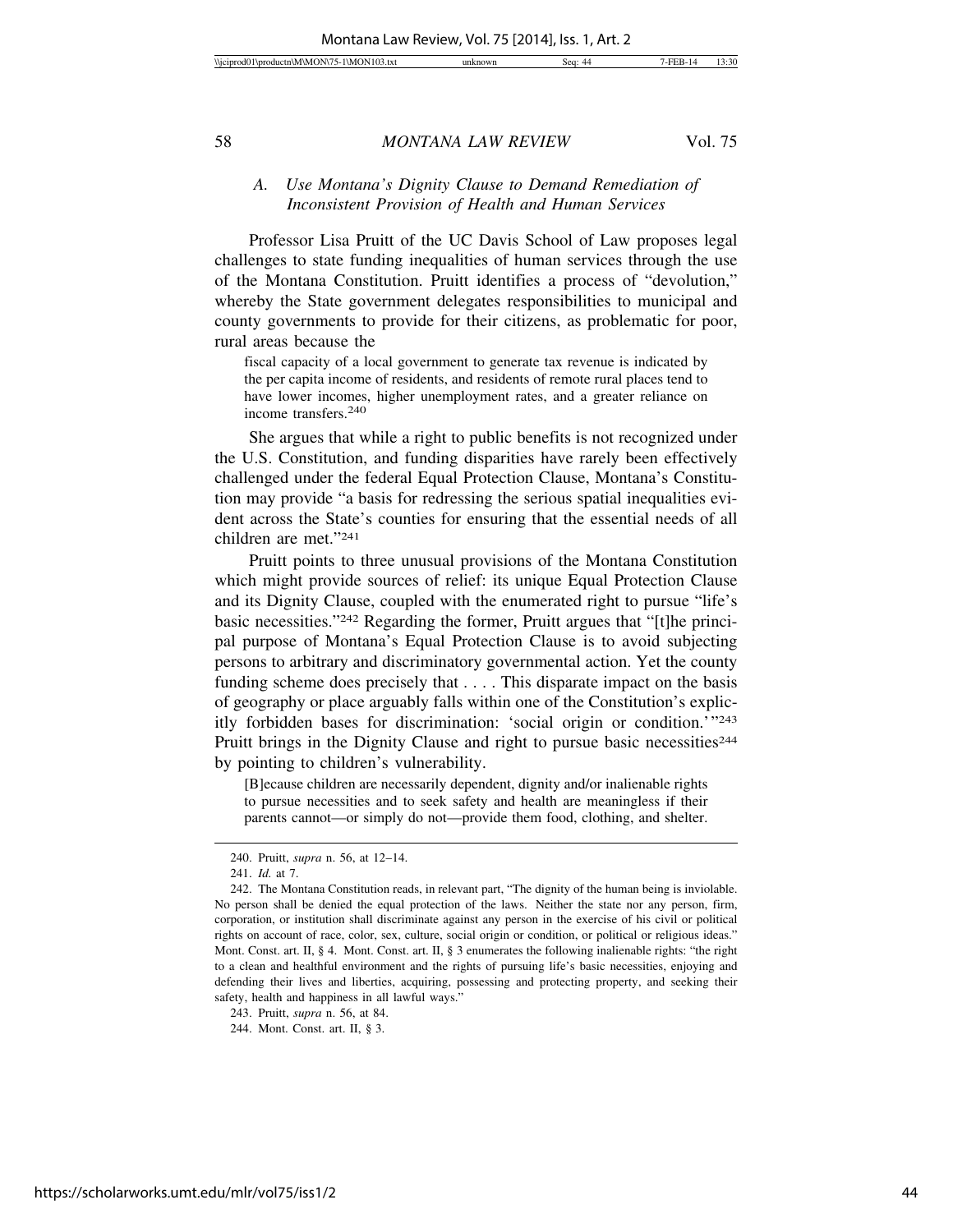For those children, no prospect exists for the exercise of these supposedly inalienable rights, just as they enjoy no meaningful prospect of living with dignity . . . . Further, if children are not provided the most basic necessities, they cannot develop into fully functioning adults with the capabilities to pursue these inalienable rights.<sup>245</sup>

Adopting this interpretation of the Constitution's Dignity Clause would require the State to provide equitable funding of services to children in all counties, ensuring that those basic needs are met even in poor counties with low local revenues. Additionally, the right to pursue basic necessities provision was interpreted as including the right to pursue employment in *Wadsworth v. State*, 246 and such reasoning could be extended to cover the right of children to a fundamental education in order to ensure that all citizens are actually able to pursue basic necessities. However, schools alone should not be entirely responsible for the mental and physical health of their students. Local governments need adequate resources to provide health and human services to young people throughout the State, especially when those children are faced with suicide crises.

# *B. Legal Challenge Based on Fiscal Inequity as a Violation of Montana Students' Constitutional Right to a "Quality" Education*

The Montana State Constitution contains another special clause. This one guarantees each citizen the right to a "quality education."247 This provision, rare in state constitutions, specifies that the legislature "*shall* fund and distribute in an equitable manner to the school districts the state's share of the cost of the basic elementary and secondary school system."248 In *Columbia Falls Elementary School District No. 6 v. State*, 249 the Montana Supreme Court concluded this language created a mandate for the legislature, and that the issue of school financing was justiciable because "as the final guardian and protector of the right to an education, it is incumbent upon the court to assure that the system enacted by the Legislature enforces, protects and fulfills the right."250 This decision stands in contrast to decisions in Georgia and Illinois, "where the issue was determined a non-justiciable political question when the state constitutions did not guarantee a right to edu-

<sup>245.</sup> Pruitt, *supra* n. 56, at 88.

<sup>246. 911</sup> P.2d 1165, 1172 (Mont. 1996).

<sup>247.</sup> *Columbia Falls Elementary Sch. Dist. No. 6 v. State*, 109 P.3d 257, 261 (Mont. 2005) (citing Mont. Const. art. X, §1).

<sup>248.</sup> Mont. Const. art. X, §1, cl. 3.

<sup>249.</sup> *Columbia Falls Elementary Sch. Dist. No. 6*, 109 P.3d at 257.

<sup>250.</sup> *Id.* at 261.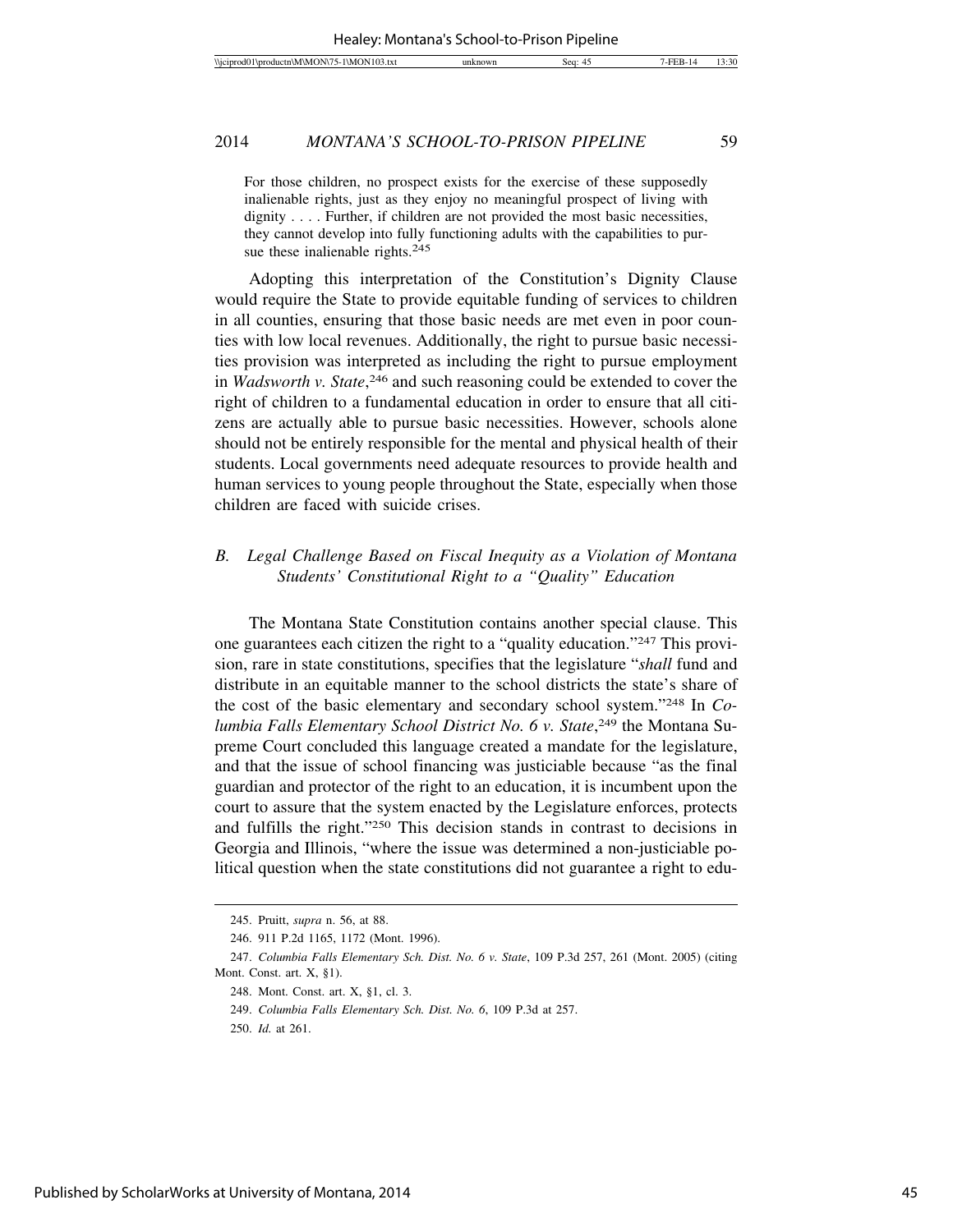cation" and highlights the unique strength of Montana's constitutional guarantee to a free and equal education for all its students.251

Furthermore, the Court in *Columbia Falls* found that Montana's education finance system was in violation of Article X, Section 1, Clause 3 and the principles of the Indian Education for All provision.252 First, the Court noted that the legislature had failed to define what a "quality" education meant and therefore could not construct a funding scheme that fulfilled this requirement.253 The Court also ruled that "whatever legitimate definition of quality that the Legislature may devise, the educational product of the present school system is constitutionally deficient and . . . the Legislature currently fails to adequately fund Montana's public school system."254 Evidence of the funding scheme's constitutional deficiency included

school districts increasingly budgeting at or near their maximum budget authority; growing accreditation problems; many qualified educators leaving the state to take advantage of higher salaries and benefits offered elsewhere; the cutting of programs; the deterioration of school buildings and inadequate funds for building repair and for new construction; and increased competition for general fund dollars between special and general education.255

The Court noted that "[u]nless funding relates to needs such as academic standards, teacher pay, fixed costs, costs for special education, and performance standards, then the funding is not related to the cornerstones of a quality education."256

The Court also found that the State was in violation of the constitution by failing to address the Indian Education for All provision when distributing school funds.257 This decision built on the Court's earlier decision in *Helena School District v. State*, which held the State's education finance system, in neglecting to adequately fund schools with American Indian populations, violated Article X, Section 1, Clause 2, which "establishes a special burden in Montana for the education of American Indian children which must be addressed as part of the school funding issues."258

Following the *Columbia Falls* decision, the legislature held a special session in 2005 to fund Indian Education for All by appropriating \$68 for every K–12 student in public schools and \$4.3 million to the OPI to "de-

<sup>251.</sup> Matt Brooker, *Riding the Third Wave of School Finance Litigation: Navigating Troubled Waters*, 75 UMKC L. Rev. 183, 220 (2006).

<sup>252.</sup> *Columbia Falls Elementary Sch. Dist. No. 6*, 109 P.3d at 259.

<sup>253.</sup> *Id.* at 261; *see* Brooker, *supra* n. 251.

<sup>254.</sup> *Columbia Falls Elementary Sch. Dist. No. 6*, 109 P.3d at 262.

<sup>255.</sup> *Id.* at 263.

<sup>256.</sup> *Id.* at 262.

<sup>257.</sup> *Id.* at 263.

<sup>258.</sup> *Helena Elementary Sch. Dist. No. 1 v. State*, 769 P.2d 684, 693 (Mont. 1989).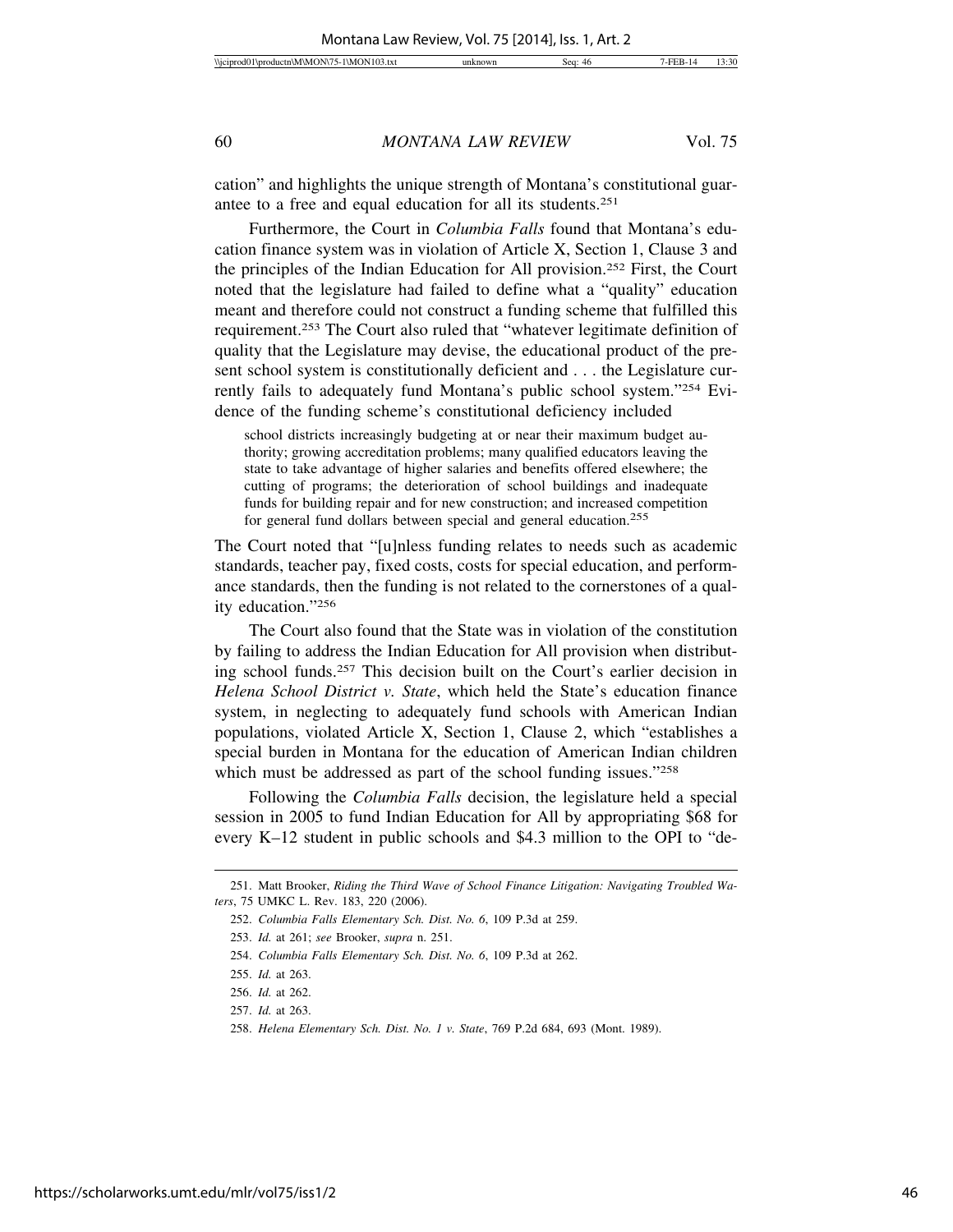velop curriculum, provide training, and distribute grants."259 This funding has taken a dramatic dive since 2005, however, and the amount appropriated has decreased to \$20.40 per student as of 2009.260 Also, \$10 million, which was in the State budget in 2009 for at-risk students, was reduced to just one dollar, and many of the students who previously benefited were American Indians.261 Notably, the Indian Education for All funds were put into school districts' general funds, not into a special separate fund.262

In light of its serious suicide crisis and the low academic achievement, the absence of guidance and mental health resources in the Wolf Point School District indicates that American Indians are not receiving a "quality" or "equal" education, and that the promises of the Indian Education for All provision are not being fulfilled. As *Columbia Falls* demonstrates, these deficiencies may violate the Montana Constitution. Parents of children in underperforming and under-resourced reservation public schools have the option of bringing a claim based on failure to adequately fund those schools and provide minimum quality education. It is also important that the legislature recognize the importance of funding Indian Education for All and providing sufficient resources to all schools. Studies show that students who see school as having little relevance to their lives engage in much greater oppositional behaviors in school, and "ensuring that curricula are engaging and relevant to students, and addressing factors like neglected school facilities, may be important steps in improving problematic behavior."263 Thus, taking steps to challenge resource inequities, in addition to pushing for more tribal oriented curricula, can have the effect of re-engaging students and preventing the need for disciplinary exclusion.

## *C. "Different Treatment" Discrimination Claim*

The Equal Protection Clause of the Fourteenth Amendment to the U.S. Constitution prohibits discrimination by state actors on the basis of race.264 Title VI of the Civil Rights Act of 1964 also forbids racially discriminatory

<sup>259.</sup> Carol Juneau & Denise Juneau, *Indian Education for All: Mont.'s Constitution at Work in Our Schools*, 72 Mont. L. Rev. 111, 119 (2011).

<sup>260.</sup> Montana Indian Education Association, Board of Directors, *Report to Membership 2009–2010*, 3 (available at http://www.mtiea.org/downloads/report\_to\_membership\_10.pdf).

<sup>261.</sup> *Id.* at 4.

<sup>262.</sup> Linda McCulloch, *K–12 Public Education,* Montana Indian Education Association Summit on Indian Education Policy and Budget Issues, September 17–19, 2006, Helena Mont., 9 (available at http:/ /www.mtiea.org/downloads/finalreportsummitonindianeducationpolicy.pdf).

<sup>263.</sup> Bloomenthal, *supra* n. 216, at 322.

<sup>264.</sup> *See* U.S. Const. amend. XIV, § 1.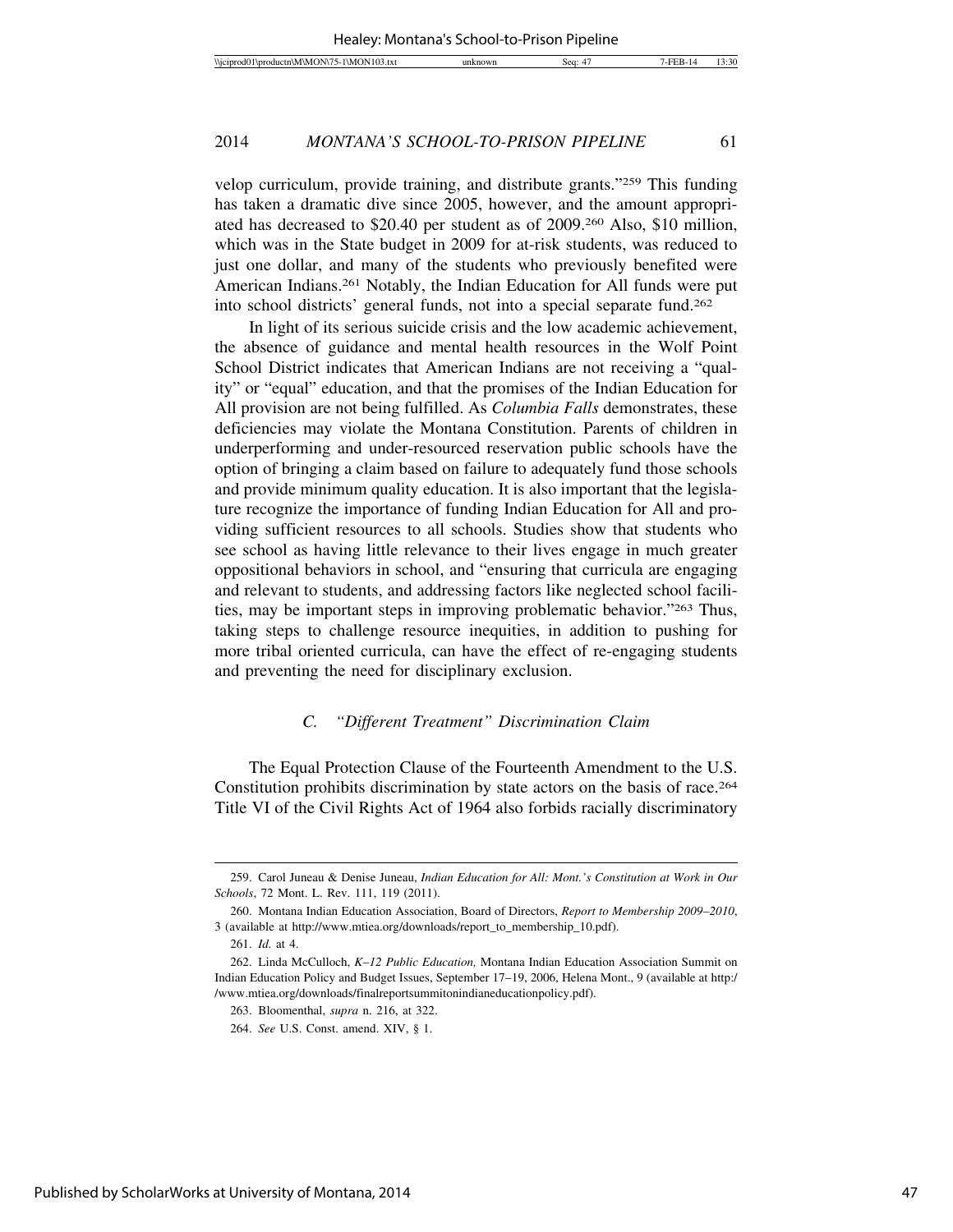practices in public schools.265 However, race discrimination challenges based on the Equal Protection Clause or brought under Title VI require proof of intent by a government actor to discriminate.266 These are known as "different treatment" discrimination claims, and are distinguished from "disparate impact" claims, which involve allegations of discrimination without proof of a discriminatory animus.<sup>267</sup> While disparate treatment claims do not require "smoking gun" evidence of discrimination, and allow for the consideration of circumstantial evidence,<sup>268</sup> plaintiffs must show that minority students are punished differently than "similarly situated" white students and that this difference is intentional.<sup>269</sup> In some courts, the evidence that students are "similarly situated" must meet a very high threshold.270 Accordingly, it is typically very difficult for individual parents to demonstrate sufficient proof of different treatment. This is why it is good for communities to join forces and establish "patterns" of different treatment and file joint lawsuits.271

In 2006, the National Office of the American Civil Liberties Union filed a class action lawsuit in federal court against the Winner School District in South Dakota for disciplining the area's American Indian students more harshly than white students, and maintaining a hostile learning envi-

267. For a detailed discussion of the treatment of disparate impact claims originating in public schools and brought under Title VI, *see e.g.* Dan McCaughey, *The Death of Disparate Impact Under Title VI:* Alexander v. Sandoval *and Its Effects on Private Challenges to High-Stakes Testing Programs*, 84 B.U. L. Rev. 247, 258–266 (2004).

271. Losen, *supra* n. 227, at 235.

<sup>265. 42</sup> U.S.C. § 2000d ("No person in the United States shall, on the ground of race, color, or national origin, be excluded from participation in, be denied the benefits of, or be subjected to discrimination under any program or activity receiving Federal financial assistance.").

<sup>266.</sup> Precedent from the Supreme Court has made it difficult to pursue racial discrimination claims at the federal level without proof of discriminatory purpose. The Court has ruled that claims of discrimination under the Equal Protection Clause require proof of intent to discriminate. *Washington v. Davis*, 426 U.S. 229, 242 (1976) ("disproportionate impact is not irrelevant, but it is not the sole touchstone of an invidious racial discrimination forbidden by the Constitution. Standing alone, it does not trigger the rule that racial classifications are to be subjected to the strictest scrutiny and are justifiable only by the weightiest of considerations"). The Court later clarified that "intent" requires a showing the discriminatory action was taken "because of," and not merely "in spite of," the plaintiff's membership in a particular group. *Personnel Adm'r of Mass. v. Feeney*, 442 U.S. 256, 279 (1979). In *Alexander v. Sandoval*, 532 U.S. 275, 285 (2001), the Court rejected the possibility of a private right of action for victims of discrimination to sue under a theory of disparate impact using Title VI, and required such suits allege discriminatory intent ("[W]e have . . . rejected Lau's interpretation of § 601 as reaching beyond intentional discrimination. It is clear now that the disparate-impact regulations do not simply apply § 601 since they indeed forbid conduct that § 601 permits—and therefore clear that the private right of action to enforce § 601 does not include a private right to enforce these [disparate impact] regulations.") (internal citations omitted).

<sup>268.</sup> Kim, *supra* n. 5, at 36.

<sup>269.</sup> *Dartmouth Rev. v. Dartmouth College*, 889 F. 2d 13, 19 (1st Cir. 1989).

<sup>270.</sup> Kim, *supra* n. 5, at 36.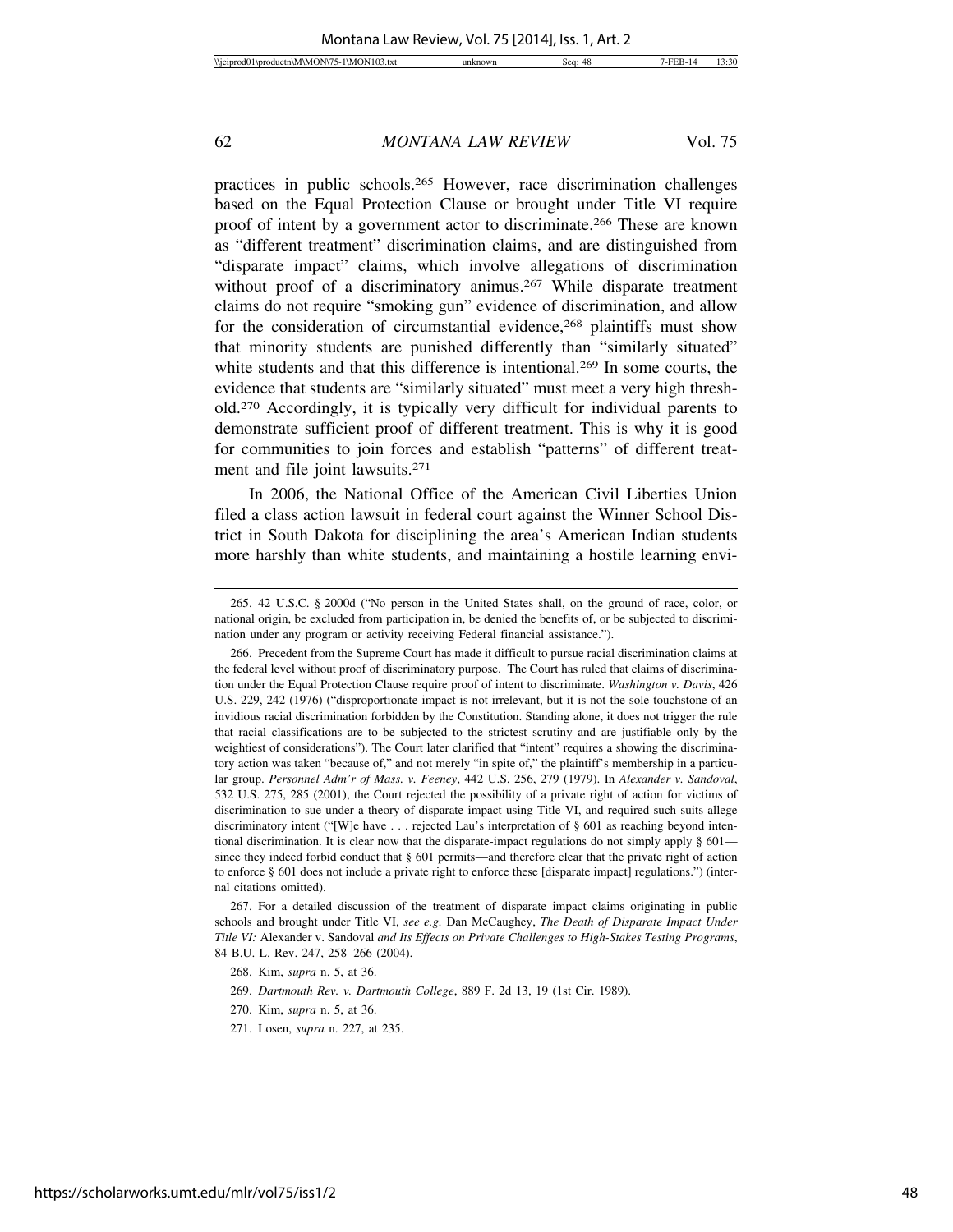ronment for the American Indian population.272 The principal at Winner was found to be coercing written confessions from students, disproportionately American Indian students, which were then used to file petitions against them in court. In addition to selective enforcement of school policies, the suit alleged inadequate representation of American Indians in school staff and under-enforcement of racial harassment by white students against American Indian peers, with high dropout rates by American Indian students resulting.273 That lawsuit culminated in a settlement consent decree in which these issues were addressed by ordering the school to cease requiring students to write statements that could be used in juvenile or criminal court, establishing an American Indian community-hired ombudsman position, and creating a board of American Indian parents and school officials to review all disciplinary decisions for patterns of racial animus.274 Similar lawsuits could be brought in Montana to challenge racially discriminatory discipline practices and harassment.

#### *D. "Racially Hostile Educational Environment" Claim*

Litigants can also challenge discriminatory school practices if the practices create a "racially hostile education environment." Plaintiffs in these cases must establish the following five elements: (1) that the defendant had actual knowledge of the harassment; (2) the harassment was "severe, pervasive, and objectively offensive"; (3) the harassment "deprived the victims of access to the educational benefits or opportunities provided by the school"; (4) the school was "deliberately indifferent"; and (5) the district had "substantial control over both the harasser and the context in which the known harassment occurs."<sup>275</sup> Such a claim is difficult, but in a particularly discriminatory school environment it might be successful.

## *E. Procedural Due Process Challenge*

As discussed above, there are minimal procedural due process requirements for suspensions under ten days.276 However, challenged litigation in-

<sup>272.</sup> American Civil Liberties Union, *ACLU Fights to End Discriminatory Prosecution of American Indian Students: National 'School-to-Prison Pipeline' Trend Exemplified in South Dakota*, http://www. aclu.org/racial-justice/aclu-fights-end-discriminatory-prosecution-native-american-students (March 28, 2006).

<sup>273.</sup> *Id.*

<sup>274.</sup> American Civil Liberties Union, *American Indian Families and Winner School District Announce Settlement in Case Alleging Discrimination*, http://www.aclu.org/racial-justice/native-americanfamilies-and-winner-school-district-announce-settlement-case-alleging (June 18, 2007).

<sup>275.</sup> Kim, *supra* n. 5, at 39; *Davis v. Monroe Co. Bd. of Edu*, 526 U.S. 629, 650 (1999).

<sup>276.</sup> *See* discussion *supra,* Part III.D.1.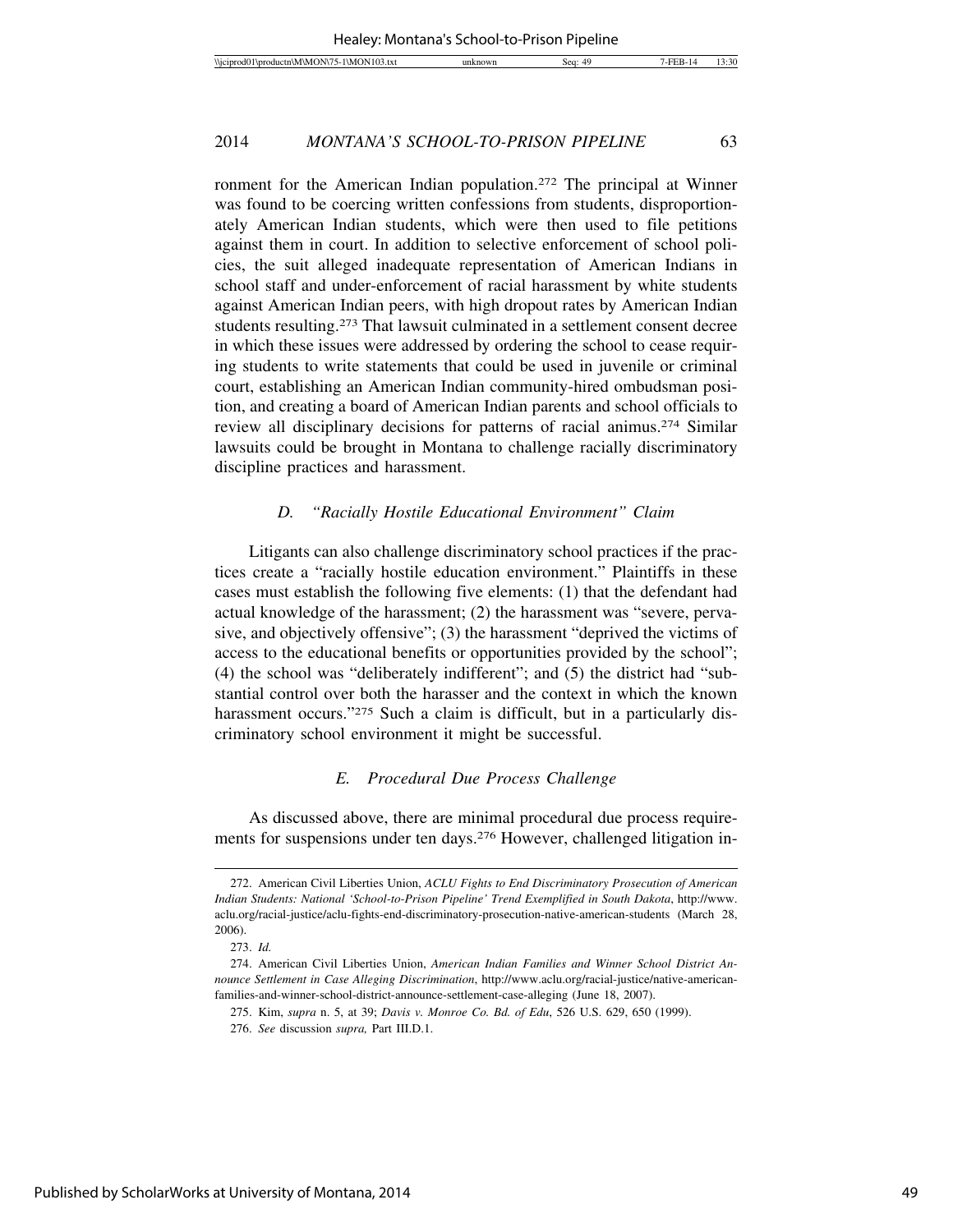volving deprivation of educational rights is analyzed under the balancing test established by the court in *Mathews v. Eldridge*. 277 This test weighs

the private interests that will be affected by the official action; the risk of erroneous deprivation of such interest through the procedures used, and the probable value, if any, of additional or substitute procedural safeguards; and the government's interest, including the function involved and the fiscal and administrative burdens that the additional or substitute procedural requirements would entail.278

Catherine Kim points out that, given the interests weighed, the *Matthews* test affords little protection to children given ten minute time-outs, but "advocates have enjoyed some success in systemic challenges to the failure to provide for adequate protections to challenge long-term suspensions and expulsions."279

The procedures used to expel and suspend American Indian students in Montana are ripe for due process challenges under both the federal and state constitutions. The Supreme Court has not addressed the procedural protections required for schools seeking suspensions beyond ten days. However, the Ninth Circuit held in 1973 that due process requires that students facing expulsion or "prolonged or indefinite" suspension have the right to representation by counsel, to present witnesses, and to cross-examine adverse witnesses.280 Although Montana is under the jurisdiction of the Ninth Circuit, no Montana court has ever cited the case as relevant precedent. Still, it remains available to litigators, even though Montana courts have not yet ruled on the State's constitutional due process requirements for schools with regard to short or long-term suspensions. As a question of first impression, the door is open for litigators to set valuable precedent regarding due process requirements.

#### *F. Substantive Due Process Challenge*

Cases challenging school discipline on the ground that it has deprived students of a fundamental right secured them under the "liberty" provision of the due process clause have had limited success.281 The U.S. Constitution does not provide an explicit right to an education, and the Supreme Court

https://scholarworks.umt.edu/mlr/vol75/iss1/2

50

<sup>277.</sup> *Mathews v. Eldridge*, 424 U.S. 319, 335 (1976).

<sup>278.</sup> *Id.*

<sup>279.</sup> Kim, *supra* n. 5, at 81.

<sup>280.</sup> Kim, *supra* n. 5, at 183; *Black Coalition v. Portland Sch. Dist. No. 1*, 484 F. 2d 1040, 1045 (9th Cir. 1973).

<sup>281.</sup> *See e.g. C.B. ex rel Breeding v. Driscoll*, 82 F.3d 383 (11th Cir. 1996) (finding no violation of substantive due process violation in the school disciplinary context); *Cohn v. New Paltz Cent. Sch. Dist.*, 363 F. Supp. 2d 421, 434 (N.D.N.Y. 2005); *see also Dunn v. Fairfield Cnty. High Sch. Dist. No. 225*, 158 F.3d 962, 965 (7th Cir. 1998) (denying substantive due process claim of two high school students based on a comparison to the Lewis case, finding that "if a police officer's 'precipitate recklessness,' which caused the deprivation of someone's life, was not sufficiently shocking to satisfy substantive due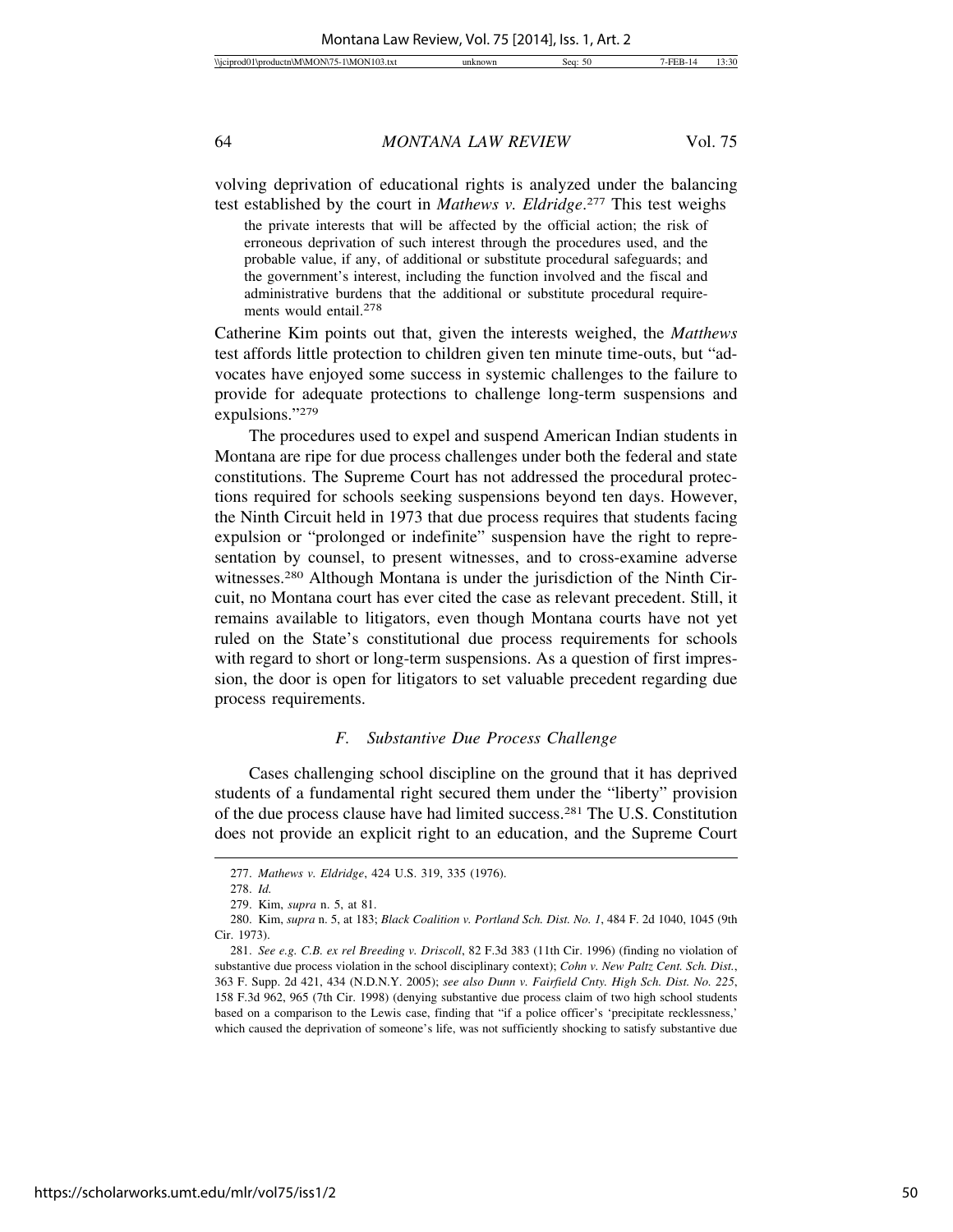has held that education is not a "fundamental right."282 The U.S. Supreme Court is notably unwilling to overturn the disciplinary decisions of school administrators, even if the decision is "lacking a basis in wisdom or compassion."283 To be unconstitutional, school discipline must transgress the "'outer limit' of legitimate governmental action," and be "arbitrary, conscience-shocking, or oppressive," not merely "incorrect or ill-advised."<sup>284</sup> However, some courts have found unreasonably harsh suspensions fail to meet the rational basis standard.285 These challenges usually prevail when there is no evidence of knowledge or intent on the part of the disciplined student.286 Litigation including a substantive due process claim can be considered in particularly egregious cases.

# *G. Equal Protection Voting Rights Challenge to Disproportionate White Voting Power on the Wolf Point Reservation School Board*

In response to some of the issues brought to light by research for this article, the ACLU of Montana filed suit against the Wolf Point School District Board of Trustees based on violations of American Indian Plaintiffs' right to participate in school board elections.287 The suit alleges that the apportionment of voting power among subdivisions in the District infringes on the one-person, one-vote guarantees of the Fourteenth Amendment Equal Protection Clause and Section Two of the Voting Rights Act, 42 U.S.C. § 1973. Specifically, the ACLU states that a predominantly white subdivision in the District has voting power in School Board elections that is grossly disproportionate to its population, with one board member for every 143 residents.288 A neighboring American Indian-dominant subdivision has correspondingly diluted voting power, with one board member for

285. Kim, *supra* n. 5, at 85.

process standards, then it would be nearly absurd to say that a school principal's decision effectively to give two students an 'F' in Band class did").

<sup>282.</sup> *San Antonio Indep. Sch. Dist. v. Rodriguez*, 411 U.S. 1, 38 (1973).

<sup>283.</sup> *Wood v. Strickland*, 420 U.S. 308, 326 (1975) (The Court further recognized that while "students do have substantive and procedural rights while at school . . . [section] 1983 was not intended to be a vehicle for federal-court corrections of [school administration's discretionary errors] which do not rise to the level of violations of specific constitutional guarantees.").

<sup>284.</sup> *Cohn v. New Paltz Cent. Sch. Dist.*, 363 F. Supp. 2d 421, 434 (N.D.N.Y. 2005); *see also Bell v. Ohio St. U.*, 351 F.3d 240, 250 (6th Cir. 2003) ("Interests protected by substantive due process . . . include those protected by specific constitutional guarantees . . . freedom from government actions that 'shock the conscience,' . . . and certain interests that the Supreme Court has found . . . to be fundamental.").

<sup>286.</sup> *Id.*

<sup>287.</sup> For a copy of the complaint, see http://www.aclumontana.org/images/stories/documents/litigation /wolfpoint08072013.pdf.

<sup>288.</sup> *Id.* at 4 (The complaint states that the voting power of this subdivision, 3, deviates from the ideal power based on population by -75.24%.).